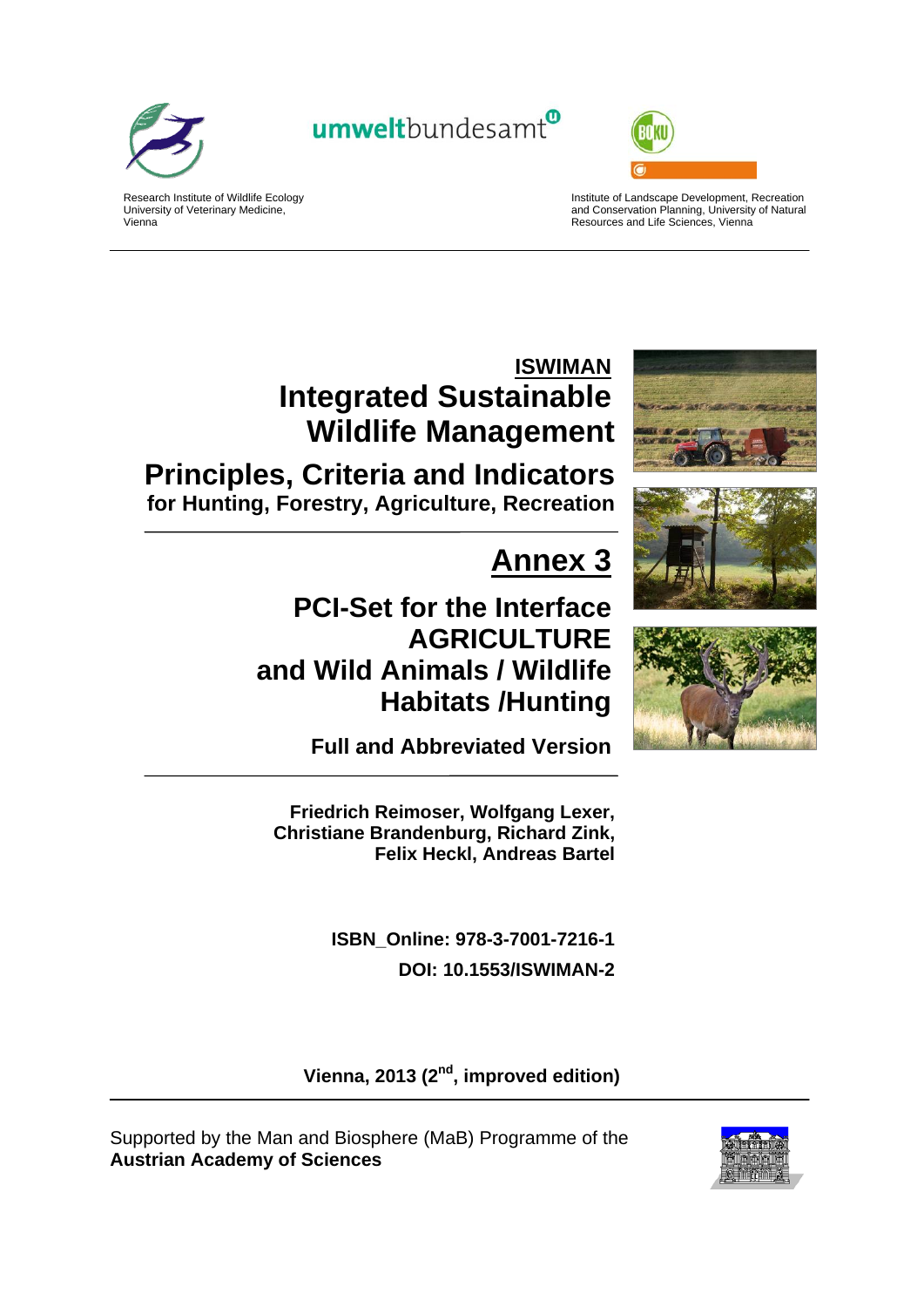## **Preliminary Remarks and Instructions for Use**

The present Set of Principles, Criteria and Indicators (PCI) refers to the interfaces of sustainable agriculture and sustainable hunting (focused on the Wienerwald Biosphere Reserve as a case study). It addresses itself to farmers (managers, operators of agricultural enterprises, owners of agricultural land).

The Assessment Set is for self-evaluation by farm managers and is designed to allow for an examination of sustainability of agricultural management activities with a view to the lasting conservation of native wildlife species and their habitats as well as a sustainable practice of hunting. This is not intended to question the production, in line with environmental requirements, of food, feedstuff and biogenic raw materials and fuels as the prime goal of agricultural activities. However, as land users, farmers play a part in shaping and preserving landscapes; they thus also share the responsibility for the habitat functions of agriculturally used areas as well as for the effects of their activities upon wild animals and the needs for sustainability of other interests. Wild animals, the quality of their habitats and thus also the sustainability of hunting are significantly influenced by agriculture. Interaction between agriculture and hunting may entail synergistic effects but also unwitting negative impacts on land use needs of other groups. In the sense of a multi-functional understanding of agriculture, the following assessment system should enable farmers evaluate the extent to which their agricultural activities take into account wild animals, their habitats and the requirements of sustainable hunting. The focus is on current and potential contributions on the part of agriculture to a sustainable preservation of wildlife habitats, native wild animal species and the sustainability of hunting.

The assessment within the scope of this Set of Indicators relates only to the options of farmers for influencing the sustainability of hunting, together with a lasting preservation of wild animal populations and wildlife habitats rich in species. For an assessment of the potential influence of other interests (hunting, forest management as well as leisure and recreation management) upon the sustainable future of wild animals, wildlife habitats and hunting, separate Sets with their respective Principles, Criteria and Indicators have been developed.

**A note for owners of agricultural land:** As landowners, but depending on the size and arrangement of their land, farmers are very often also persons entitled to hunt and lessors of the right to practise hunting. By exercising their responsibility as landowners entitled to hunt, e.g. via the drafting of lease contracts, farm managers may also contribute to sustainable hunting, in particular in terms of the economic and socio-cultural aspects of sustainability. Owners of smaller plots of agricultural land are, as a rule, members of hunting co-operatives. Contractual regulations in terms of hunting laws (lease contract, etc.) are generally not concluded by the individual small landowner but by his or her representatives in the hunting co-operative. In this case, the evaluation of sustainability should be made by the landowner's representative responsible for the respective hunting territory, such that. the unit of assessment is the hunting territory concerned. Every owner of agricultural land is, however, free to examine his or her own attitude with regard to the sustainability criteria given in this Set. This may be of particular interest if his or her views are not fully expressed or represented by those of the hunting co-operative.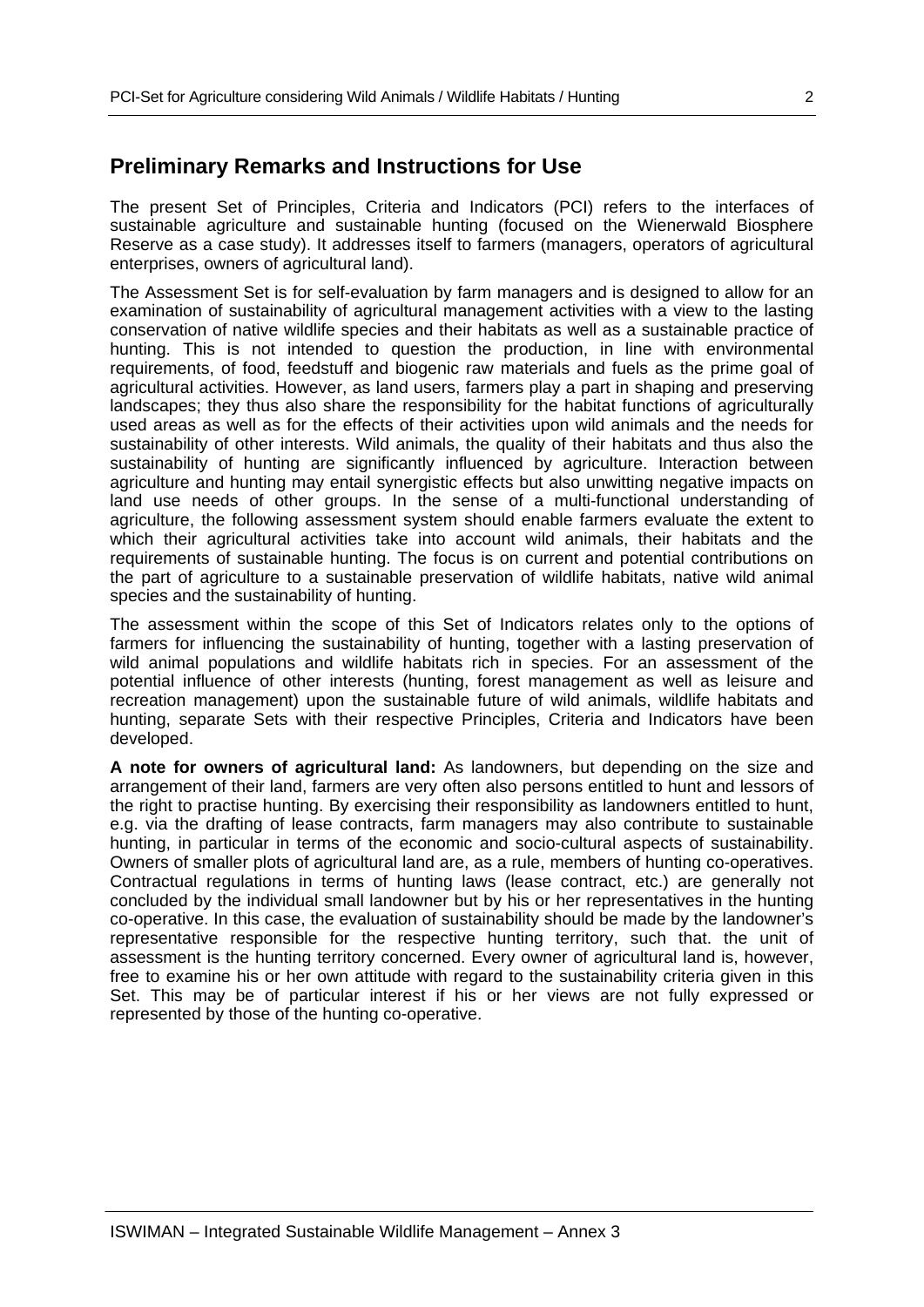## **For the Busy Reader**

- 1. **Direct entry** with point scores accompanying the indicators (framed) for Ecology, Economy, and Socio-Cultural Aspects.
- 2. **Explanations** to be read only when needed.
- 3. **Simple Evaluation:** *Prepare an A4- format sheet of paper with three double columns (for ecological, economic and socio-cultural aspects).* Read the *maximum point scores* of the indicators evaluated and enter them underneath each other on the left; on the right, enter the score you assign to your respective territory (scores should range from the maximum to the minimum given in the assessment framework). Finally, add the scores across the six columns and express the sum of the scores you assigned in terms of the percentage of the sum of the relevant maximum values (separately for ecological, economic and socio-cultural aspects). If you achieve 76-100 % of the sum of maximum point scores for an assessment aspect, your sustainability evaluation is "very good" for this aspect; in case of 51-75 % "good," 25-50 % "intermediate," 0-24 % "bad," and in case of negative scores "very bad."
- 4. **Extensive User Information** for applying the PCI Framework as well as for a full evaluation of the self-assessment is given in the final report on the study.
- 5. **Short Version of Assessment:** A short version of the PCI Framework enables a limited assessment of sustainability. The numbers of the indicators foreseen for this purpose (most important indicators) are underlined and highlighted in grey (e.g. **Indicator 1**).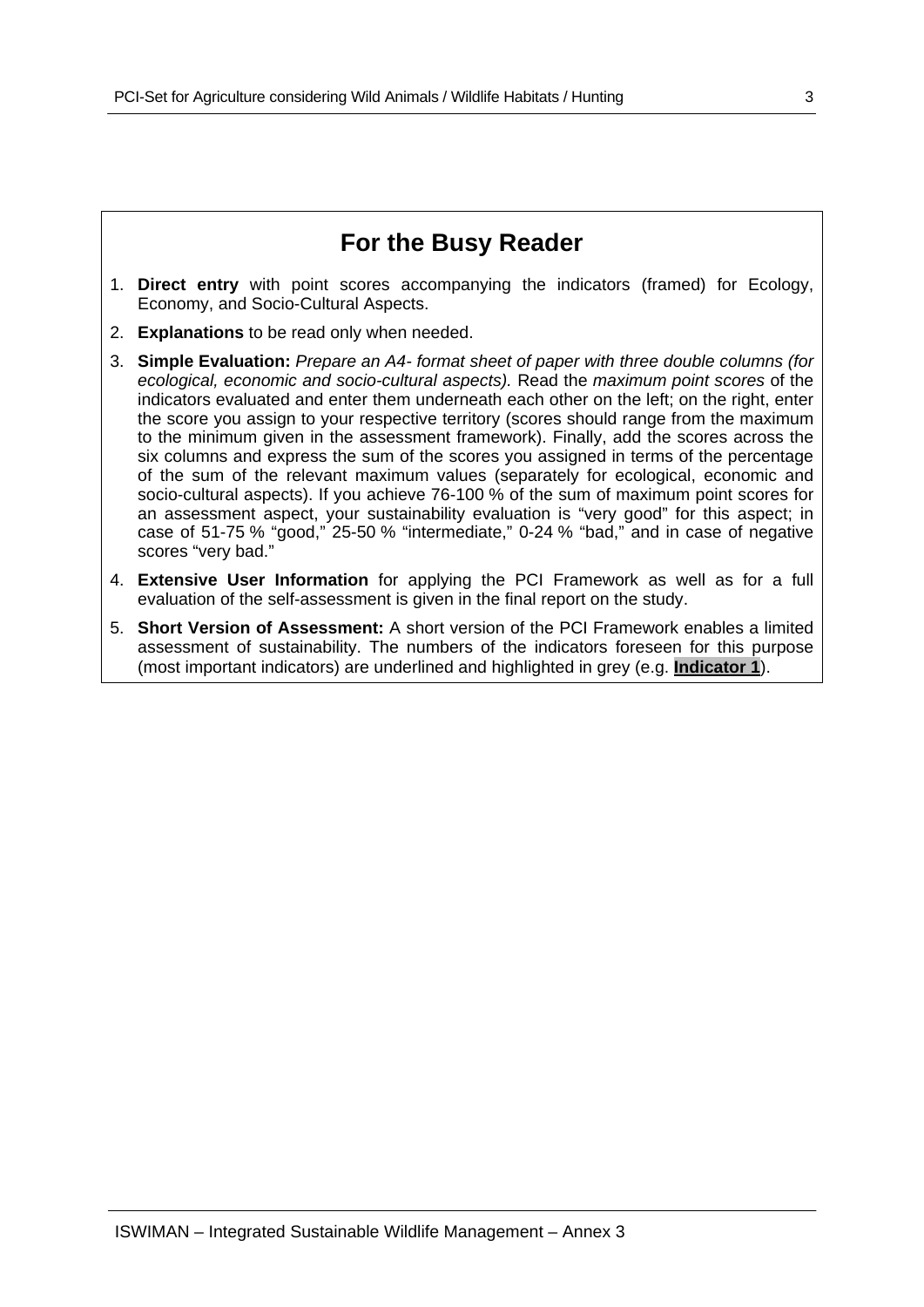## **TABLE OF CONTENTS**

| 1                                                                                                                                                        |     |
|----------------------------------------------------------------------------------------------------------------------------------------------------------|-----|
| 1.1 Principle: The preservation and improvement of wildlife habitats is an                                                                               |     |
|                                                                                                                                                          |     |
| 1.1.1 Criterion: Agricultural activities relate to wild animals and hunting  11                                                                          |     |
| 1.1.1.1 Indicator 1: Support for meeting hunting requirements for wildlife species                                                                       |     |
| 1.1.1.2 Indicator 2: Existence of a strategy to harmonise agricultural measures                                                                          |     |
|                                                                                                                                                          |     |
| 1.1.1.3 Indicator 3: Giving consideration to potential harmful effects on wild                                                                           |     |
| animals from chemical pesticides, e.g. for plant protection 13                                                                                           |     |
| 1.1.2 Criterion: Giving consideration to the influence of game on vegetation15                                                                           |     |
| 1.1.2.1 Indicator 4: Preventing game damage unacceptable in terms of regional                                                                            |     |
|                                                                                                                                                          |     |
| 1.1.3.1 Indicator 5: Measures to improve and preserve biotope linkage for wild                                                                           |     |
| 18                                                                                                                                                       |     |
| 1.1.3.2 Indicator 6: Giving consideration to important migration routes, wildlife                                                                        |     |
|                                                                                                                                                          |     |
| 1.1.4 Criterion: Specific preservation and improvement of wildlife habitats22                                                                            |     |
| 1.1.4.1 Indicator 7: Participation in agri-environmental measures to improve and                                                                         |     |
| 1.1.4.2 Indicator 8: Diverse habitat components on agricultural land 23                                                                                  |     |
| 1.1.4.3 Indicator 9: Change in wildlife habitats on account of changes in land use  24                                                                   |     |
| 1.2 Principle: Agricultural activities should endeavour to preserve and enhance                                                                          |     |
|                                                                                                                                                          | 25  |
| 1.2.1 Criterion: Agricultural measures improve and preserve habitats to                                                                                  |     |
| accommodate the potential natural wildlife species inventory of the region                                                                               | 25  |
| 1.2.1.1 Indicator 10: Taking into account a current and potential natural wildlife                                                                       |     |
| 1.2.2 Criterion: Agricultural measures accommodate the habitat needs of wild                                                                             | .26 |
|                                                                                                                                                          | .27 |
| 1.2.2.1 Indicator 11: Giving consideration to the habitat needs of threatened,                                                                           |     |
|                                                                                                                                                          |     |
| 1.2.2.2 Indicator 12: Giving consideration to the reproductive biology and life-cycle                                                                    |     |
|                                                                                                                                                          |     |
| $\overline{2}$                                                                                                                                           |     |
| 2.1 Principle: Securing and/or improving the profitability of hunting is an                                                                              |     |
|                                                                                                                                                          |     |
|                                                                                                                                                          |     |
| 2.1.1.1 Indicator 13: Supporting the marketing of regional game products29<br>2.1.2 Criterion: The value of hunting is preserved and/or improved by farm |     |
|                                                                                                                                                          |     |
| 2.1.2.1 Indicator 14: Agricultural measures to improve the market value of hunting 30                                                                    |     |
|                                                                                                                                                          |     |
| 2.2 Principle: Accommodating efficient game hunting is an objective of farm                                                                              |     |
|                                                                                                                                                          |     |
|                                                                                                                                                          |     |
|                                                                                                                                                          |     |
| 2.2.1.2 Indicator 17: Harmonising agricultural measures with hunting32                                                                                   |     |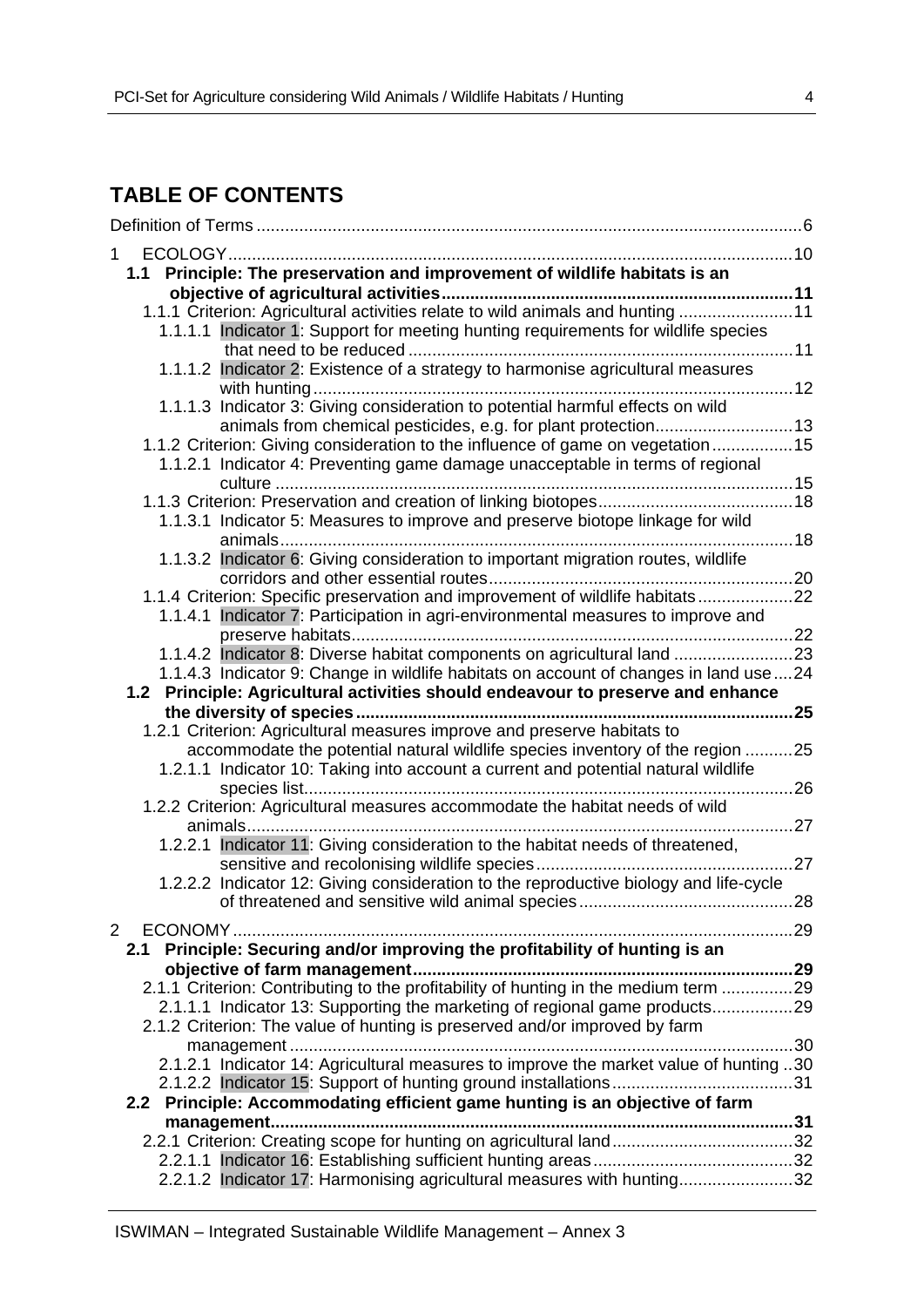|   |     | 2.3 Principle: Contributing to avoiding game damage is an objective of farm                    |    |
|---|-----|------------------------------------------------------------------------------------------------|----|
|   |     |                                                                                                | 33 |
|   |     | 2.3.1 Criterion: Farm management takes into account the susceptibility of                      |    |
|   |     |                                                                                                |    |
|   |     | 2.3.1.1 Indicator 18: Giving consideration to the susceptibility of agricultural               |    |
|   |     |                                                                                                |    |
|   |     | 2.4 Principle: Farm management aims to benefit from synergies with hunting34                   |    |
|   |     |                                                                                                |    |
|   |     |                                                                                                |    |
|   |     |                                                                                                |    |
|   |     | 2.4.2.1 Indicator 20: Commitment of agricultural managers to interdisciplinary                 |    |
|   |     | 2.4.2.2 Indicator 21: Commitments of agricultural managers in planning and                     |    |
|   |     |                                                                                                |    |
|   |     |                                                                                                |    |
| 3 |     |                                                                                                |    |
|   | 3.1 | Principle: The hunting-related interests of the local population are given                     |    |
|   |     |                                                                                                |    |
|   |     | 3.1.1 Criterion: The owner of agricultural land actively supports a balanced regional          |    |
|   |     | 3.1.1.1 Indicator 22: Giving consideration to territory for local hunters39                    |    |
|   |     | 3.1.1.2 Indicator 23: Giving adequate consideration to non-resident hunters40                  |    |
|   |     | 3.2 Principle: Agricultural managers/landowners have a regular exchange of                     |    |
|   |     | information with hunting interests, contribute to avoiding conflicts and help                  |    |
|   |     |                                                                                                |    |
|   |     | 3.2.1 Criterion: Contacts, exchange of information and avoidance and settlement of             |    |
|   |     |                                                                                                |    |
|   |     | 3.2.1.1 Indicator 24: Exchange of information with interest groups hunting locally42           |    |
|   |     |                                                                                                |    |
|   |     | 3.3 Principle: Agricultural activities give consideration to game welfare43                    |    |
|   |     | 3.3.1 Criterion: Agricultural activities cause as little pain for wild animals as possible  44 |    |
|   |     | 3.3.1.1 Indicator 26: Avoiding management-induced losses of wild animals44                     |    |
|   |     | 3.4 Principle: The landowner/manager supports hunting that favours wild                        |    |
|   |     |                                                                                                |    |
|   |     | 3.4.1 Criterion: No animals raised in breeding or other enclosures are made                    |    |
|   |     |                                                                                                |    |
|   |     | 3.4.1.1 Indicator 27: Not selling animals from enclosures or aviaries for hunting  45          |    |
|   |     | 3.5 Principle: Agricultural managers are aware of the effects of their activity on             |    |
|   |     | 46                                                                                             |    |
|   |     | 3.5.1 Criterion: Agricultural managers consciously deal with the effects of their              |    |
|   |     |                                                                                                |    |
|   |     |                                                                                                |    |
|   |     | 3.5.1.1 Indicator 28: Improvement of knowledge about wildlife-ecological and                   |    |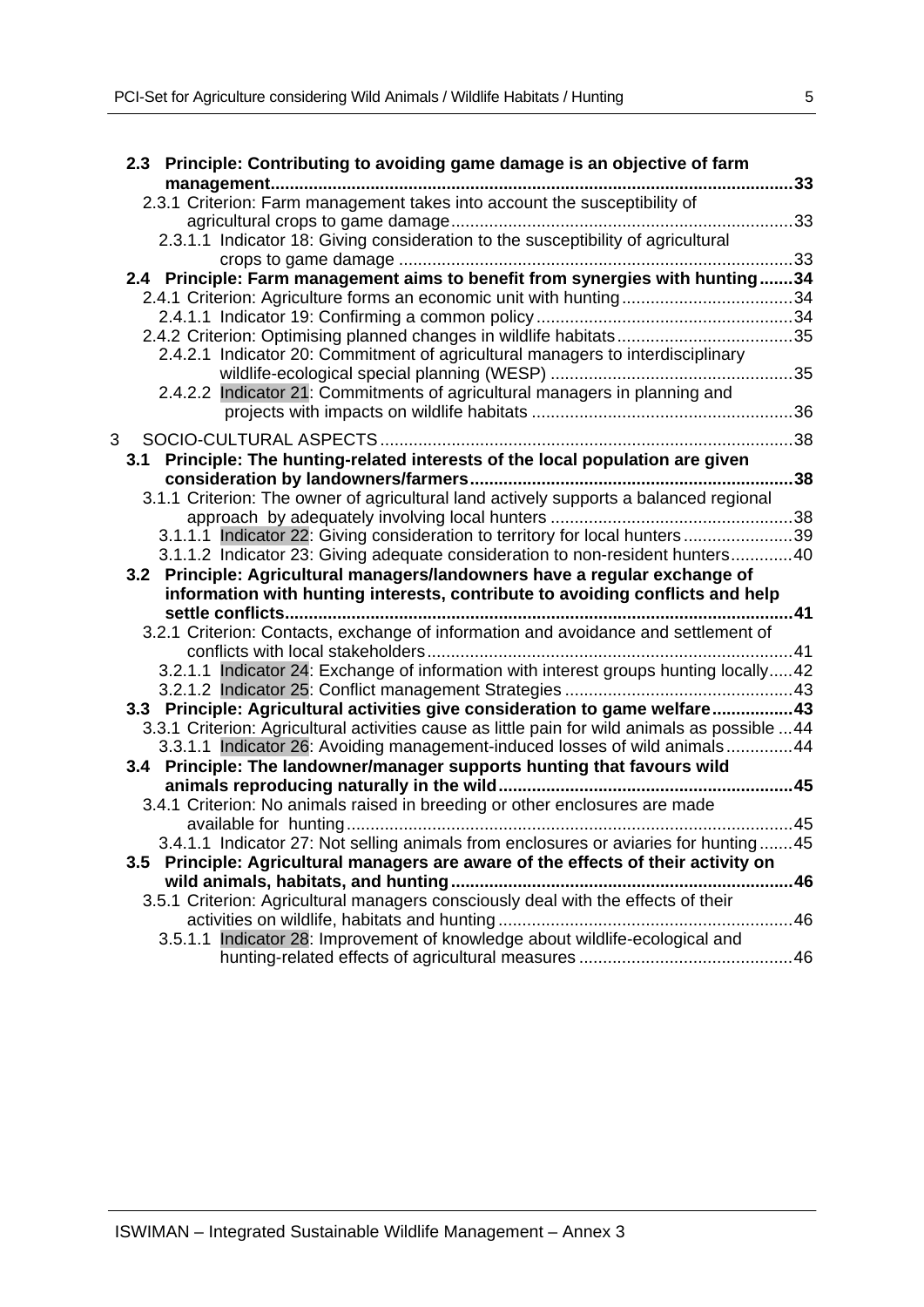## **DEFINITION OF TERMS**

- **Farmer** refers to persons responsible for the planning and carrying out of agricultural measures on agricultural plots of land. As a rule, they are managers/cultivators or owners of agricultural land or managers of an agricultural enterprise.
- The term **game** refers to those wild animal species (furred game and feathered) which are subject to hunting laws, including species with no open season. Unless indicated otherwise, the terms **game** and **wild animals** are used in the same sense. Conversely, the term wild animal species refers to those wild animal species that are (or were) "huntable" as "game," or otherwise influenced by hunting (e.g. on account of hunting laws, regulations, and hunting practise).
- The term **threatened** refers to those wild animal species whose long-term survival within their natural range is endangered to varying degrees, or questioned. As a rule, these are species threatened with regional extinction, are declining continuously, are particularly rare, or have temporarily disappeared and are now returning, and are thus often classified as "protected species" under the nature conservation laws. The degree to which a species is threatened results, as a rule, from various risk factors that interact to varying degrees, and which, when combined, influence the conservation status of the species. If these factors occur, they are to be interpreted as warning signals suggesting that the respective species may be threatened. These risk factors are first and foremost: low population size; continuously declining populations (continuously decreasing number of populations and/or individuals of a species); small or decreasing range (contraction of distribution area); specialised habitat requirements of a species; habitat loss, habitat fragmentation, deterioration of habitat quality (low or decreasing availability of habitats); direct adverse human influence (e.g. on account of excessive hunting, excessive use, persecution, etc.) pressure by invasive, non-native species (e.g. Zulka et al., 2001; Primack, 1998). In varying combinations and with differing emphasis, most of the factors mentioned account for status of threatened species on red lists as well as their classification as protected species in accordance with nature conservation laws. The degree of endangerment that indicates, so to speak, the probability of survival or risk of extinction of a species in a certain area, is categorised through Red Listing processes. IUCN Red List categories include "extinct" and "extinct in the wild", followed by categories of "critically endangered," "endangered," "vulnerable", within which a species is considered threatened with extinction, and the pre-warning level of "near-threatened" (e.g. Zulka et al., 2001; IUCN, 1994, 1999). If a wild animal species is listed on a relevant red list – e.g. the Red List of Threatened Animals in Austria (Zulka, 2005) and Red Lists of the Federal Provinces – and classified into one of the above categories of endangerment, the respective species is to be considered a threatened species in the sense of this study<sup>1</sup>. Equally, species protected by Austrian nature protection and conservation laws (species protection regulations), EU community laws (Bird Protection Directive, Flora-Fauna-Habitats Directive) and international species protection agreements (e.g. the Convention on the Conservation of European Wildlife and Natural Habitats – Bern Convention; Convention on the Conservation of Migratory Species of Wild Animals – Bonn Convention) are considered to be threatened species in this document.
- The term **sensitive** refers to those wildlife animal species to which one or more of the above endangerment factors apply, even if the respective species has not (yet) been red-

-

<sup>&</sup>lt;sup>1</sup> http://www.umweltbundesamt.at/umweltschutz/naturschutz/artenschutz/oasis/oasis\_abfrage gives access to an Internet databank compiled by the Federal Environment Agency – Austria that allows queries as to the endangerment classification of individual species on different red lists. With regard to species relevant in terms of hunting, regularly updated information relevant in terms of hunting laws (hunting and closed seasons) on the basis of the hunting laws of the Austrian Federal Provinces is made available.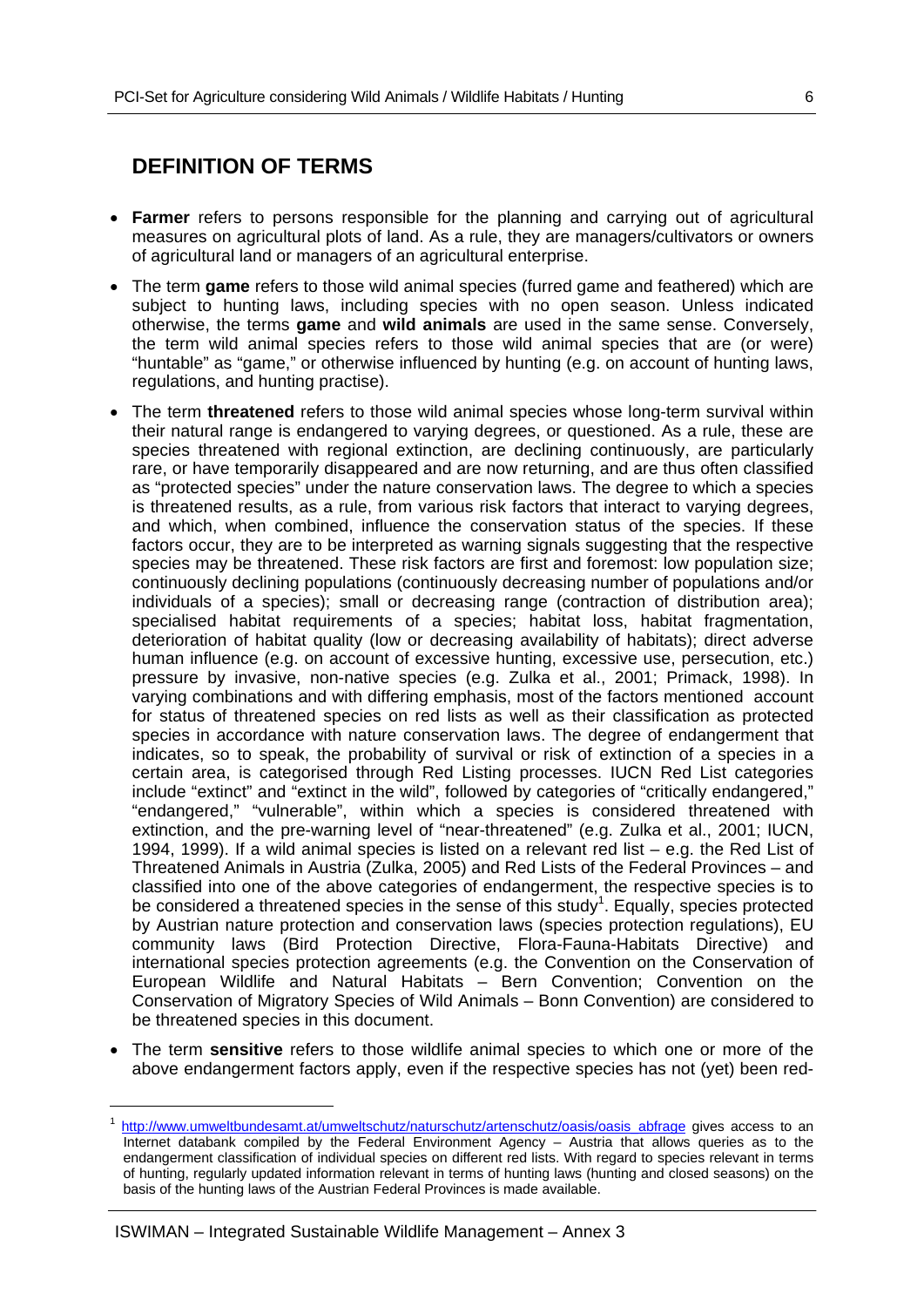listed as "threatened" or "near threatened." In particular those wildlife species are to be considered sensitive which, on account of specific (population-) biological features such as specialised habitat requirements (including size and quality of habitat), low reproduction potential, low dispersal capacity, are particularly sensitive vis-à-vis additional endangerment factors such as excessive hunting pressure, decreasing distribution, strongly increasing predation and competitive pressure from other species, or rapid changes of environmental conditions. In a hunting context, however, also native huntable game species are to be classified as sensitive if hunting them sustainably cannot be considered guaranteed in a certain area on account of their unfavourable conservation status or unfavourable trends in the respective species and/or its habitat. These species may often only be taken in small numbers or demand particular consideration on the part of hunters.

- The term **person permitted to hunt** or **owner of a hunt** refers, for the purpose of this study, to the owner or tenant(s) of hunting rights. Additionally there are those who hunt by permission of landowner/game tenant and owners of stalking districts.
- The term **person owning the right to hunt** refers in Austria to the landowner.
- The term **tenant** refers to the tenant of a proprietor's or co-operative hunt (person permitted to hunt).
- The term **lessor** refers to the owner or representative of the owner of a proprietor's or cooperative hunt.
- **Potential natural wildlife species inventory** is to be understood as the spectrum of wildlife species representing the currently achievable optimum circumstances in terms of biodiversity and near-natural conditions, taking into account the irreversible changes that have occurred in the course of the development of the cultural landscape as well as the existing economic and socio-cultural impacts on wildlife habitats that cannot be influenced by hunting. The "potential natural wildlife species inventory" is thus the range of wildlife species possible under the current habitat conditions, which pertain to the native spectrum of species (autochthonous, typical for the region) of the respective geographic region. "Native wildlife species" are, in the sense of the potential natural wildlife species inventory:
	- o those species that have outlasted the latest Ice Age or have immigrated thereafter and before and/or without human intervention<sup>2</sup>;
	- o recolonising species that used to be native in a certain area whose populations temporarily ceased to exist and which now are returning to their original ranges, either without human intervention (immigration of species, e.g. elk/moose (*Alces alces*), brown bear (*Ursus arctos*), wolf (*Canis lupus*), otter (*Lutra lutra*)), or through reintroduction into their original habitats (e.g. Alpine ibex (*Capra ibex*) and Alpine marmot (*Marmota marmota*) within their original ranges of distribution);
	- o native species that have disappeared on account of human influence (eradication, habitat changes).

As far as today's cultural landscape basically still has habitat potential for the species mentioned, these species are to be considered part of the potential natural wildlife species inventory.

This is not to be confused with **"new residents" (alien species, neobiota)**, which have arrived at a certain territory (in this case, Austria) later than 1492 through direct or indirect human influence. With regard to Austria, these are, among huntable wildlife species, e.g. fallow deer, Sika deer, moufflon, wild rabbit, racoon dog, racoon, nutria and wild turkey. These species are *not* considered part of the potential natural wildlife species inventory.

-

 $2$  So-called primary native or indigenous species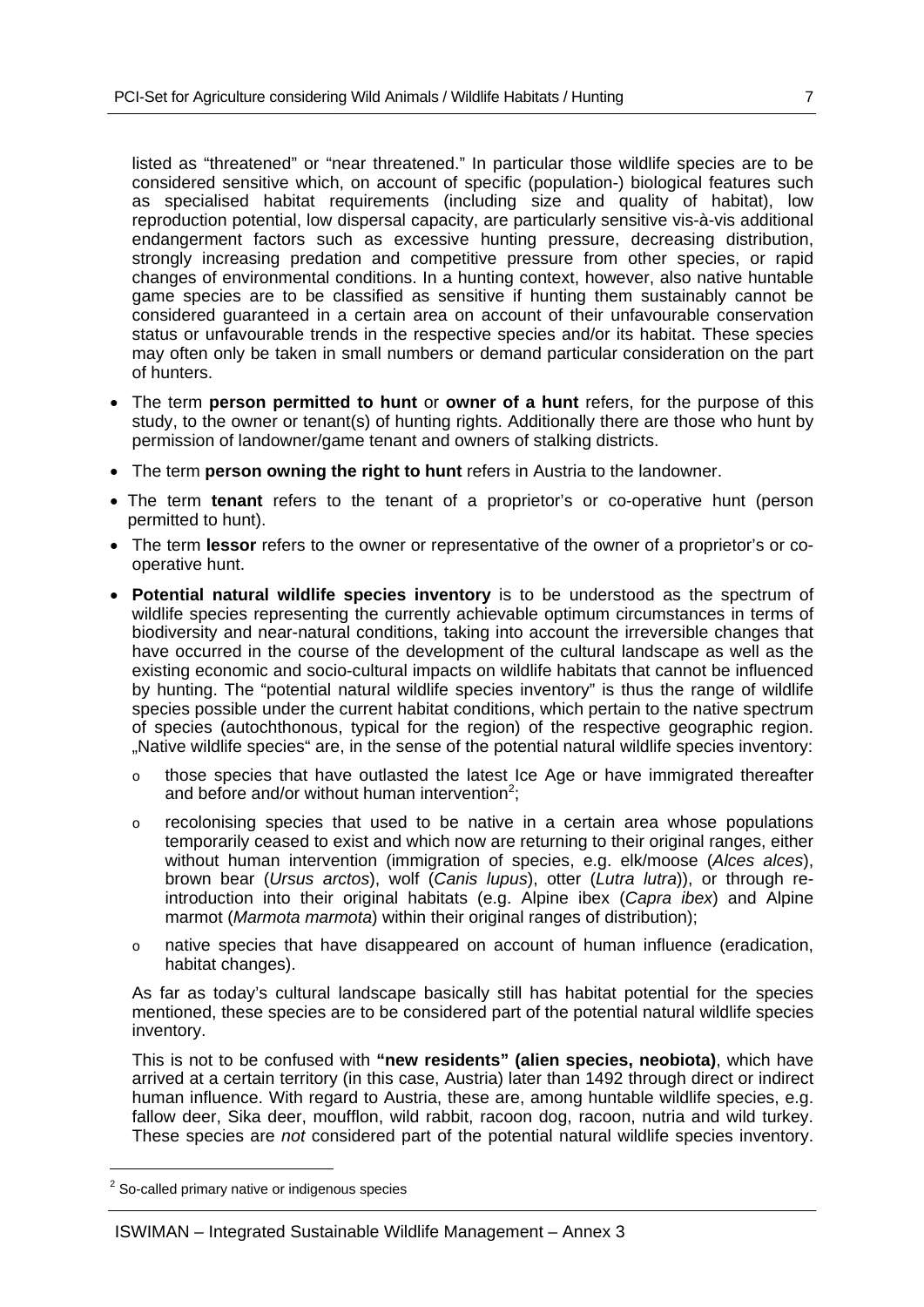Those animal species that had become established under human influence in pre- and early history up to the end of the Middle Ages (1492) (such as, probably, the brown rat) are not relevant for hunting in Austria and thus need not to be considered for the purpose of this study.

- **Hunting management plan (hunting plan)** is to be understood as the planning ahead of any hunting-related activities, in particular in terms of time, area, and personnel. It comprises the goals and measures of hunting management for the respective hunting area and serves the purpose of providing long-term orientation for the hunting practice. Key components are e.g. to ensure that hunting accords with the needs of other land users, to take into account the optimum time and area for hunting the relevant game, and to give consideration to rare, non-hunted species. A hunting plan may exist in thought or in writing; with regard to sustainable hunting practice, however, a written hunting plan is preferable.
- **Hunting bag plan** (as a part of a hunting management plan) is a list of the numbers of each species (sex, age classes) planned to be shot or trapped (hunting bag planned before the hunting season starts).
- **Off-take list** (as a part of the hunting management plan) is a list of the numbers of each species (sex, age classes) really shot/trapped/killed by traffic accidents/ found dead by other reasons (hunting bag documented when the hunting season closes).
- **Culturally unacceptable game impact** is to be understood in this context primarily in terms of the ecologically unacceptable (harmful) influence of game on vegetation. The impact of game on vegetation comprises food intake (grazing, browsing, bark peeling) as well as rubbing to remove velvet from antlers and territorial tearing or gnawing. The concept of "culture" differs from economic considerations. Culture refers from an overall societal perspective to, in the case of forests, the functions beyond that of timber production, including shelter, leisure and recreation for people, but also to the provision of ecological value from other vegetation (e.g. orchid meadows rich in biodiversity). This is the fundamental view represented by the competent authorities on the basis of the respective (Austrian) legislation. The lack of some important natural enemies of our herbivorous wild animals as well as anthropogenic influences on our wildlife habitats (most of all land use) accounts for the fact that they are mostly not near-natural environments. This influences local densities and distribution patterns of wild animals, in particular ungulates, which damage vegetation beyond tolerable limits.
- **Wildlife habitat** is defined as the "living space" or "site" (the habitat) of wild species populations and/or individuals of a wild species. The habitat needs of the wild animals concerned define the area of wildlife habitat they require. The wildlife habitat must meet key habitat functions (food, cover and reproduction area). Environmental factors (such as noise, temperature, light, climate, soil, etc.) must neither exceed nor fall short of the species-specific limit of tolerance of the wild animals. The wildlife habitat may consist of several separate habitat sectors.
- **Migration** and **Dispersal** are movements of animals. Migration is the repeated movement of animal populations leading to seasonal changes of place and entails a change of range of a species. As well as seasonal habitat change (e.g. passing from summer to winter habitat in red deer) there may also be migration to breed. Dispersal is the lasting movement of individuals away from a natal area or subsequent point of settlement, and is often omnidirectional unless constrained in particular directions by topography . It plays a significant role in terms of the necessary gene flow within and among populations of a species, and thus in terms of the preservation of the species, its distribution, the colonisation or re-colonisation of habitats. In the absence of regular genetic exchange via such "gene flow corridors," the risk of species and populations becoming regionally extinct will increase.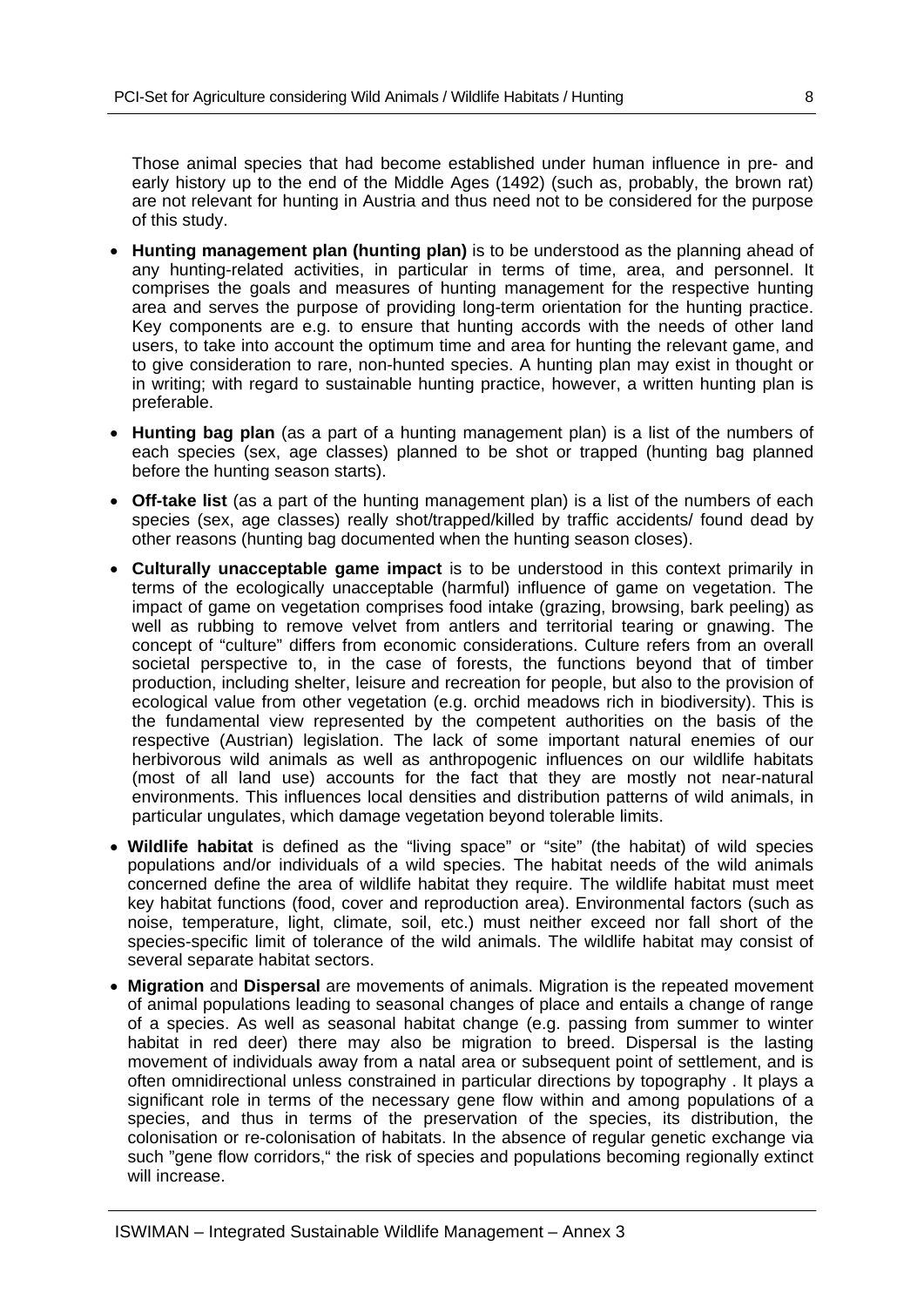- Landscape sectors in which migration or dispersal primarily happens are termed **migration axes (routes)**.
- **Wildlife corridors** are bottlenecks within a migration axis or the habitat of wildlife species caused by barriers or an unfavourable environment. A salient characteristic of a corridor is its favourable structure compared to the surrounding environment, allowing for a link between separate habitat sections.
- The term **constricted corridor** is used to describe a constriction of a wildlife corridor or wildlife route on account of natural or anthropogenic barriers to a minimum width without any possibility of bypassing it locally, i.e. wildlife species are forced to adhere to the corridor as a consequence of specific topographic conditions (forest corridors, steep slopes, canyons, water courses, etc.) or artificial obstacles (fences, road barriers, walls, settlements, etc.) which create local bottlenecks.
- **ÖPUL** is the "Austrian Agri-Environmental Programme." The initials refer to the promotion of agriculture that is appropriate to the environment, extensive and favourable for nature. The programme is supported through the European Agricultural Fund for Rural Development as well as the Rural Development Programme of Austria. Along with ÖPUL, there are other publicly subsidised **agri-environmental measures** pursuing similar goals (e.g. the Ecopoint Programme).
- **Use** is to be understood in the comprehensive sense of the IUCN Policy Statement on the Sustainable Use of Wild Living Resources (IUCN, 2000); it includes all forms of consumptive and non-consumptive use of natural resources. Sustainable hunting and/or sustainable hunting-related use includes hunting certain animal species without the animals that are killed having to be used in a consumptive way (e.g. red fox (*Vulpes vulpes*), if its population increases on account of anti-rabies vaccination and thus endangers the population of other species).
- The term **forest manager** refers to all persons responsible for the planning and carrying out of forest-related measures. As a rule, these are forest managers and cultivators, including the skilled personnel responsible for the forest cultivation and management activities (foresters, heads of forest district/division), forest owners or managers of forest enterprises (forestries, forestry operations).
- **Leisure and Recreation management** covers persons active and organisations representing groups of people that benefit from the recreational use of the Wienerwald Biosphere Reserve. It also includes as stakeholders the officials and decision-makers responsible for the planning, regulation and control of leisure and recreational activities. This group of actors includes the Biosphere Reserve management, municipalities, regional managing bodies, tourism federations and associations, alpine associations, sports associations and other representatives of certain recreational interests (horse riders, mountain bikers, hikers, etc.), landowners and representatives of relevant authorities.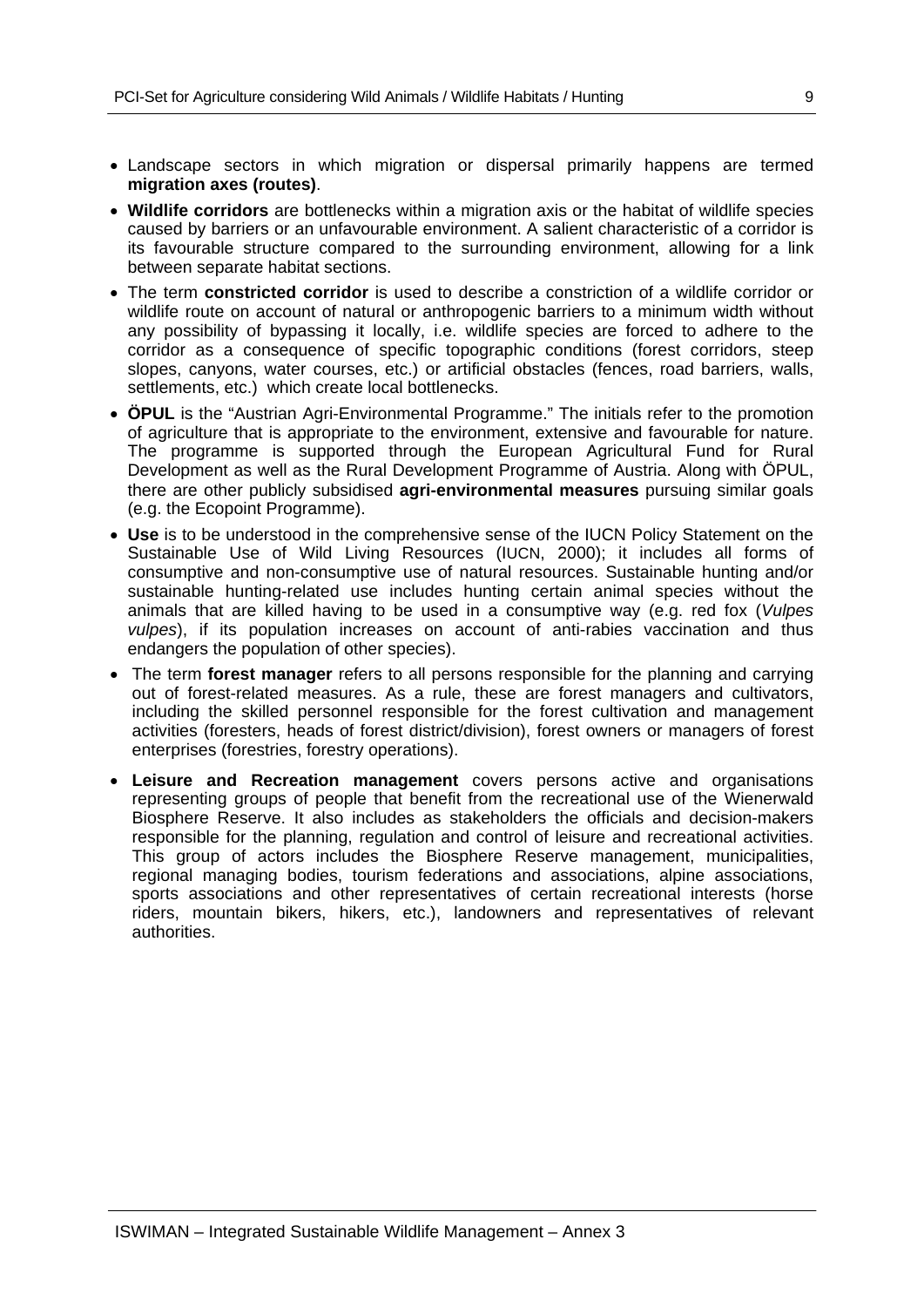# **Assessment Set for Integrated, Sustainable Wildlife Management Part: AGRICULTURE**

# **Principles, Criteria and Indicator scoring**

## **1 ECOLOGY**

**Explanation:** The primary goal of agriculture is the production of agricultural products (food, feedstuff, biogenic raw materials and fuels). Along with its functions of production and supply, agriculture and farmland also provide society with other services (such as employment, recreation, protecting habitats against natural dangers and construction, and preserving agricultural heritage) as well as providing some ecosystem support services and underpinning for biological diversity. That agricultural activities are multifunctional, and not merely the production of agricultural goods, reflects ties and responsibilities of landowners toward society.

About one third of the area of the Wienerwald Biosphere Reserve is dedicated to agricultural use; thus, a major part of the non-forested, open landscape is subject to agricultural influence, either directly (production) or indirectly (landscaping). Co-existence of various agricultural uses (arable land, intensive managed grassland, extensive meadows and grazing land, meadows with scattered fruit trees, vineyards, etc.), as well as the mosaic of forests and open land, results in a high diversity of landscapes types. They comprise arable landscape types and large meadows and grazing lands as well as glades, and landscapes characterised by vineyards and meadows with scattered fruit trees or orchards (AVL / Becker et al, 2004). With careful management, development of open, agriculturally dominated cultural landscape can contribute considerably to maintaining and fostering the traditional character of a region as well as to biological diversity. The multifunctional character of agriculture, in particular within a Biosphere Reserve, underpins preservation and active shaping of a diverse and regionally distinctive cultural landscape.

Farmed landscapes are not only for production and recreation, including tourism, but also habitats for wildlife communities and areas for hunting. Any form of agricultural use puts its characteristic stamp on the diversity and quality of wildlife habitats and on the diversity of wild species. Ecological functions of sustainable agriculture thus also include preservation and improvement of wildlife habitats and diversity of wild animal species. Harmonising agricultural measures with hunting management can be highly supportive in this regard.

In terms of the ecological aspects of the interactive field of agriculture – wild animals/wildlife habitats/hunting, the Principles, Criteria and Indicators for sustainable integrative wildlife management are thus oriented toward an improvement of wildlife habitats and diversity of species of native wild animals. In contrast, agriculture has only a comparatively small influence upon the genetic diversity of wild animal species; this is why this aspect is not directly assessed in this context.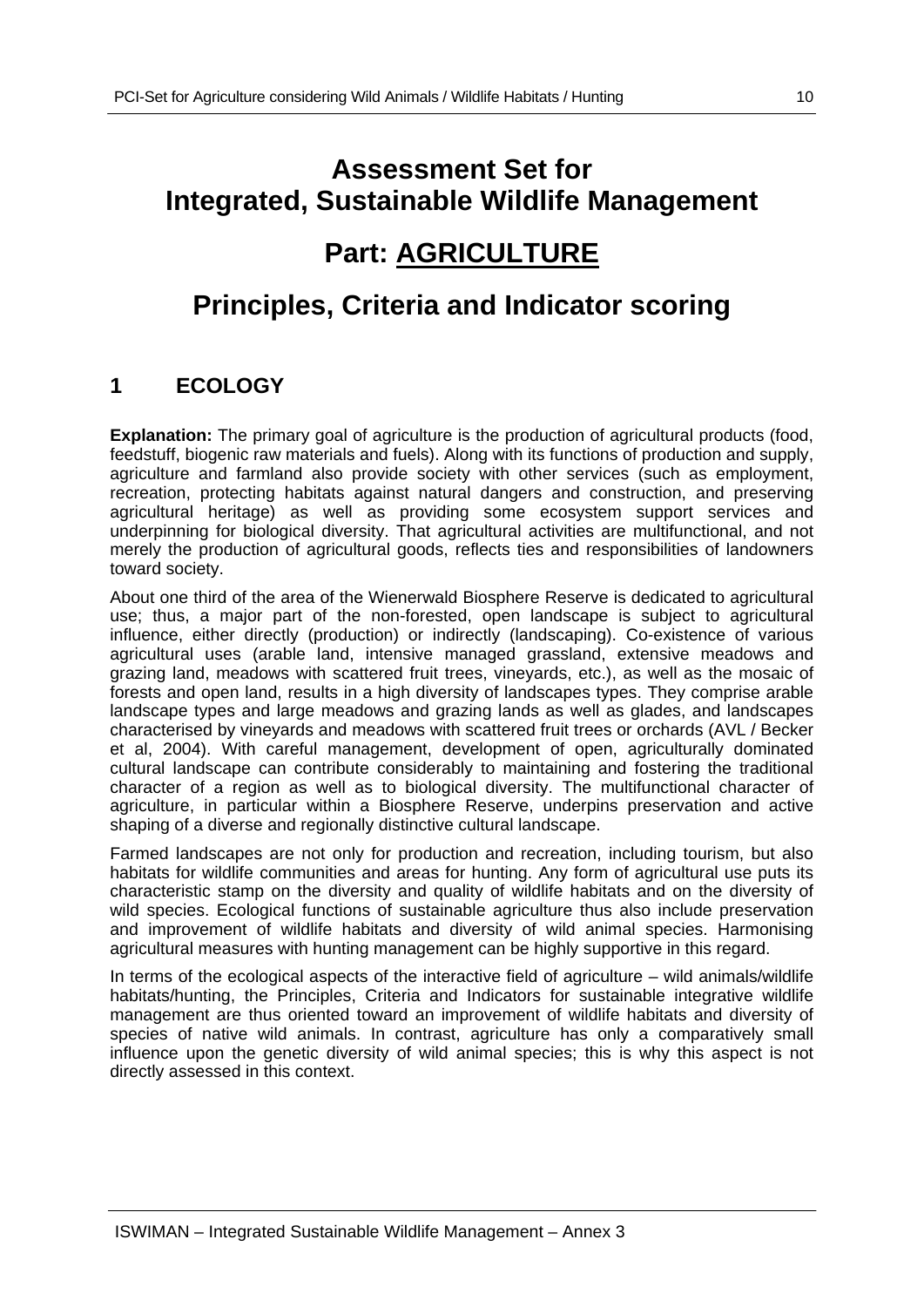## **1.1 Principle: The preservation and improvement of wildlife habitats is an objective of agricultural activities**

**Explanation:** The management of land contributes significantly to shaping habitats of wild animals, whether deliberately or unwittingly. Many wild animal species of the Wienerwald region depend primarily or even exclusively upon open landscapes characterised by agriculture. Farmers thus share the responsibility for the creation, preservation and development of habitats for wild animals that are diverse, adequate and rich in species.

The assessment criteria summarised under this Principle refer to taking the needs of wildlife habitat into account , supporting the preservation and improvement of wildlife habitats by hunters, helping to avoid game damage and measures aiming at preserving and creating habitats for wild animals on farmland, including linking biotopes.

## **1.1.1 Criterion: Agricultural activities relate to wild animals and hunting**

**Explanation:** The landscape-shaping effect of agriculture puts its stamp on the diversity, adequacy and quality of habitats for wild animals in open areas. Agricultural areas should as a rule also be available for hunting and thus provide a backdrop for hunting management.

If agricultural managers are aware of these functions and the potential effects of their activities on wildlife habitats and the sustainability of hunting, they will be able to adjust their management measures at least to some extent to the habitat needs of wild animals as well as to hunting-management-related requirements. However, this requires a certain amount of insight into wildlife ecology and how hunting management relates to agriculture, as well as a readiness to harmonise measures with hunting. The following Indicators have been designed to allow an examination as to whether this fundamental relationship exists between agricultural activities and wild animals as well as sustainable hunting.

### **1.1.1.1 Indicator 1: Support for meeting hunting requirements for wildlife species that need to be reduced**

**Explanation:** Hunting bag plans and other hunting requirements are important control instruments of game management. When done correctly, drawing up a hunting bag plan provides an opportunity to respond flexibly to changes in game populations as well as to stresses resulting from game damage by increasing or decreasing the bag. Hunting bag plans are, so to speak, the link hunting establishes between the status of vegetation, the regulation of game populations, and aspects of nature protection and conservation. They serve both the preservation of game populations at levels usable for hunting in a sustainable way and the avoidance of game damage unacceptable in terms of regional culture. Along with the general hunting bag plans prescribed by the authorities, the present Indicator also addresses itself to potential additional hunting obligations, for game species which need to be reduced (in some locations and at certain times), which hunting tenants or other long-term hunting customers (hunters by permission of landowner/game tenant with contracts of at least one year) may be contractually obliged to fulfil. In the Wienerwald region, wild boar are a game species which in terms of regional culture needs to be reduced; however, presently, neither the hunting laws of Lower Austria nor those of Vienna provide for hunting bag plans prescribed by the authorities. Hunting requirements of this kind may be advisable not only for wild boar but also for various neozotes (non-native species).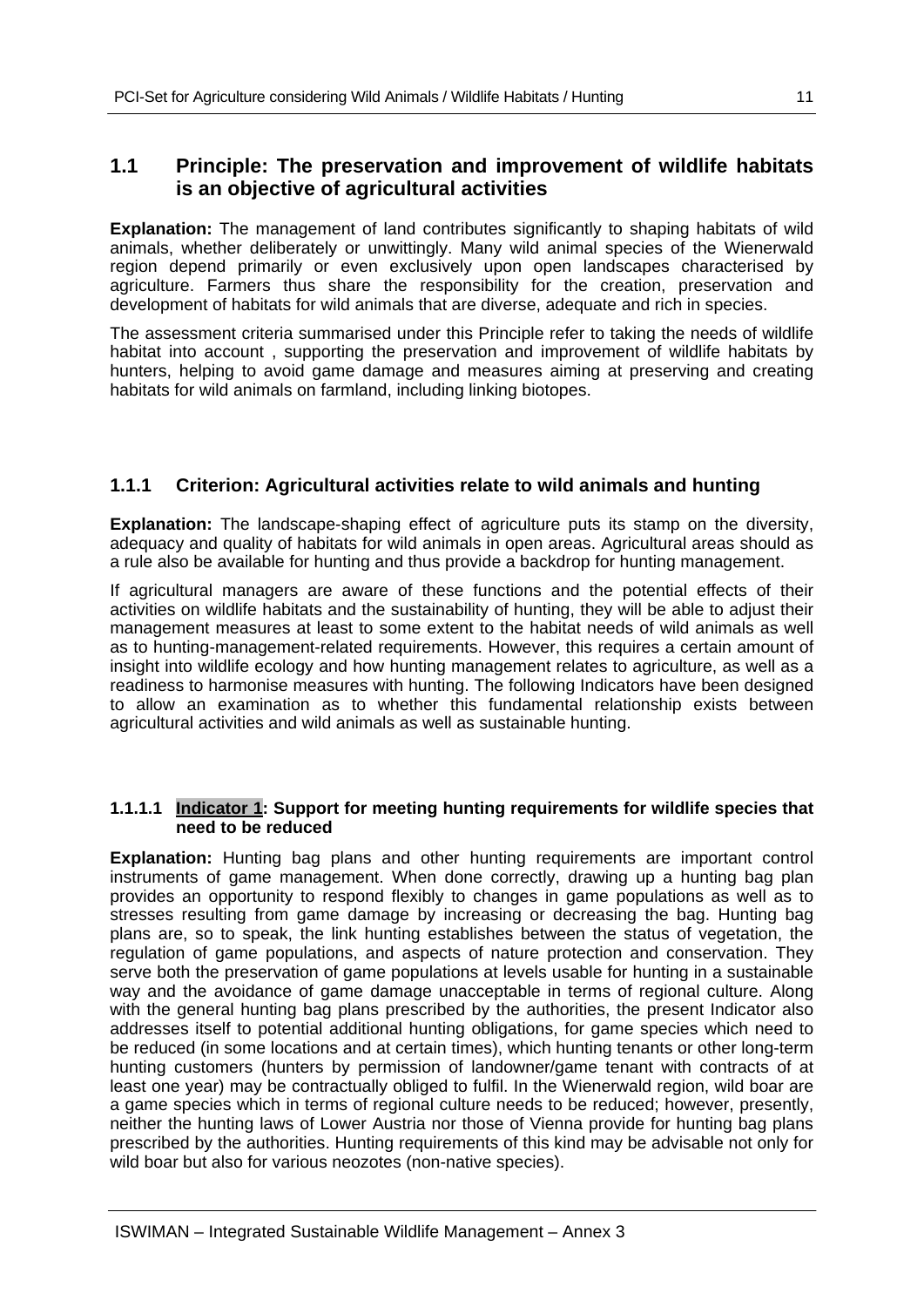Whether hunting requirements can be met by the persons permitted to hunt depends also on factors outside the immediate influence of hunting itself. Non-hunting land users in the wildlife habitat may often strongly influence the scope for hunting game and thus the success of hunting. Along with forest management and disturbances of the wildlife habitat caused by intense recreational use, this is also true for agriculture. Persons entitled to use land for agricultural purposes may contribute to a great extent to making hunting requirements achievable by providing, in co-operation with the persons permitted to hunt locally, adequate practical hunting opportunities in sectors of hunting territories characterised by agricultural activities. This may for example be achieved by way of allowing for sufficiently broad field edges between forests and arable crops to be used as hunting aisles, or by establishing open areas for hunting inside maize fields. As this contributes to avoiding or reducing game damage to crop lands, it is of immediate interest to the farmer. Moreover, meeting hunting requirements for game species that need to be reduced may be supported by co-ordinating agricultural and hunting measures in terms of time and space, for example by co-ordinating harvest times as closely as possible with the planning of hunting, in order to increase the efficiency of regulatory hunting in autumn (in open-land territories, concentrated regulatory hunting as a rule does not start until after the fields have been harvested, as efficient hunting requires good visibility of the game.) Further options to support hunting consist in allowing hunting installations on farmland (such as high seats) on as well as gearing agricultural measures to planned driven and/or intensive hunting.

The evidence that hunting requirements are taken into account can be confirmed by local hunters. The period of reference is the relevant planning period for hunting.

| <b>Indication and score:</b> | 3 | Efficient hunting of wildlife species which need reducing in<br>numbers is optimally supported by agricultural measures<br>(e.g. by creating hunting opportunities, allowing for<br>installations on the hunting territory, co-ordination of<br>measures with hunting in terms of time and space, etc.)                                                                  |
|------------------------------|---|--------------------------------------------------------------------------------------------------------------------------------------------------------------------------------------------------------------------------------------------------------------------------------------------------------------------------------------------------------------------------|
|                              | 0 | Efficient hunting of wildlife species which need reducing in<br>numbers is only on some occasions supported by<br>agricultural measures (e.g. by creating hunting opportunities,<br>allowing for installations on the hunting territory, co-<br>ordination of measures with hunting in terms of time and<br>space, etc.)                                                 |
|                              |   | $-2$ Efficient hunting of wildlife species which need reducing in<br>numbers is not supported by agricultural measures (e.g. by<br>creating hunting opportunities, allowing for installations on<br>the hunting territory, co-ordination of measures with hunting<br>in terms of time and space, etc.), even though hunters have<br>expressed the need for such support. |

#### **1.1.1.2 Indicator 2: Existence of a strategy to harmonise agricultural measures with hunting**

**Explanation:** Anthropogenic influences such as agriculture and forestry, tourism, road construction, settlements, nature protection and conservation, etc., have a defining impact upon wildlife habitats. On open land, agriculture significantly influences the availability and quality of wildlife habitats and their hunting management. This Indicator assesses neither the *success* of harmonising agricultural management with hunting nor individual measures, but only the *existence* of a strategy for harmonising agricultural measures with hunting. Such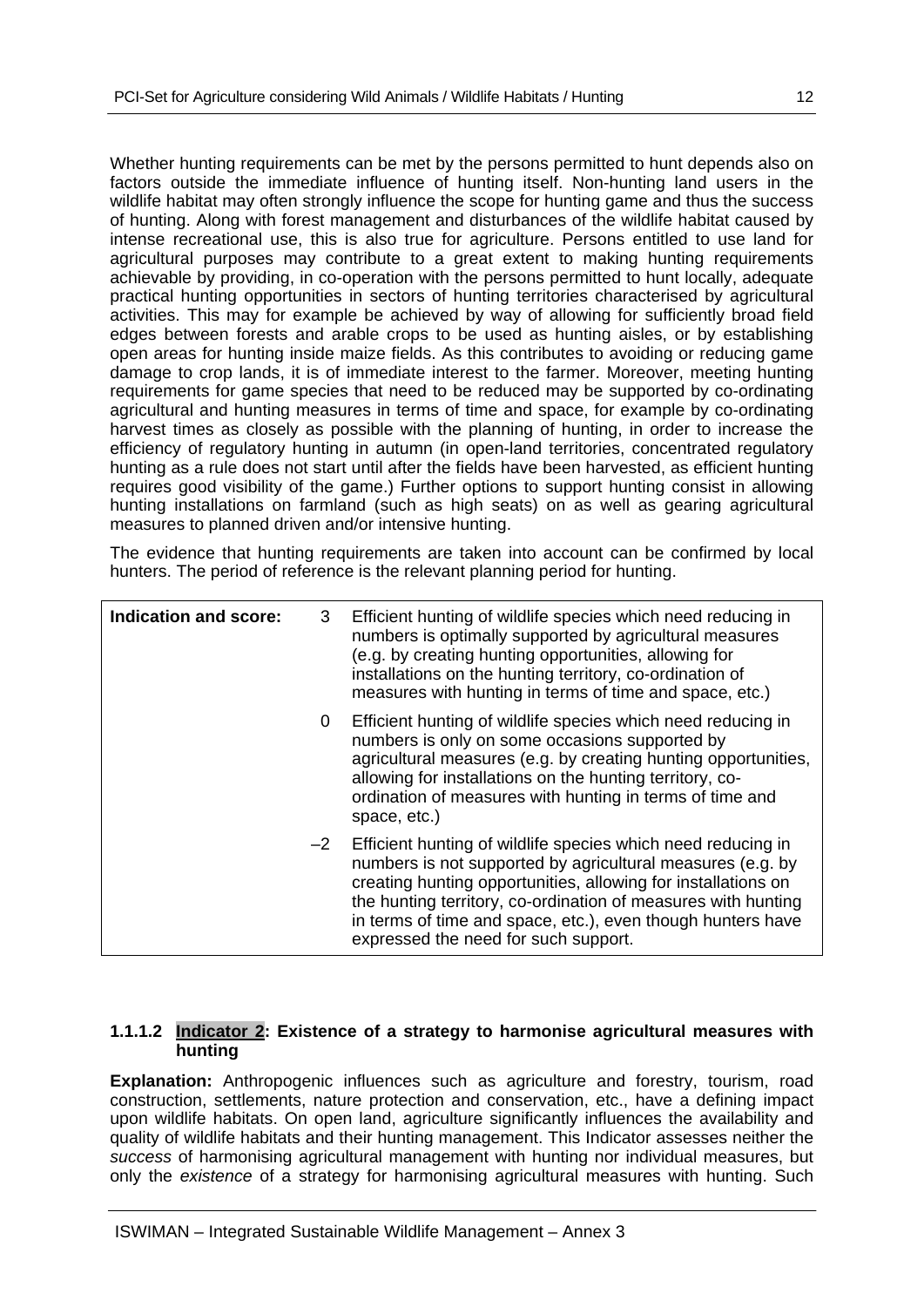strategy requires communication and mutual agreement between land managers and hunters. If there is contact with the persons permitted to hunt and agreement has been achieved on the fact that there is a need for harmonisation (relevant management measures, dates, particular hunting events, particularly important or sensitive areas from the point of view of hunting, infrastructure and need of materials, etc.), this qualifies as an "existing strategy." A written record of the results of the harmonisation process would be advantageous.

A strategy to harmonise agricultural measures with hunting can express itself in taking into account hunting-related requirements and interests regarding:

- mowing and harvesting times
- sowing times
- creation and maintenance of hunting opportunities
- avoiding losses of animals during mowing and harvesting
- measures to avoid game damage
- allowing for hunting infrastructure on agricultural lands (high seats, etc.).

| Indication and score: |      | 2 A strategy to harmonise agricultural measures with hunting<br>exists  |
|-----------------------|------|-------------------------------------------------------------------------|
|                       | $-1$ | There is no strategy to harmonise agricultural measures with<br>hunting |

#### **1.1.1.3 Indicator 3: Giving consideration to potential harmful effects on wild animals from chemical pesticides, e.g. in plant protection**

**Explanation:** The present Indicator refers to plant-protection chemicals (herbicides, fungicides, insecticides, rodenticides, etc.) whose toxic properties act upon target organisms in order to protect plants and plant products against noxious organisms; this does not include physical, biotechnological or biological methods of pest control.

Any application of a chemical pesticide signifies a contamination of ecosystems with substances not naturally available. This may principally entail risks to humans, animals, ecosystems and or the entire environment in particular if plant protection agents are applied without being tested or released without official authorisation, or applied inappropriately – e.g. overdosed (AGES, 2008; Umweltbundesamt, 2008). Plant protection agents are subject to a legally prescribed authorisation procedure which guarantees, in principle, that approved pesticides, provided they are properly applied, will not cause intolerable damage to ecosystems or non-target species. The underlying assumption here is that farmers only apply tested and authorised plant protection agents whose use, in accordance with state of the art of science, precludes unspecific effects and direct or indirect harmful impacts on wildlife.

However, whenever chemical pesticides are used to combat noxious organisms, we can never entirely exclude a certain risk – depending on the toxicity (strength of the poison), persistence (duration of action of the active agent) and selectivity (band-width of target organisms) of the active agent applied – of unspecific effects upon non-target organisms (non-target effects) and accumulation of toxic residues in the food chain. Both may – directly or indirectly – cause damage or stress to wild animals (e.g. rodenticides in birds of prey) and possible even to humans.

A risk of harmful effects upon wildlife may also be caused if plant protection agents are applied improperly or not in line with the legal provisions, e.g. as a consequence of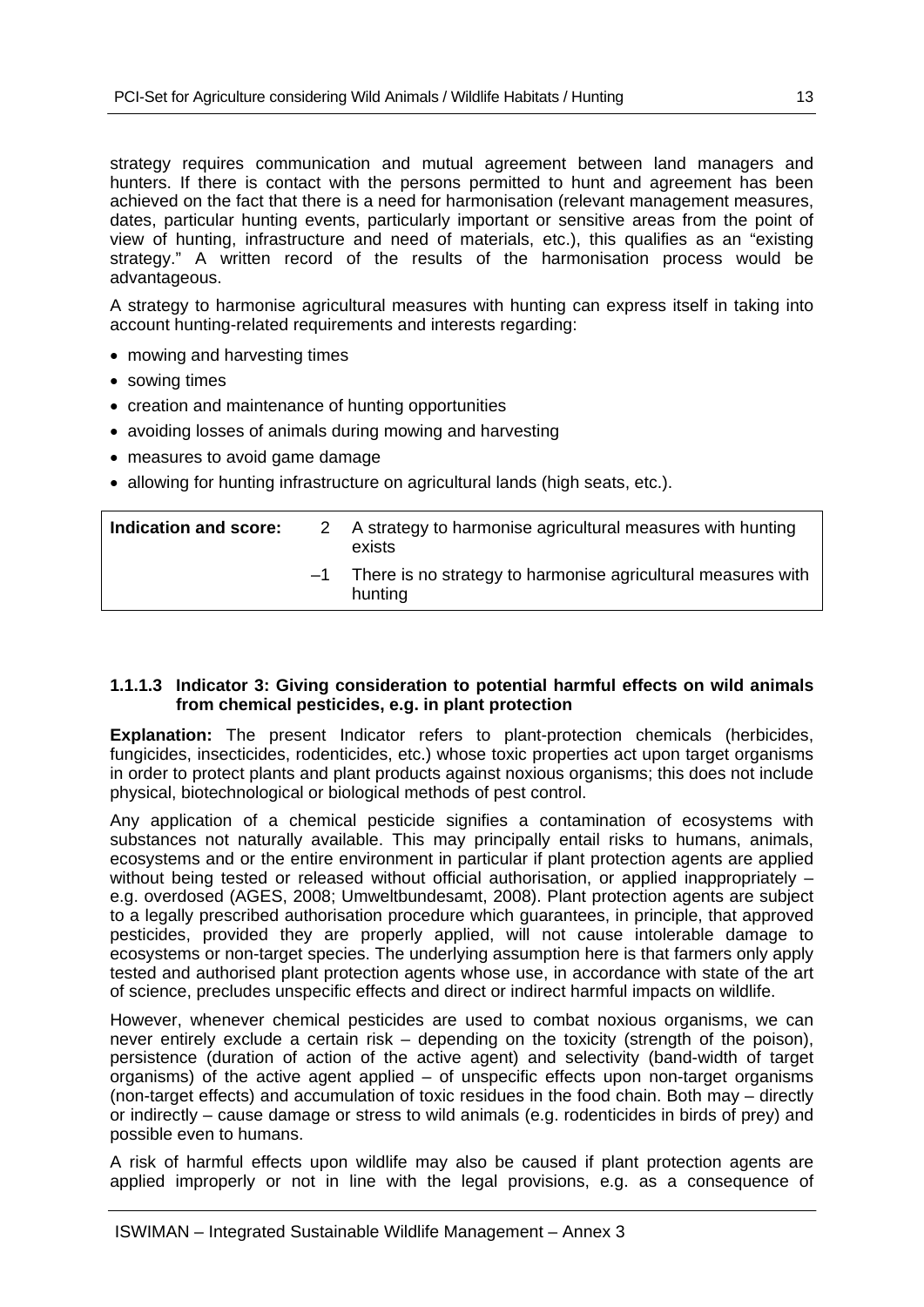(unintentional) overdosing. We must also take into account that any risk assessment of toxic substances includes uncertainties of knowledge and that the chemical behaviour of many synthetic substances in the environment as well as potential harmful effects upon non-target organisms are not always fully known. Deficits in knowledge in this regard may be due to a multitude of organisms entering the environment non-naturally, complex interactions with other substances, bio-transformation processes, accumulation effects, dose-dependent threshold phenomena as well as varying sensitivities and ranges of tolerance of animal species, to give only some reasons. This complicates a complete assessment of the effects of agro-chemicals upon the animal world.

In the view of deficiencies in knowledge and remaining uncertainties, the precautionary principle suggests minimising to the greatest extent possible the use of substances with a risk potential that cannot be fully evaluated. Given that on the other hand, agriculture cannot live entirely without chemical pesticides, responsible farmers are called upon to sensibly weigh use and risks off against each other and apply plant protection agents principally with restraint and differentiation. Particularly in the Biosphere Reserve, and especially in core and cultivation zones, it should also be an option not to refrain from the use of pesticides altogether. Refraining from using yield-increasing resources is a measure qualifying for subsidies under the "Austrian Agri-Environmental Programme" (ÖPUL), which can offset potential yield losses.

Apart from fully refraining from chemical plant protection agents, farmers can also use alternative, residue-free pesticides (biological, biotechnological, mechanical and other methods of organic farming) as well as, if necessary, the use of products proved to be not detrimental to the environment. In addition, in wildlife-biologically sensitive zones (habitats of rare and threatened species, hatching, grazing and birthing areas, etc.), the use of pesticides can be avoided at least in some areas (measure subsidised under the "Austrian Agri-Environmental Programme" (ÖPUL). A reduction in use may also be achieved by observing economic damage thresholds as a decision criterion: Only when the cost of damage to a crop is higher than the cost of the use of pesticides will the agent be applied. Selective application, too, may be considered (treatment of individual plants, weed sites).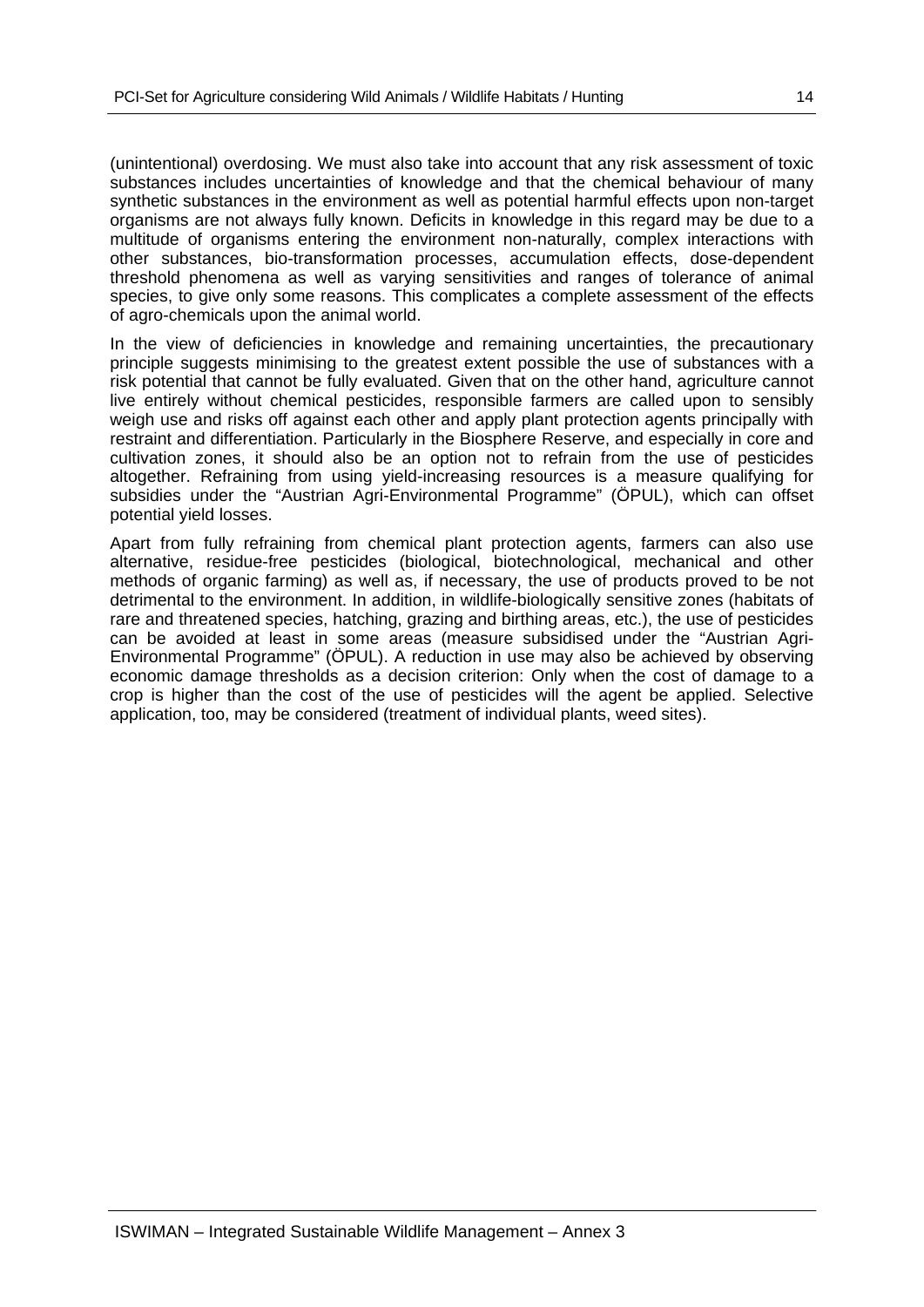| Indication and score: | 2  | Agricultural managers refrain from applying chemical plant<br>protection agents                                                                                                                                                                                                                                                                                                                                                            |
|-----------------------|----|--------------------------------------------------------------------------------------------------------------------------------------------------------------------------------------------------------------------------------------------------------------------------------------------------------------------------------------------------------------------------------------------------------------------------------------------|
|                       |    | Legally authorised chemical plant protection agents are<br>applied with restraint (e.g. only selectively and time-limited or<br>in case of threat of exceeding economic threshold limits); in<br>wildlife-biologically sensitive areas (hatching areas, habitats<br>of rare and threatened species, field edges and other grazing<br>areas); in adjoining buffer-zones and on grassland, no plant<br>protection agents are applied at all. |
|                       | 0  | Legally authorised chemical plant protection agents are<br>applied with restraint (e.g. only selectively and time-limited or<br>in case of threat of exceeding economic threshold limits), but<br>no particular consideration is given to wildlife-biologically<br>sensitive areas.                                                                                                                                                        |
|                       | -1 | Chemical plant protection agents are applied area-wide and<br>without consideration to wildlife-biologically sensitive areas.                                                                                                                                                                                                                                                                                                              |

## **1.1.2 Criterion: Giving consideration to the influence of game on vegetation**

**Explanation:** This Criterion and the subsequent Indicator are meant to assess the consideration given to avoiding or reducing negative impacts of game on ecologically precious grasslands (meadows, lawns, pastures) through agricultural measures. In the Wienerwald region, ecological damage to valuable grassland areas is caused mainly by wild boar. As wild animals are unaware of boundaries, agricultural measures within one's own area may influence how game impacts vegetation on adjoining areas.

### **1.1.2.1 Indicator 4: Preventing game damage which is unacceptable in terms of regional culture**

**Explanation:** Regional culture is here defined as comprising nature conservation in general and thus also conservation of native animal species; it also includes the continuation of agriculture and forestry, hunting and fishing, as well as the right of access to farmland and forests. The term "regional culture" comprises in particular the functions of open farmland (biological diversity, visible features of the landscape, character of the cultural landscape, etc.) that go beyond the production of biomass (food, feedstuff, biogenic raw materials and fuels) from a point of view of society as a whole, with a special emphasis on the habitat function and the ecological value of vegetation (e.g. species-rich orchid meadows). We speak of game impacts unacceptable in terms of regional culture if these functions of grasslands or cultivated pastures are impaired. The views of society in this respect are principally reflected in the way the responsible authorities apply relevant legislation.

Game impacts which are unacceptable in terms of regional culture are to be understood in this context primarily in terms of ecologically unacceptable (harmful) impacts of game on farmland vegetation. This refers mainly to game damage of ecologically valuable grassland areas, as when wild boar grub up meadows, lawns and pastures. In addition, strong grazing pressure on account of excessive populations of ruminant cloven-hoofed game species (red deer, roe deer, fallow deer, European mouflon) may cause changes in vegetation and even degradation of some sensitive grassland biotopes. The consideration of regional culture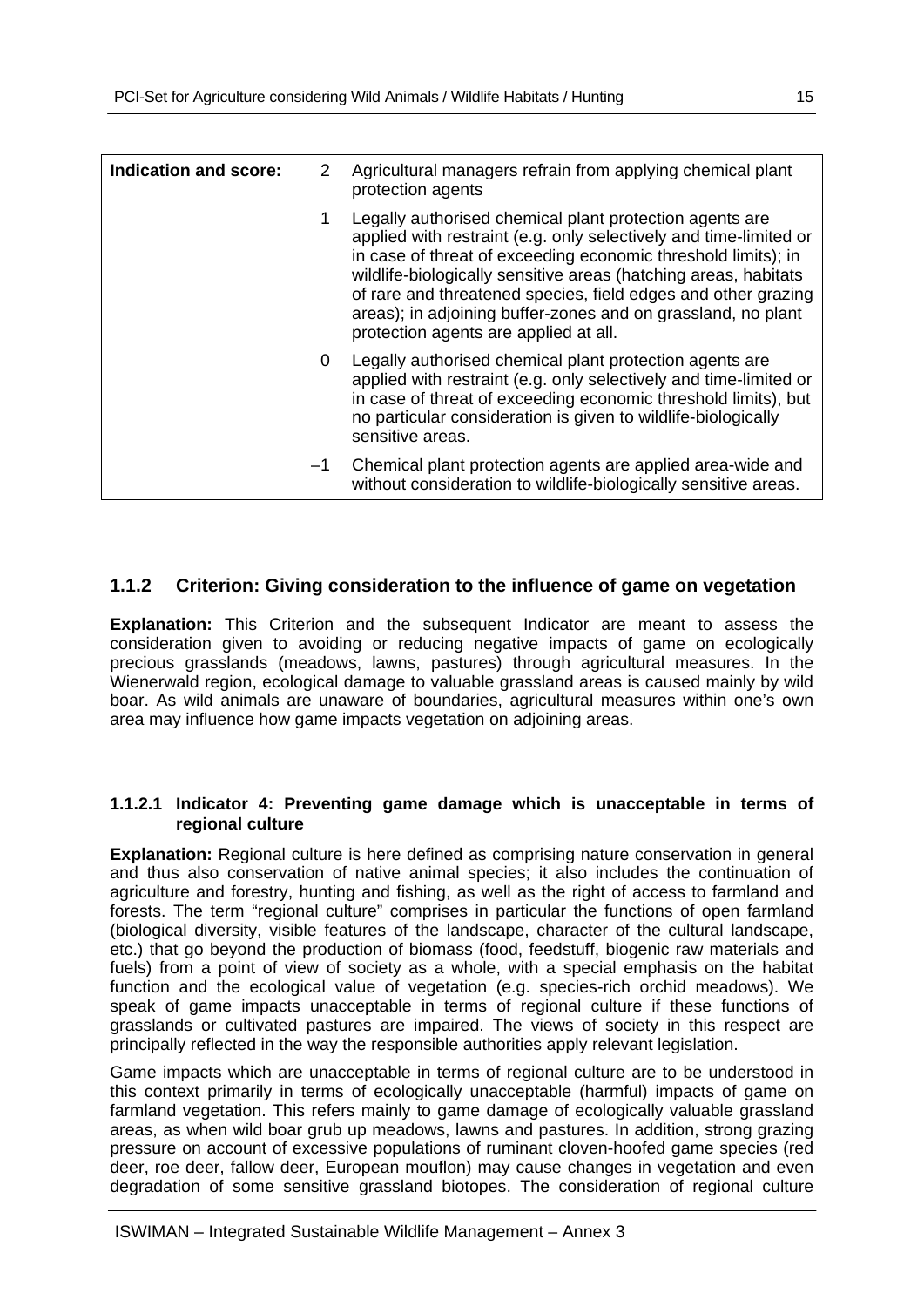transcends economic aspects here. While game damage to arable cultivation (cash crops) is economically relevant, it is not a regionally unacceptable factor for the present Indicator.

This is particularly important for the landscape or species-composition value of meadows, short-grassland and other pastures, especially grassland habitat types of Community interest on Appendix I of the Habitats Directive (including protection of the Natura 2000 site "Wienerwald-Thermenregion"). This encompasses protection for nature reserves, other protected landscapes and extensive natural landmarks in the Biosphere Reserve, which are subject to provincial nature protection laws and contractual conservation measures and projects (e.g. as part of the "Austrian Agri-Environmental Programme" (ÖPUL) measure of "cultivating ecologically valuable areas," or some projects by nature protection NGOs). In the Wienerwald Biosphere Reserve, ecologically valuable grassland areas may, in the sense of the present Indicator, comprise, for example, the following types of grasslands: dry meadows, dry and nutrient-poor (oligotrophic) grassland, dry (xeric) and semi-dry grassland, dry and oligotrophic meadows, bedding meadows, orchid meadows, natural hay meadows, pastures dependent on livestock, highly valuable special botanical sites (glades with orchid stands, among others) (AVL / Becker et al., 2004). In many cases, ecologically precious grassland sites are situated in core zones and cultivation zones of the Biosphere Reserve. Game influence undesirable in terms of regional culture is caused in particular if attaining the envisaged cultivation and development goals in cultivation zones and/or nature protection and management goals in core zone areas are jeopardised.

Game damage on agricultural areas, in particular damage caused by wild boar, are frequent and wide-spread in the Wienerwald region: 75 % of farmers questioned within the scope of the project confirmed registering game damage on managed lands within the last three years; 61 % of farmers questioned regarded the density of wild boar as "too high." As opposed to damage from eatng annual field crops, grubbing-up of grassland by wild boar may cause long-term damage to vegetation stands that is often difficult to repair or cannot be repaired at all. If the farmer participates in a relevant ÖPUL measure with the area concerned, this may entail loss of subsidies under ÖPUL or the obligation to repay them.

A special case of negative game influence upon agricultural sites is the destruction of nests with eggs or young of ground-breeding bird species. If the bird species affected are protected, threatened or rare species (e.g. corn crake (*Crex crex*) in the Wienerwald region), this, too, is a case of game influence intolerable in terms of regional culture.

Basically, strongly increasing damage to farmland caused by wild boar, which is intolerable in terms of regional culture, is to be regarded as a direct consequence of the strong recent increase in wild boar populations. It is first and foremost hunters who are responsible for regulating wild boar populations, yet the mode of forest management, too, has an influence upon the distribution and behaviour of wild boar. In either case, however, co-operation between farmers and hunters can considerably support avoiding game damage. After all, modern agriculture has contributed to the population growth of wild boar on account of the abundant availability of food. For the purpose of the present Assessment Set, only the influence of agriculture can be evaluated: the possible contributionst of hunters and forest managers, as well as leisure and recreational management, are considered in separate Sets for those interests.

Although farmers have limited options for avoiding or reducing game damage that is intolerable in terms of regional culture, they are able to make a tangible difference through:

Communication and harmonising measures with hunters:

It is crucial for farmers to inform the persons locally responsible for hunting about game damage as it occurs, to request hunting measures to combat such, and to seek consensus regarding the best way of tackling the issue. Only then can effective measures be taken on the hunting side. By concentrating hunting, especially game drives, in areas of ecologically valuable grasslands, the attractiveness to wild boar of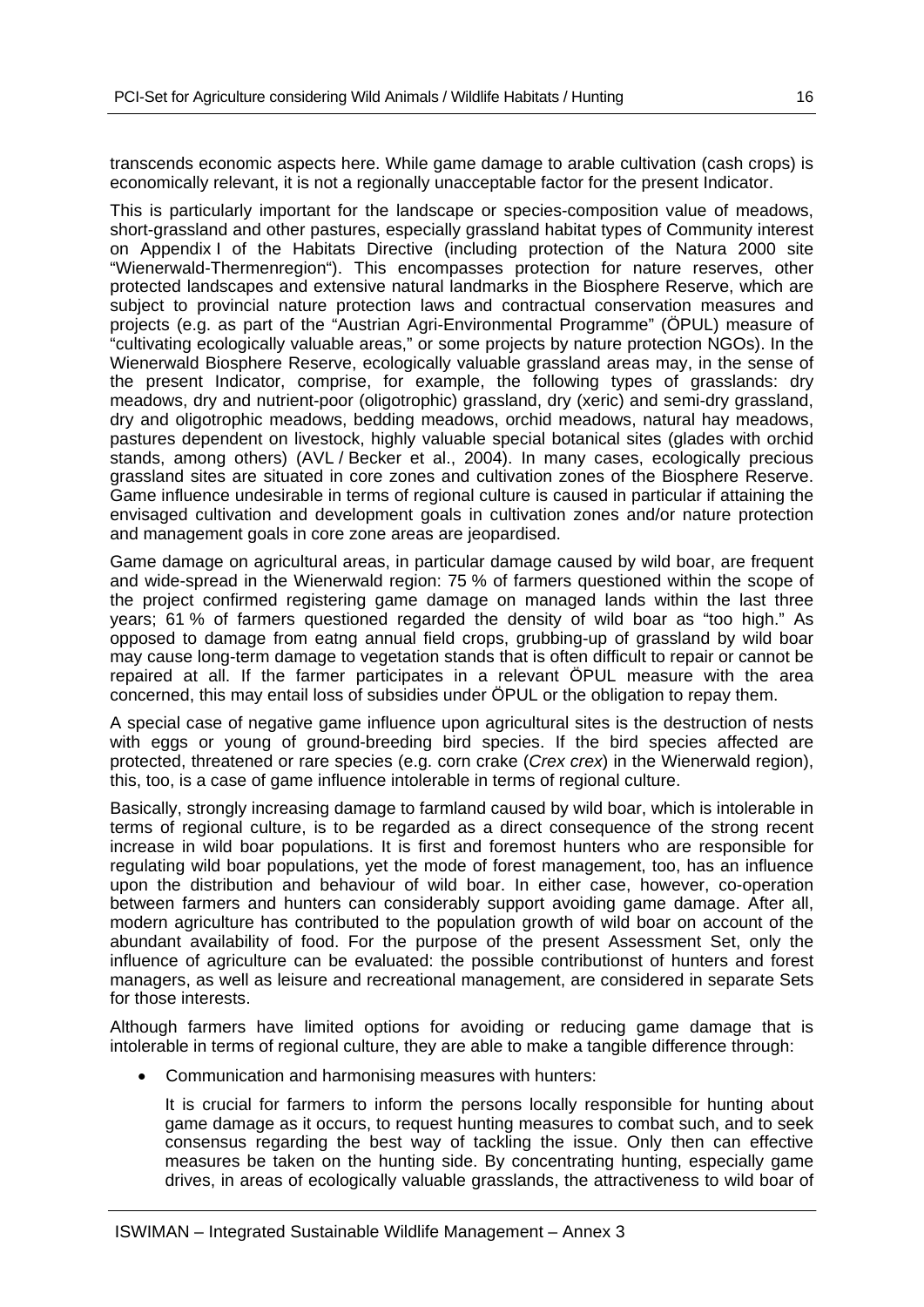those parts of their territories can be reduced, and increased hunting pressure may drive them away. For the hunters, this means an initially increased hunting effort; but reduced game damage compensation payments should provide a sufficient incentive. In addition, adequately distributed grazing areas in adjoining forest parts of a hunting territory may in some situations distract wild boar. Liaising across the boundaries of hunting territories is of advantage in this context. Measures of this kind may be initiated and called for by agricultural managers. Equally, by consistently demanding compensation payments for game damage to grasslands, farmers can contribute to raising hunters' awareness of the problem.

Avoiding attraction:

Field crops attractive to wild boar as a food source (e.g. maize) should not be planted in the immediate surroundings of valuable grasslands. Mast-producing tree species (e.g. oak trees), too, may have a strong attraction and should not be planted in close proximity to ecologically valuable meadows.

• Reduction of the susceptibility to game damage of grasslands by way of refraining from organic fertilising (stable manure, slurry):

In particular on low-nutrient sites (oligotrophic grassland, dry/xeric and semi-dry grassland), the biological activity of the soil (living biomass in the soil) is stimulated by fertilisation, which makes these areas more attractive for wild boar to dig for food. Apart from this effect, any kind of fertilisation brings about changes in the species composition of the vegetation and should thus be refrained from on grassland sites worth protecting; for valuable grasslands fostered under the Austrian Agri-Environmental Programme (ÖPUL) (most of all through the measure of "cultivating ecologically valuable areas"), a prohibition to use fertilisers and/or limitations on the amount of fertilisers used are foreseen for reasons of ecological value.

Protection measures:

To protect meadows and grasslands of particularly great ecological value (e.g. orchid meadows, corn crake nesting areas, etc.) as well as in case of severe and frequent habitat damage caused by wild boar, technical protection measures such as fencing. scent fences and similar installations are an option. However, due to potential barrier effects for wild animals (habitat fragmentation), this measure should, not be applied over large areas and only as a temporary remedy. Fences of this kind ought to be agreed with the relevant nature conservation authority as well as with hunters. If consensus is sought with the persons responsible for local hunting, it is conceivable that hunters take over the costs (or costs are split). In turn, hunters would have to spend less on compensation payments for game damage.

Communication and harmonising measures with forest management:

By way of specifically shaping forest habitats (improvement of grazing, rest zones for game, establishment of hunting aisles and hunting areas to facilitate hunting, etc.), but also by calling upon hunting tenants and customers to focus on wild boar, forest managers and owners are able to contribute to reducing game damage on open territories. Communication with farmers and forest managers to this effect, as well as requesting close co-ordination of farming and forestry measures, are important prerequisites in this regard.

The following Indicator assesses the extent to which farmers make use of options to constrain and avoid culturally unacceptable game impacts. Please note the regulatity of exchange of information and the handling of any arising conflicts are assessed under "Sociocultural Aspects" in the form of separate Indicators (see Indicator 24, Section 3.2.1.1, and Indicator 25, Section 3.2.1.2); the present Indicator refers exclusively to communication and co-ordination of measures with the aim of avoiding game damage.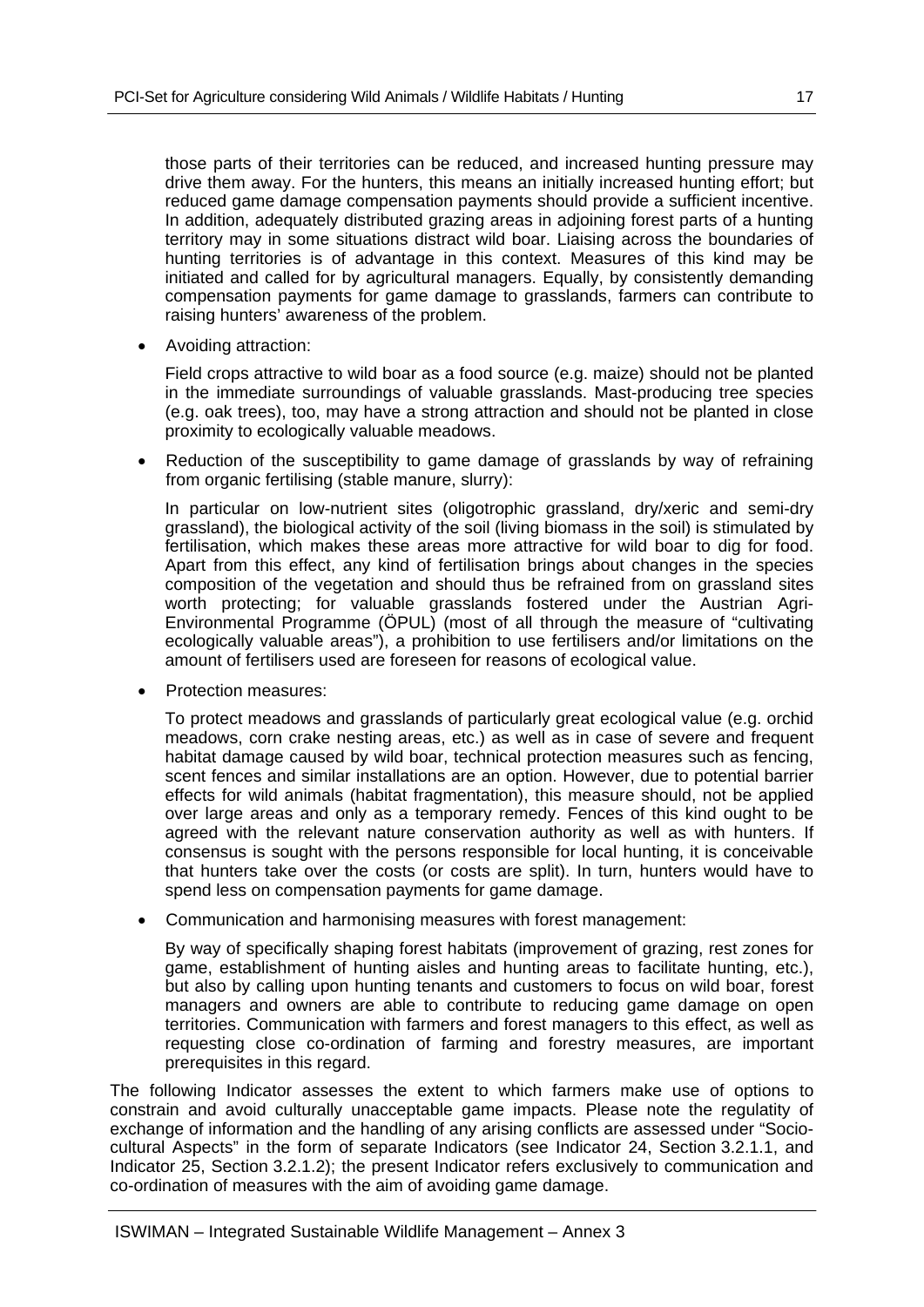| Indication and score: | 2    | Any existing options for agriculture to avoid game impacts<br>that are intolerable in terms of regional culture, in particular<br>damage to ecologically valuable grasslands, are made use<br>of.                                 |
|-----------------------|------|-----------------------------------------------------------------------------------------------------------------------------------------------------------------------------------------------------------------------------------|
|                       | 1    | Some options for agriculture to avoid game impacts that are<br>intolerable in terms of regional culture, in particular damage<br>to ecologically valuable grasslands, are made use of.<br>However, there is room for improvement. |
|                       | $-2$ | Agriculture itself contributes to game impacts that are<br>intolerable in terms of regional culture.                                                                                                                              |
|                       | X.   | Not applicable, no score (the farm has no grasslands that<br>are valuable in terms of ecology or regional culture.)                                                                                                               |

## **1.1.3 Criterion: Preservation and creation of linking biotopes**

**Explanation:** By enriching agricultural lands with biotope-linking landscape elements or by preserving such elements, the overall ecological permeability of agricultural lands for wild animals can be improved. Equally, specific measures can be taken to make supra-regional migration routes and wildlife corridors more attractive. Agricultural areas may serve as (partial) habitats for certain wild animal species, but, at the same time, cause fragmentation, for primarily woodland wildlife species. Specific biotope linking measures can both improve the habitat function for wild animal species that mainly inhabit open land and reduce barrier effects for woodland species and/or wide-ranging wildlife. Taking this into account is an aim of integrated farm planning. Subsidies to this effect are available via the Austrian Agri-Environmental Programme (ÖPUL) "farm management plan for nature conservation" or "regional nature conservation plan." There are, however, also a number of other measures under the Austrian Agri-Environmental Programme that facilitate creation of biotope linkages for wild animals if applied adequately.

#### **1.1.3.1 Indicator 5: Measures to improve and preserve biotope linkage for wild animals**

**Explanation:** The fragmentation of wildlife habitats by roads, railway lines, settlements and industrial zones, as well as tourist establishments, has a central influence on habitat quality for wild animals. Open-land areas with little structure, which are characteristic of modern landscapes shaped for mechanised farming, with large homogeneous fields and large-scale arable areas in particular, may often dissect the habitats of woodland animals as well as cause habitat loss and impair migration and smaller-scale game routes. Moreover, (permanent) game-proof pasture fencing and game fences may impair biotope linkage for wild animals and thus their natural spatial behaviour.

This Indicator refers to the preservation and improvement of general habitat linkage. This applies particularly to local and small-scale game routes frequently and regularly used by wild animals to satisfy their habitat needs and as connections between partial habitats, such as for their daily travel between cover and grazing areas, as excursive routes when searching for food, or for seasonal migration between winter and summer habitats. Landscape structures that link biotopes and allow natural, species-specific spatial behaviour of wild animals are essential habitat components. If wild animals are restricted in using these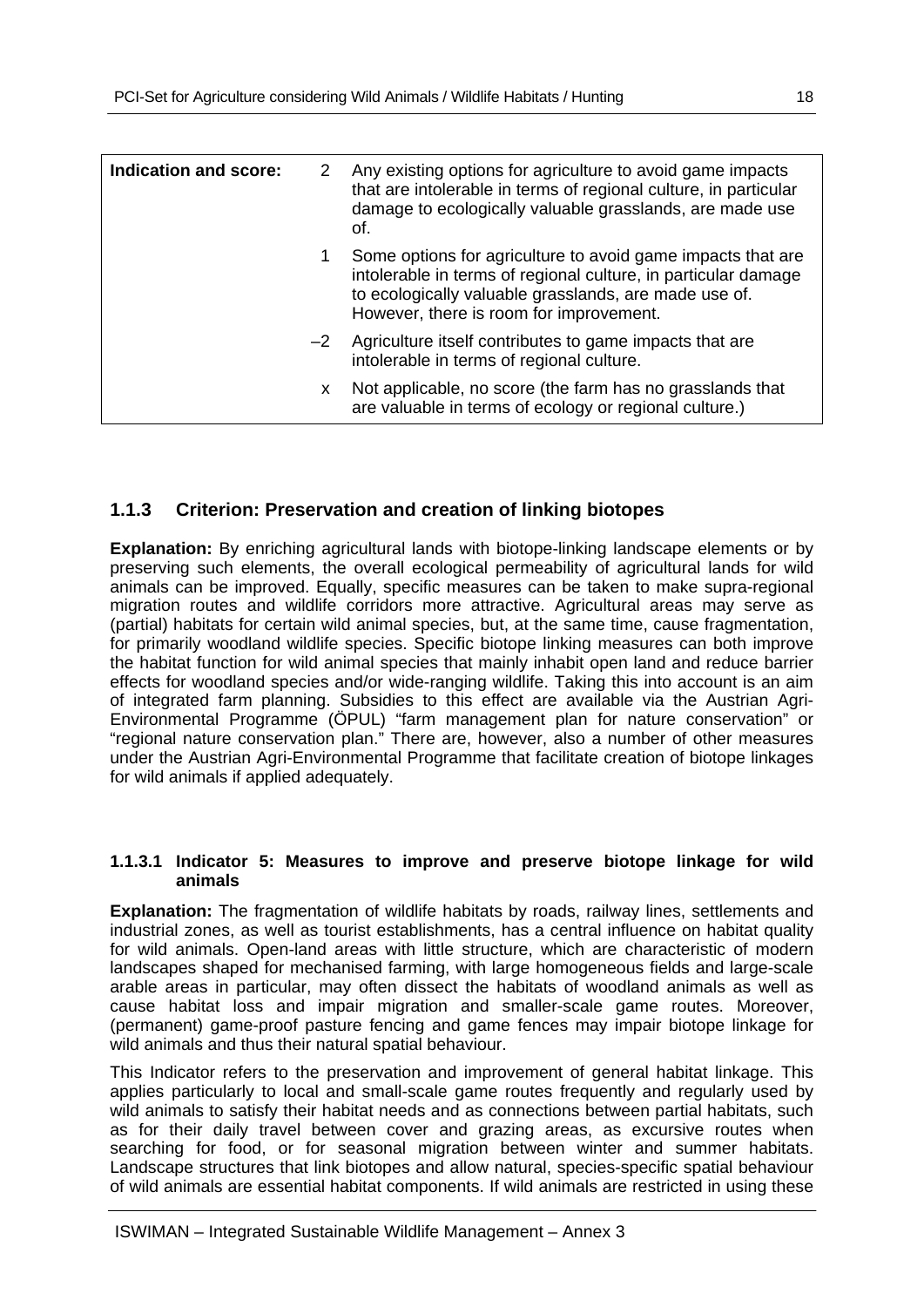structures, this will generate incomplete partial habitats less apt to meet their needs, or severely change their spatial and temporal activity patterns. All structural elements serving as cover, resting and feeding habitats for wild animals are appropriate for biotope linkage in open areas. These are, in particular, hedges, copses (coppices) and riparian woody communities, which offer wild boar and small game cover and protection throughout the year and are also used by several bird species as habitats, breeding and hatching habitats and vantage points. In addition, non-agricultural herbaceous and grassy intermediate structures, such as peripheral zones on the edge of meadows, strips of wild herbs on arable land, field edges, steep banks, (arable) set-aside, shrubby strips along watercourses with peripheral herbaceous vegetation, etc., contribute to biotope linking by offering grazing opportunities along movement routes. Moreover, grassy and herbaceous permanent vegetation can contribute to alleviating food bottlenecks during the winter. With regard to all structural elements, it is important that their position allows them to serve as biotope islands and corridors for wildlife, apart from their use as guiding structures. The smaller the distances between such elements, the more likely they are to be used by wild animals as movement routes. Agriculture can, both by caring for and preserving existing structures and - in case of insufficiency – by establishing linkages (restructuring, re-enrichment with intermediate structures) contribute considerably to biotope connectivity for wild animals. Both preserving and establishing a large number of such landscape elements qualifies for subsidies under the Austrian Agri-Environmental Programme (ÖPUL).

Compared to other agricultural landscapes in Austria, the agriculturally-dominated open areas of the Wienerwald Biosphere Reserve are largely characterised by small-scale field plots and well equipped with linking elements. Particularly in the consolidated arable landscapes of the north-western foothills and the south-eastern basins, however, there are also dominant larger plots of arable land with relatively few linkages (AVL / Becker et al., 2004). The Wienerwald region is, in addition, jeopardised by a process of continuous general homogenisation of intensive arable areas. This is why the preservation and development of existing biotope linkages, and thus the application of this Indicator, also makes sense in areas where biotope linking is presently sufficient.

When biotope-linking structures are re-established (e.g. by planting of woods and hedges on arable land), it is important that such landscape-shaping measures should retain the typical character of the landscape. Newly established landscape elements, for example, must not impair existing sensitive habitat structures. In certain landscape areas, keeping large extensively managed areas open and providing such spaces may be a key habitat quality factor for open-land species ; however, the suitability of habitats for threatened or sensitive species dependent upon large open lands is more limited in most parts of Austria, by the "clearing" of landscapes than linear elements that create landscape compartments. This Indicator does not refer to larger afforested areas or re-afforestation of open lands: in the Wienerwald Biosphere Reserve, a further increase of forest is neither a necessary nor desirable measure for connectivity, and forest areas are increasing anyway.

Conversely, in many areas of the Wienerwald region the high proportion of forest restricts the connectivity of open habitats, so that the linking of open areas can contribute significantly to preserving a regionally typical diversity of sensitive species which inhabit open land. Thus, this Indicator has to be applied differentially, depending on the prevailing landscape character and availability of species in a specific region.

In any case, measures to improve biotope linkage should be carried out on the basis of consultation with nature conservation experts and/or relevant authorities.

Owing to the fact that the effects of habitat dissection mostly transcend the local level as a result of the wide-ranging behaviour of many game species, the application of this Indicator may also make sense beyond the limits of individual farms. In particular, enterprises whose land-holdings are widely scattered can only be assessed in the context of their oveall effect. The promotion of regional nature protection plans within the scope of the Austrian Agri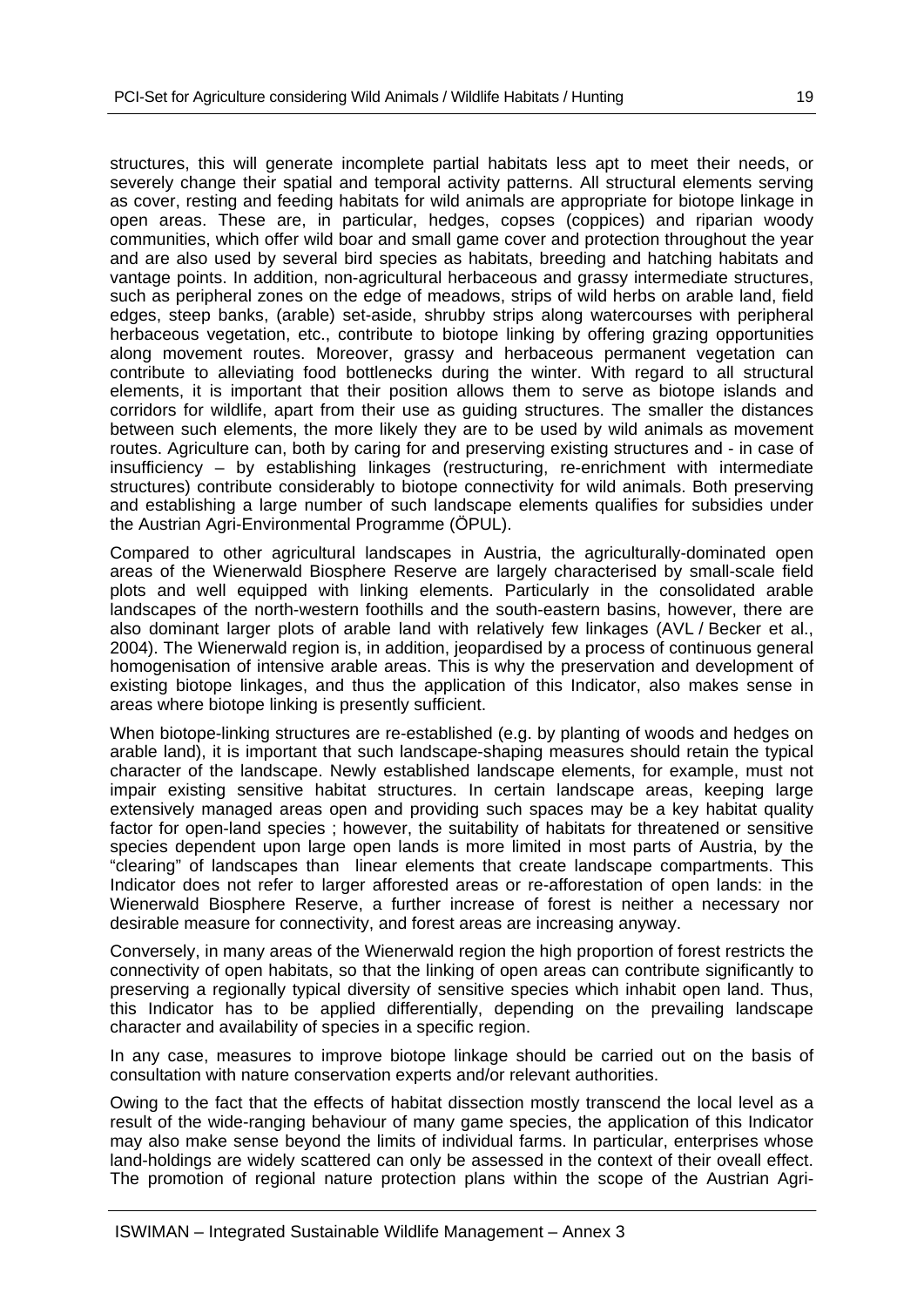Environmental Programme (ÖPUL) offers opportunities for supra-regional harmonisation of biotope linkages.

| Indication and score: | 3    | Numerous agricultural measures are being taken to improve<br>deficient biotope linkages and/or preserve adequate linkages<br>for wild animals.                         |
|-----------------------|------|------------------------------------------------------------------------------------------------------------------------------------------------------------------------|
|                       | 1    | Individual measures are being taken to improve deficient<br>biotope linkages and/or preserve adequate linkages for wild<br>animals, but there is room for improvement. |
|                       | $-2$ | No measures are being taken to improve deficient biotope<br>linkages and/or preserve adequate linkage for wild animals.                                                |
|                       | -4   | Agriculture is responsible for increasing fragmentation of<br>wildlife habitats.                                                                                       |

#### **1.1.3.2 Indicator 6: Giving consideration to important migration routes, wildlife corridors and other essential routes**

Explanation: Migration routes<sup>3</sup>, wildlife corridors<sup>4</sup> and other essential routes<sup>5</sup> are linear biotope linkage structures that facilitate movement, migration and dispersal particularly for wide-ranging wildlife species. They serve to link biotopes regionally, supra-regionally and even nationally. Migration (including reproductive migration of species like red deer) is defined as the movement of individuals or populations causing a seasonal change of location. Dispersal plays a significant role in the necessary exchange of genes within or between populations of one species, and thus in the preservation of a species, and in the recolonisation of habitats. In the absence of regular genetic exchange, and of recolonisation of habitat fragments, the risk of regional extinction of species and populations increases.

Wild animal species with wide-ranging migration and movement behaviour are, in the Wienerwald, particularly red deer and wild boar, but potentially also large predators such as bear (*Ursus arctos*), lynx (*Lynx lynx*), or wolf (*Canis lupus*). Wildlife corridors well equipped with biotope structures, however, are also preferred by other wild animal species.

Knowing about locations, course and use of important regional, supra-regional or crosscountry axes of game movement (including those of large predators such as bear, lynx or wolf) is a prerequisite for being able to establish measures for preserving or reinstalling the links between habitats, as well as including migration routes into agriculturally relevant measures. As "shapers of landscapes," farmers are encouraged to seek information from hunters, forest managers, regional nature experts, nature conservation authorities or nature protection advisors on the position of corridors, migration routes and other essential routes of wild animals; this information also needs to be provided freely by the groups of persons mentioned. It is only through recognising such movement routes that their ecological

-

 $3$  Migration route: Landscape area preferred for movements of individuals or populations resulting in a permanent or seasonal change in location (gene flow corridors, spreading corridors).

<sup>&</sup>lt;sup>4</sup> Wildlife corridor: A bottleneck in a migration route or the habitat of wild animals caused by an unfavourable environment or barriers. The most salient characteristic of a corridor is its favourable structure for wild animals compared to the remaining environment, allowing for a connection between separated habitat areas.

<sup>&</sup>lt;sup>5</sup> Essential route: Constriction of a wildlife corridor or wildlife passage by natural or anthropogenic barriers to a minimum width without any possibility of local circumvention; passages that wild animals are forced to take on account of specific territorial situations (forest corridors, steep slopes, canyons, watercourses, etc.); local bottleneck situations.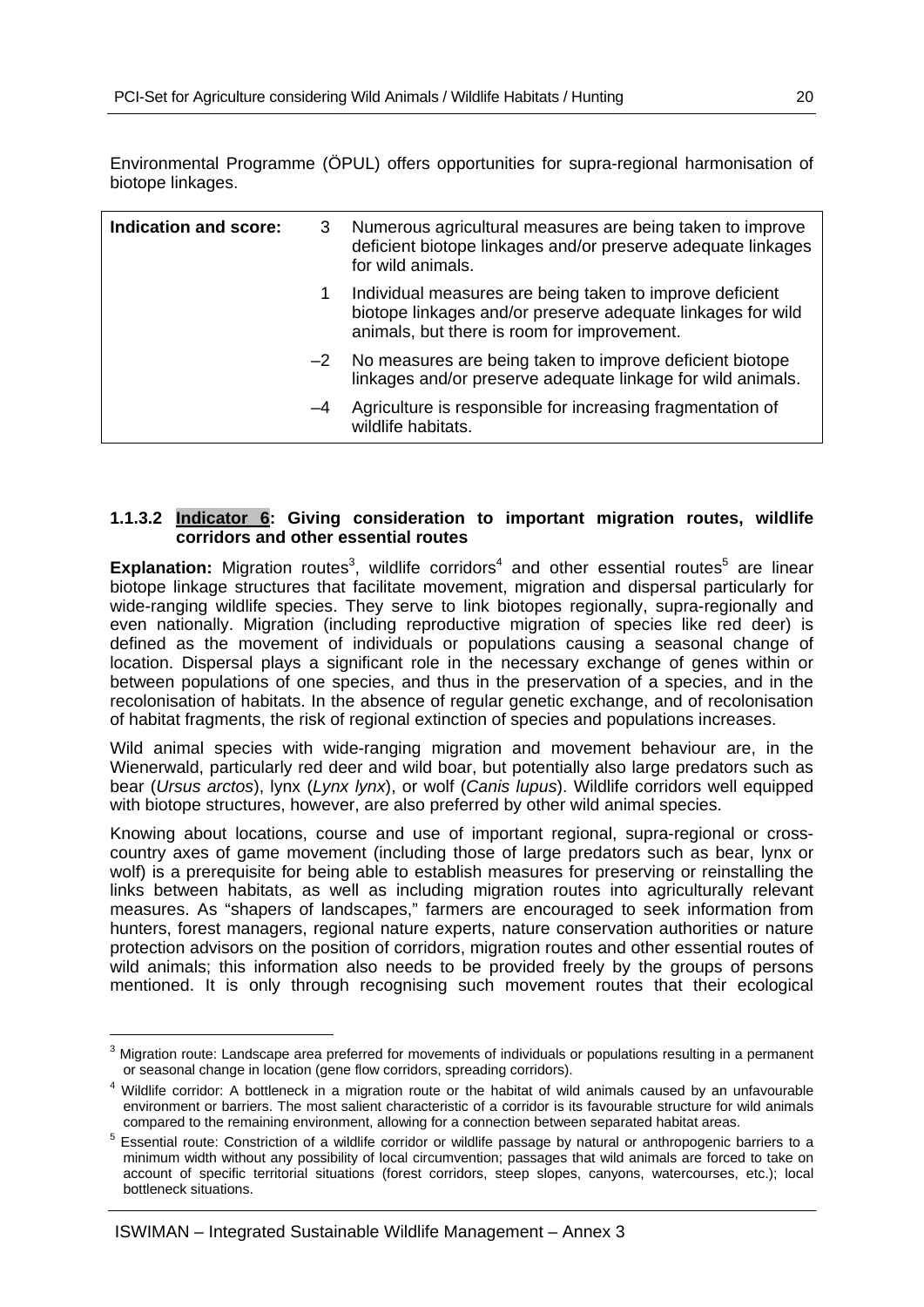functioning can be preserved and improved. There is a multitude of options to make important migration routes, corridors and other essential routes more attractive:

- Landscape-shaping measures require as a rule consent by the landowner. Thus, an active role or at least the consent by the owner of agricultural land is crucial for implementation.
- On open terrain, routes of movement, corridors and other essential routes can be made more attractive and usable also during the day by establishing habitats to provide cover, rest and grazing opportunities, which may function both as guiding structures and also as biotope islands for temporary sojourn by wildlife (hedges, riparian woody communities, wind shelter belts, planted field edges, set-aside). If long open stretches are crossed, their attractiveness can be increased by planting woody communities on arable lands (providing temporary cover). When introducing new landscape elements, a near-natural species composition and structure is desirable.
- Existing landscape linkage elements in open terrain should connect with tongues of forest and other important guiding structures in the immediate surroundings, in order to make it easier for wildlife to use and adopt them as routes.
- Conversely, in large closed areas of continuous forest, migration routes can be specifically created and preserved for open-range species.
- Existing natural barriers such as steep slopes should be softened and new artificial barriers such as fences avoided. Barriers necessary for agricultural purposes can be installed in ways that enable wild animals to surmount them easily; at main migration times, fences can be opened. In areas of wildlife corridors, fences not permanently required should be constructed for easy removal.
- The adoption of artificial game-crossings (game bridges, artificial game corridors, "green bridges" across railways, motorways, etc.) along transport routes can be greatly increased by means of biotope-shaping measures. Farmers can help integrate game routes into the landscape by establishing (or permitting the establishment of) guiding structures such as shrubland on arable and grazing areas, which have a channelling function and increase the accessibility of green bridges and similar installations for wild animals. Wildlife underpasses under roads should never be used as parking (e.g. for agricultural machinery) or storage areas. In addition, hunters can be supported in increasing the attractiveness of artificial game corridors by planting strips of grazing on arable land and installing watering places (wallows) and salt licks.

As migration routes and corridors across large areas do not fall within the competency of one single farmer, planning must give consideration to the regional situation and requires intensive communication with all land users concerned. Co-operation with the surrounding agricultural managers should aim at developing regionally adapted concepts and their implementation. Consultation and financial subsidies for measures to actively increase the attractiveness of corridors, migration axes and other essential routes for wildlife can be applied for under the Austrian Agri-Environmental Programme (ÖPUL) "operational management plan for nature conservation;" for cross-operational co-ordination, the "regional nature conservation plan" measure under ÖPUL applies particularly well. Participation in these measures can serve as an indicator that consideration is given to the issues relevant for this Indicator. Measures initiated by farmers to increase the attractiveness of migration routes and corridors should be co-ordinated with nature conservation organisations, hunters and/or the Biosphere Reserve management.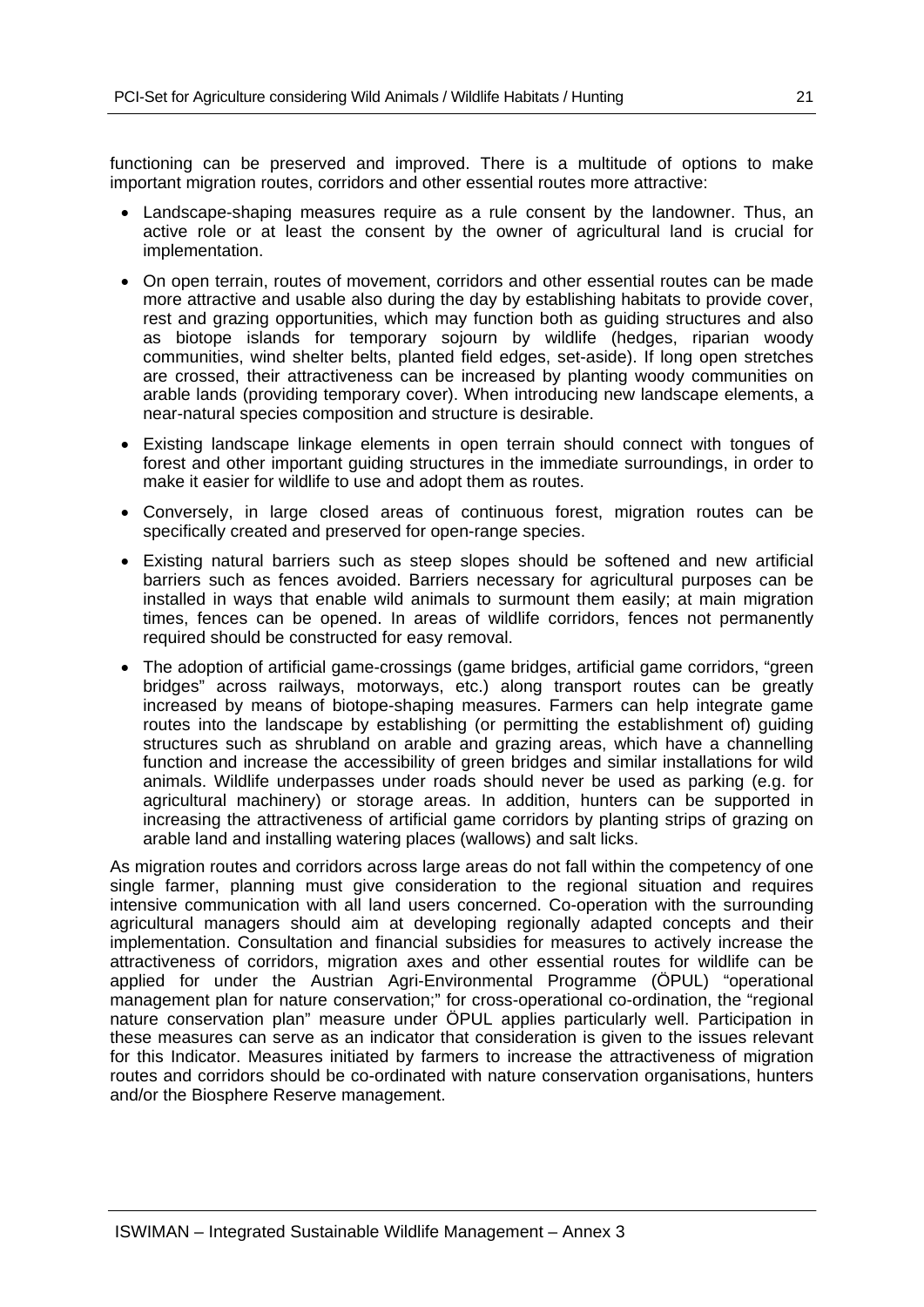| Indication and score: | 3    | The agricultural manager is aware of existing important<br>wildlife migration axes, corridors and other essential routes;<br>options to make them more attractive are readily adopted.                                                          |
|-----------------------|------|-------------------------------------------------------------------------------------------------------------------------------------------------------------------------------------------------------------------------------------------------|
|                       | 1.   | Information on important wildlife migration axes, corridors<br>and other essential routes are not available despite efforts<br>on the part of the agricultural manager to this effect.                                                          |
|                       | $-3$ | Important wildlife migration axes, corridors and other<br>essential routes are known to the agricultural manager, but<br>are not given consideration; or no efforts are being made by<br>the agricultural manager to seek relevant information. |
|                       | x.   | Not applicable, no score (there is evidence of no important<br>wildlife migration axes, corridors and other essential routes)                                                                                                                   |

## **1.1.4 Criterion: Specific preservation and improvement of wildlife habitats**

**Explanation:** The suitability of wildlife habitats for native wild animal species is, mainly for anthropogenic reasons, limited to some extent. Seasonal habitats that a few years ago used to be freely accessible for wildlife are now inaccessible, difficult to access or mere relicts. Many of these limitations of habitat quantity and quality may be reduced, or even removed entirely, through biotope care and management measures.

Biotope improvement measures may often be initiated by the person practicing hunting and are, as a rule, subject to consent by the landowner. However, farmers, too, have a wide range of opportunities to take action. Consultation with nature conservation experts provides a favourable basis for agri-environmental measures to be selected and implemented for wildlife. In doing so, nature conservation interests should harmonise with wider wildlife ecological interests in most situations.

In assessment for this Criterion, it is important for improvement measures not to benefit exclusively those species that are economically important or otherwise attractive to hunters. The measures should also covering habitat requirements of threatened, sensitive or less hunted native game species. Management measures for economically important species must not have a negative impact on threatened species, such as may be caused, e.g., by providing bait or feed sites. Regional lists of current wildlife species, of the potential natural wildlife species inventory, of threatened wildlife species (e.g. on the basis of relevant Red Lists) and of protected species (according to nature protection and conservation laws, the Flora-Fauna-Habitats-Directive, Wild Birds Directive, etc.) may be valuable tools in this regard. Measures to improve and preserve wildlife habitats that benefit native game species as a rule also benefit animal species that are not hunted.

The preservation or improvement of wildlife habitats is assessed according to participation in agri-environmental measures, dealing with seasonal (food) bottlenecks as well as lasting changes in area use.

#### **1.1.4.1 Indicator 7: Participation in agri-environmental measures to improve and preserve habitats**

**Explanation:** Agri-environmental programmes such as ÖPUL (the Austrian Agri-Environmental Programme to promote agricultural production methods compatible with the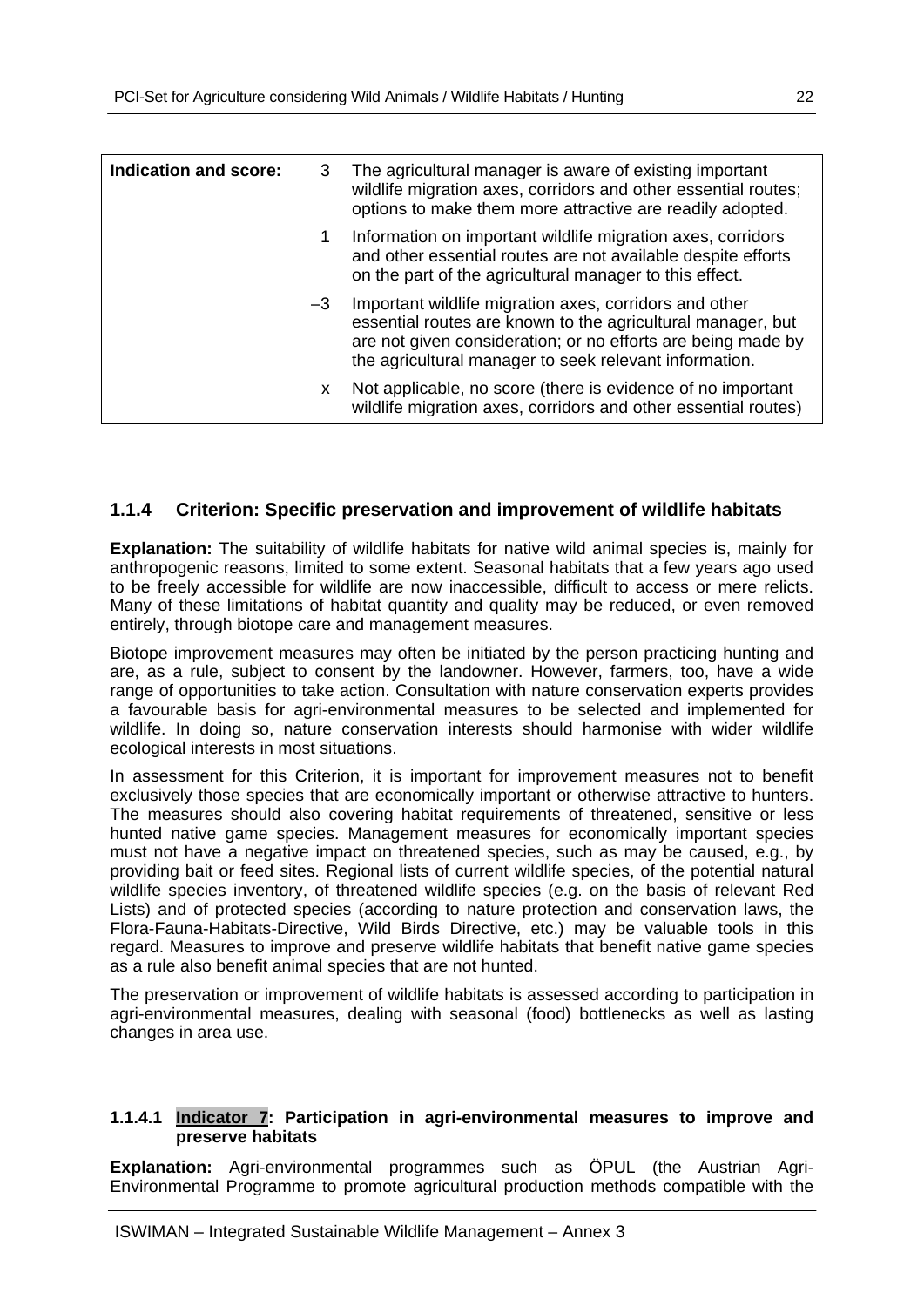requirements of protection of the environment, de-intensification and preservation of natural habitats), as well as subsidising programmes by hunting associations and some nature protection and conservation associations, create a multitude of opportunities for comprehensive biotope improvement, in particular for threatened and sensitive species.

Even if inspections focussed on ecology and nature protection (within the scope of ÖPUL) are, in practice, strongly oriented toward vegetation ecology, it can be assumed that they are also effective for wild animals. Presently, it is mainly the following ÖPUL measures that offer opportunities of shaping habitats in a wildlife-ecologically favourable manner: cultivation of valuable areas (late mowing dates, conditions regarding fertilising, number of harvests and requirements regarding the harvest date), preservation of landscape elements, potential refraining from cultivation, regional water protection measures such as grassland buffer strips, field flower strips under the measure of "ecological management of arable and grassland areas" and, as an overriding co-ordination measure, the "operational management plan for nature conservation."

Farms that for some reason do not yet participate in agri-environmental programmes, but which nevertheless implement measures improving and preserving habitats and which meet the standards of the subsidising regulations of agri-environmental programmes, will be able to assess the implementation of such measures on the basis of the present Indicator.

| Indication and score: | 4    | The agricultural enterprise participates with regard to all<br>suitable areas in agri-environmental measures contributing<br>to the preservation and improvement of wildlife habitats<br>(within the scope of subsidies if available).  |
|-----------------------|------|-----------------------------------------------------------------------------------------------------------------------------------------------------------------------------------------------------------------------------------------|
|                       | 2    | The agricultural enterprise participates with regard to some<br>suitable areas in agri-environmental measures contributing<br>to the preservation and improvement of wildlife habitats<br>(within the scope of subsidies if available). |
|                       | $-2$ | The agricultural enterprise does not participate in agri-<br>environmental measures contributing to the preservation and<br>improvement of wildlife habitats.                                                                           |
|                       | X.   | Not applicable, no score (the agricultural operation is not<br>entitled to participation in agri-environmental programmes or<br>has no suitable areas to do so).                                                                        |

### **1.1.4.2 Indicator 8: Diverse habitat components on agricultural lands**

**Explanation:** Native wild animals are first and foremost dependent upon landscape components that are often not at the focus of agricultural interests. Small bodies of water, hedges, small forests, single trees, etc., offer a multitude of functions; food, cover, places of rest, nesting, breeding and hatching, protection against the weather, territorial marking, other species-specific behaviour, and many more. The ecologically favourable, characteristics and density of such elements often have historical backgrounds and vary regionally, setting the landscape character and being adapted to the opportunities this landscape provides. Certain forms of use, such as scattered fruit trees or dry stone wall terracing are good illustrations of elements that provide habitats and shape landscapes.

Agricultural measures may also contribute to minimising seasonal bottleneck situations for wild animals regarding the availability of food and cover. Bottleneck situations for wild animals are temporary shortages (in most cases in food supply). They may have anthropogenic reasons (e.g. food shortage on account of harvesting throughout agricultural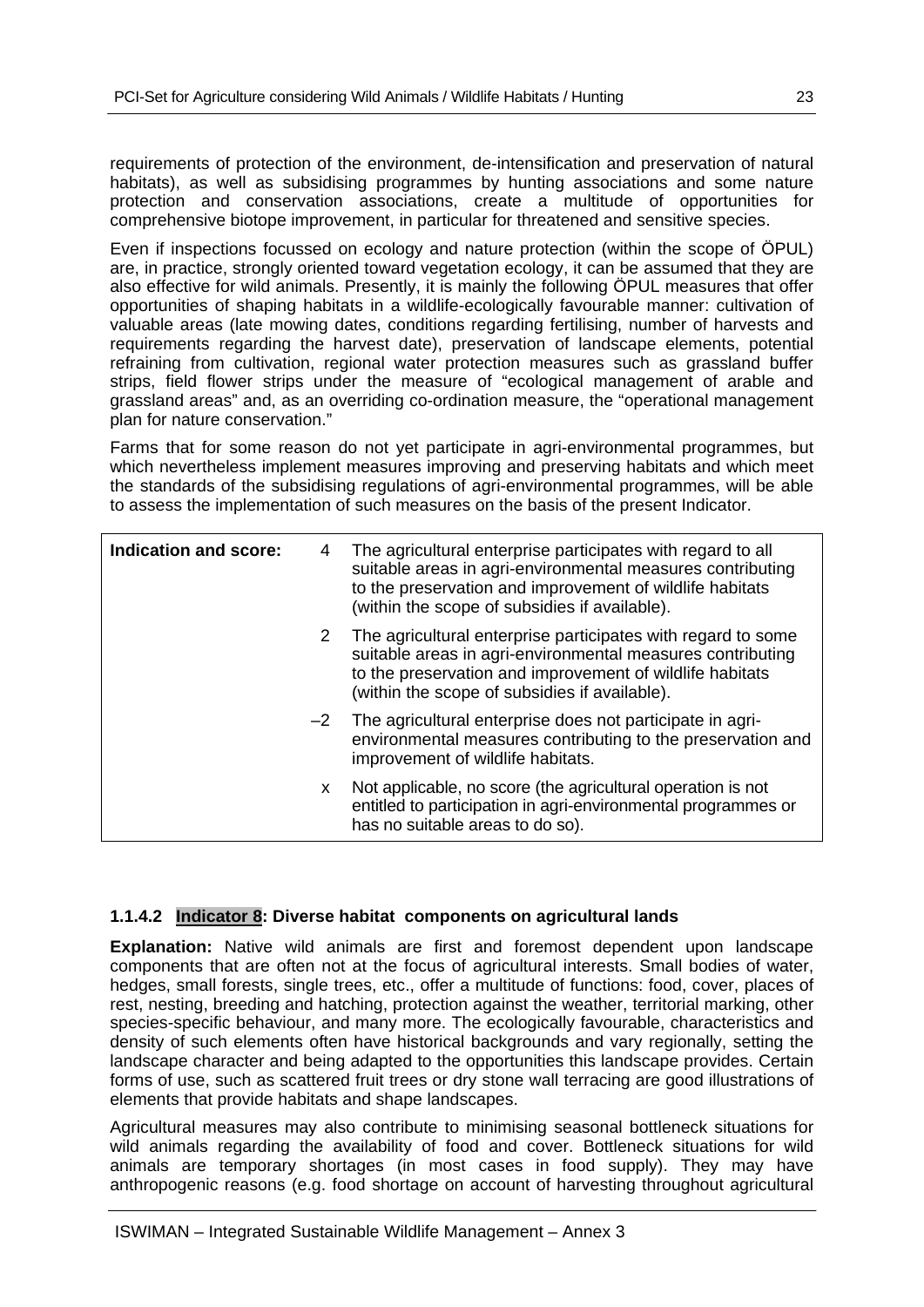areas in autumn, or during times of intense leisure activities), or natural reasons (e.g. low food availability at high altitudes during the winter). Agriculture influences the availability of food and cover seasonally: in summer, the great availability of food and cover induced by agriculture (depending on the crops) creates conditions favourable for strong population growth, which leads to increased game densities in particular in open areas. In autumn, lasting throughout winter into spring, this availability of food and cover is abruptly reduced as fields are harvested. Modern agriculture with its efficient machinery often induces large-scale re-shaping of wild animals' habitats within only a few hours. Cloven-hoofed game is thus pushed back into forests where it causes game damage unless it is reduced in time through hunting. Winter mortality will then gradually increase and the condition of the game will weaken on account of competition. Agricultural opportunities to minimise seasonal bottleneck situations are, for example, creating grazing and cover all through the year by shaping appropriate habitats in open agricultural lands (permanent vegetation: field edge strips, setaside, winter greening, etc.), preserving and/or establishing landscape elements (e.g. by avoiding herbicides at field edge, etc.), re-converting arable lands into meadows, leaving land fallow and management of fallow lands, re-structuring of large management units on arable land, winter greening, leaving strips of maize for grazing, etc. Long-term crop rotation in arable farming as well as staggered harvesting dates favour slow transitions in habitat quality from season to season.

The quality of areas with regard to this Indicator may be documented by way of statements on the part of nature conservation or, for example, by way of participation in the ÖPUL (Austrian Agri-Environmental Programme) "operational management plan for nature conservation",

| Indication and score: | 4    | On account of diverse near-natural landscape elements and<br>small to intermediate structures typical of the regional<br>landscape, the agricultural land offers high-quality habitats of<br>native wild animals; existing structural elements are<br>preserved, cultivated and developed. |
|-----------------------|------|--------------------------------------------------------------------------------------------------------------------------------------------------------------------------------------------------------------------------------------------------------------------------------------------|
|                       | 2    | The agricultural land is deficient in near-natural landscape<br>elements and small to intermediate structures in comparison<br>with the regionally typical landscape; measures to improve<br>structural diversity, however, are implemented as far as<br>possible.                         |
|                       | $-2$ | The agricultural land is deficient in near-natural landscape<br>elements and small to intermediate structures in comparison<br>with the regionally typical landscape; few or no measures to<br>improve structural diversity are implemented.                                               |
|                       | $-4$ | Agricultural measures lead to a reduction of near-natural<br>landscape elements and small to intermediate structures.                                                                                                                                                                      |

### **1.1.4.3 Indicator 9: Change in wildlife habitats on account of changes in land use**

**Explanation**: Running an agricultural enterprise is subject to repeated adaptations in operations and thus also in terms of land use. This does not refer to the annual change in arable crops within the scope of crop rotation but rather to lasting changes in the management mode: If, for example, a meadow is turned into arable land, this will have lasting effects upon wild animals' habitats. On account of the diverse habitat needs of wild animals, consequences may vary: grazers will lose a source of food, hatching and nesting places may be destroyed, while for other species, in particular synanthropic species such as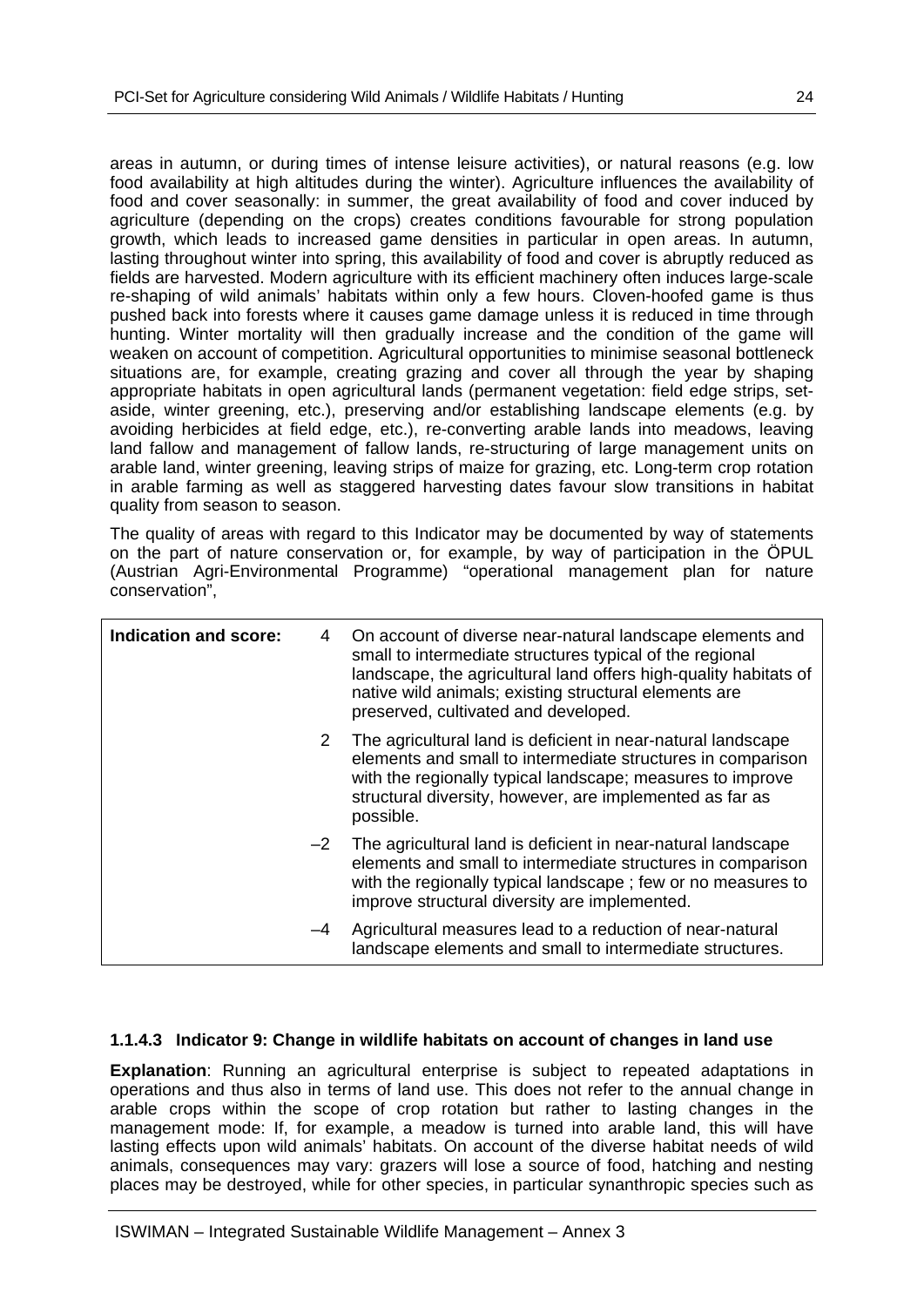wild boar, new food sources become available. Other conceivable changes in area use may be: afforestation or establishment of short-rotation crops and/or tall-growing annual crops for energy from biomass production; setting agricultural land aside or abandoning it to succession processes or construction, re-converting arable land into meadows and/or planting of permanent meadows, etc.

Evaluations of such changes in use – whether favourable or unfavourable – ought to made with a view to the native wildlife species that are threatened or sensitive. Common species whose populations are not threatened may be more fit to cope with such habitat changes and frequently even benefit from shifts in our cultural landscape.

| <b>Indication and score:</b> | 3    | If the agricultural operation has induced changes in land use<br>over the last five years, these changes benefited the wildlife<br>habitats (re-conversion of arable lands into meadows, land<br>parcelling with structural enrichment).                                                                                           |
|------------------------------|------|------------------------------------------------------------------------------------------------------------------------------------------------------------------------------------------------------------------------------------------------------------------------------------------------------------------------------------|
|                              | 2    | The agricultural operation has not induced lasting changes in<br>land use over the last five years (conversion of grassland<br>into arable land, afforestation, planting of short-rotation<br>crops, allocation of building land, construction) with<br>unfavourable effects upon wildlife habitats.                               |
|                              | $-2$ | The agricultural operation has over the last five years<br>induced lasting changes in land use on one or more parcels<br>of land (conversion of grassland into arable land,<br>afforestation, planting of short-rotation crops, allocation of<br>building land, construction) with unfavourable effects upon<br>wildlife habitats. |

## **1.2 Principle: Agricultural activities should endeavour to preserve and enhance the diversity of species**

**Explanation:** By game we understand those wild animal species that, on account of hunting laws, are subject to hunting. Other wild animal species (e.g. small mammals, insects, songbirds, amphibian, reptiles, fish) as well as micro-organisms are not given special consideration in this context, although they may interact with game. Agricultural activities influence the diversity of game species both on account of actively shaping habitats and agricultural management. Agricultural activities should contribute to the preservation and enhancement of the diversity of species in the interest of completeness of a regionally typical wildlife species inventory (see below).

## **1.2.1 Criterion: Agricultural measures improve and preserve habitats to accommodate the potential natural wildlife species inventory of the region**

**Explanation:** "Potential natural wildlife species inventory" is to be understood as the spectrum of wildlife species representing the currently achievable optimum circumstances in terms of biodiversity and near-natural conditions, taking into account the irreversible changes that have occurred in the course of the development of the cultural landscape as well as the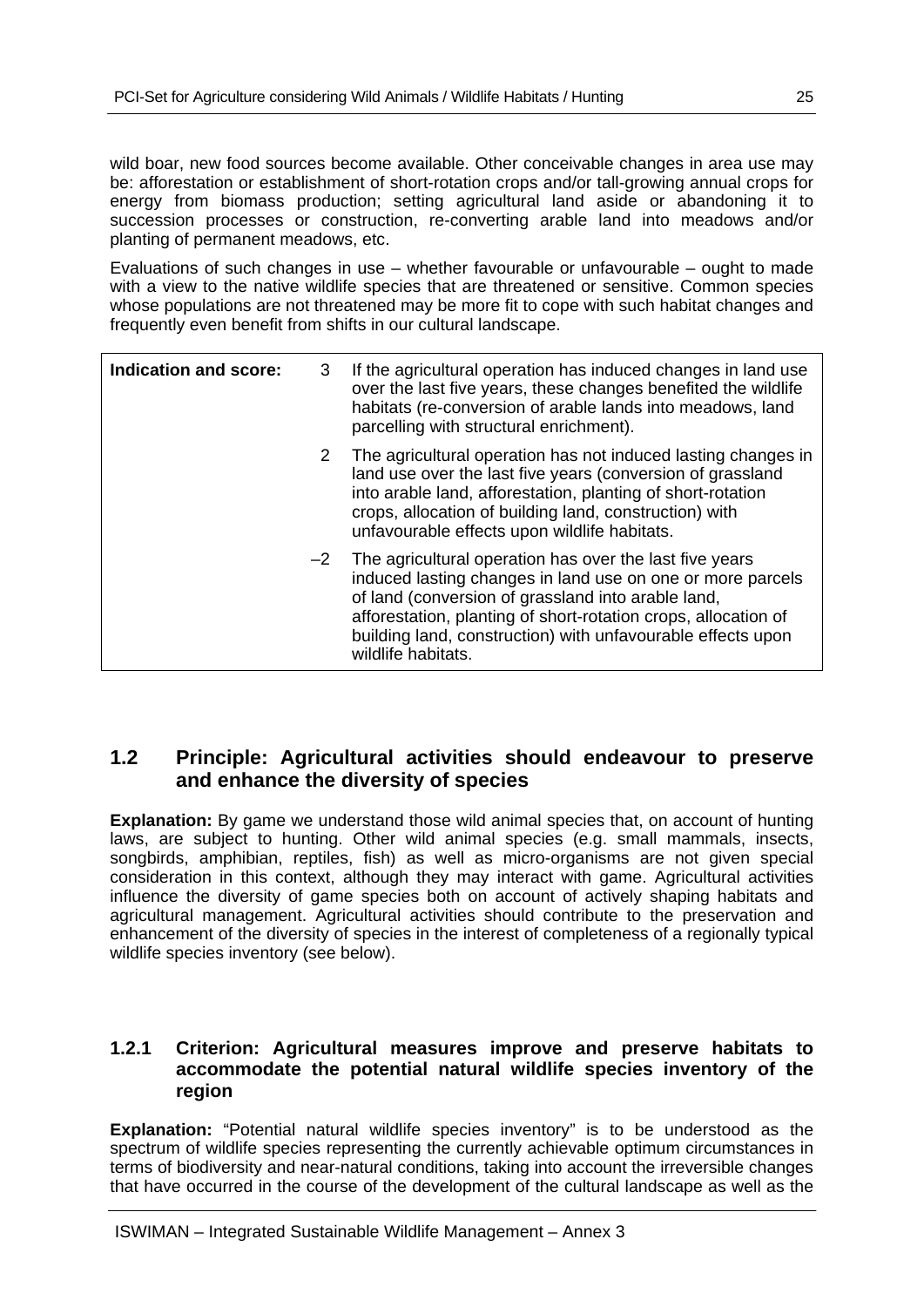existing economic and socio-cultural impacts on wildlife habitats that cannot be influenced by hunting. The "potential natural wildlife species inventory" is thus the range of wildlife species possible under the current habitat conditions, which pertain to the native spectrum of species (autochthonous, typical for the region) of the respective geographic region. "Native wildlife species" are, in the sense of the potential natural wildlife species inventory:

- those species that have outlasted the latest Ice Age or have immigrated thereafter and before and/or without human intervention  $6$ ;
- recolonising species that used to be native in a certain area whose populations temporarily ceased to exist and which now are returning to their original ranges, either without human intervention (immigration of species, e.g. elk/moose (*Alces alces*), brown bear (*Ursus arctos*), wolf (*Canis lupus*), otter (*Lutra lutra*)), or through re-introduction into their original habitats (e.g. Alpine ibex (*Capra ibex*) and Alpine marmot (*Marmota marmota*) within their original ranges of distribution);
- native species that have disappeared on account of human influence (eradication, habitat changes).

As far as today's cultural landscape basically still has habitat potential for the species mentioned, these species are to be considered part of the potential natural wildlife species inventory.

This is not to be confused with "new residents" (alien species, neobiota), which have arrived at a certain territory (in this case, Austria) later than 1492 through direct or indirect human influence. With regard to Austria, these are, among huntable wildlife species, e.g. fallow deer, Sika deer, moufflon, wild rabbit, racoon dog, racoon, nutria and wild turkey. These species are *not* considered part of the potential natural wildlife species inventory. Those animal species that had become established under human influence in pre- and early history up to the end of the Middle Ages (1492) (such as, probably, the brown rat) are not relevant for hunting in Austria and thus need not to be considered for the purpose of this study.

Any measures undertaken to actively improve habitats should be shaped according to a species list as described above. Sensitive and threatened species should be given particular attention.

#### **1.2.1.1 Indicator 10: Taking into account a current and potential natural wildlife species list**

**Explanation:** If agricultural managers are aware of the existence of a current and a potential natural wildlife species list, this is an indicator of a functioning flow of information between hunters and agriculture. Knowing about wildlife species lists is a sound basis for the habitat needs of the currently present and potential natural wildlife species to be taken into consideration by agricultural managers. In addition, it confirms the interest and, if necessary, the active seeking of information on the part of farmers. Information relevant in this context must on the one hand be provided by the hunters, and, on the other hand, farmers should also actively seek such information.

In order to be able to compare the existing wildlife species inventory with the inventory of potential natural wildlife species, it is necessary to draw up a regional list of the potential natural wildlife inventory. Bearing in mind the anthropogenic influence upon the natural environment (agriculture, forestry, settlements and housing, transport rail/road, leisure and recreation, etc.), the unsuitability of the recently altered cultural landscape for the original native and regionally typical wildlife species can be evaluated and thus a potential natural list

-

 $6$  So-called primary native or indigenous species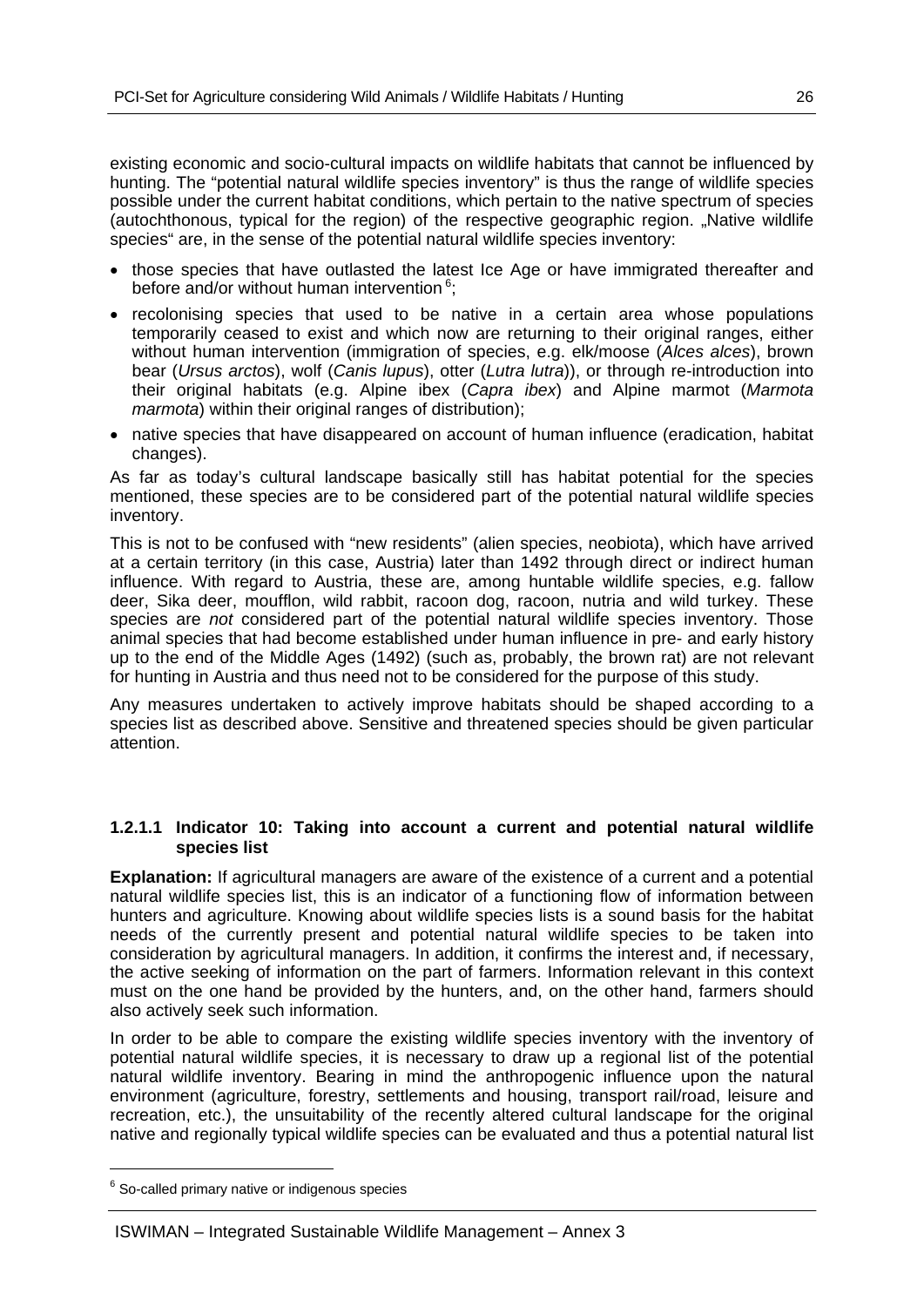of wildlife species prepared. Wildlife-ecological spatial planning in terms of regional culture may also provide an important basis for drawing up a list of potential natural wildlife species. Drawing up such a list is only envisaged and only makes sense for larger and fairly homogeneous territories in terms of the type of cultural landscape. Comparing the current with the potential natural wildlife species list allows conclusions as to the completeness or incompleteness of the potential natural species inventory (in accordance with the given economic and socio-cultural environment).

What we should be aiming at is a current and potential natural wildlife species list for the entire Biosphere Reserve. The obligation to update this list lies with the hunting institutions; agricultural managers may provide support. However, farmers are able to influence the process of drawing up such a list by actively inquiring after it and demanding it; if a list exists, farmers can make their input in terms of biotope shaping.

| Indication and score: |      | 3 There are current and potential natural wildlife species lists,<br>people have been informed about them and agricultural<br>measures for wildlife are planned from these lists.                    |
|-----------------------|------|------------------------------------------------------------------------------------------------------------------------------------------------------------------------------------------------------|
|                       | 1.   | There is evidence that no current and potential natural<br>wildlife species lists exist, but farmers can demonstrate that<br>they have asked about and called for such lists.                        |
|                       |      | $-2$ Current and potential wildlife species lists exist and people<br>are aware of their existence, but agricultural measures for<br>wildlife are not planned or carried out according to the lists. |
|                       | $-3$ | The farmer is unaware of whether a current and a potential<br>wildlife species list exists.                                                                                                          |

### **1.2.2 Criterion: Agricultural measures accommodate the habitat needs of wild animals**

**Explanation:** Along with specifically shaping biotopes, agriculture, even within the scope of its regular management measures, has an influence upon wild animals and conflicts with their habitat needs. The following Indicators assess the extent to which these needs are being considered both in terms of space and time.

### **1.2.2.1 Indicator 11: Giving consideration to the habitat needs of threatened, sensitive and recolonising wildlife species**

**Explanation:** Preserving structural elements such as field edges and hedges, copses, etc. creates biotope elements that provide both food and cover as well as breeding, hatching and resting opportunities to wild animals. The need for detailed consideration is greatest for the threatened, sensitive or recolonising species of the relevant area.

Management, can take the needs of wild animal species into account, e.g. by mowing at a height clear of eggs and nests and by allowing for opportunities of escape through planning crop management routes (e.g. mowing from the centre to the periphery).

The consideration given to habitat needs of threatened, sensitive and recolonising species may be documented, for example, on the basis of confirmation by the hunter responsible for the area concerned, or by regular consultation between hunters and farmers to this effect.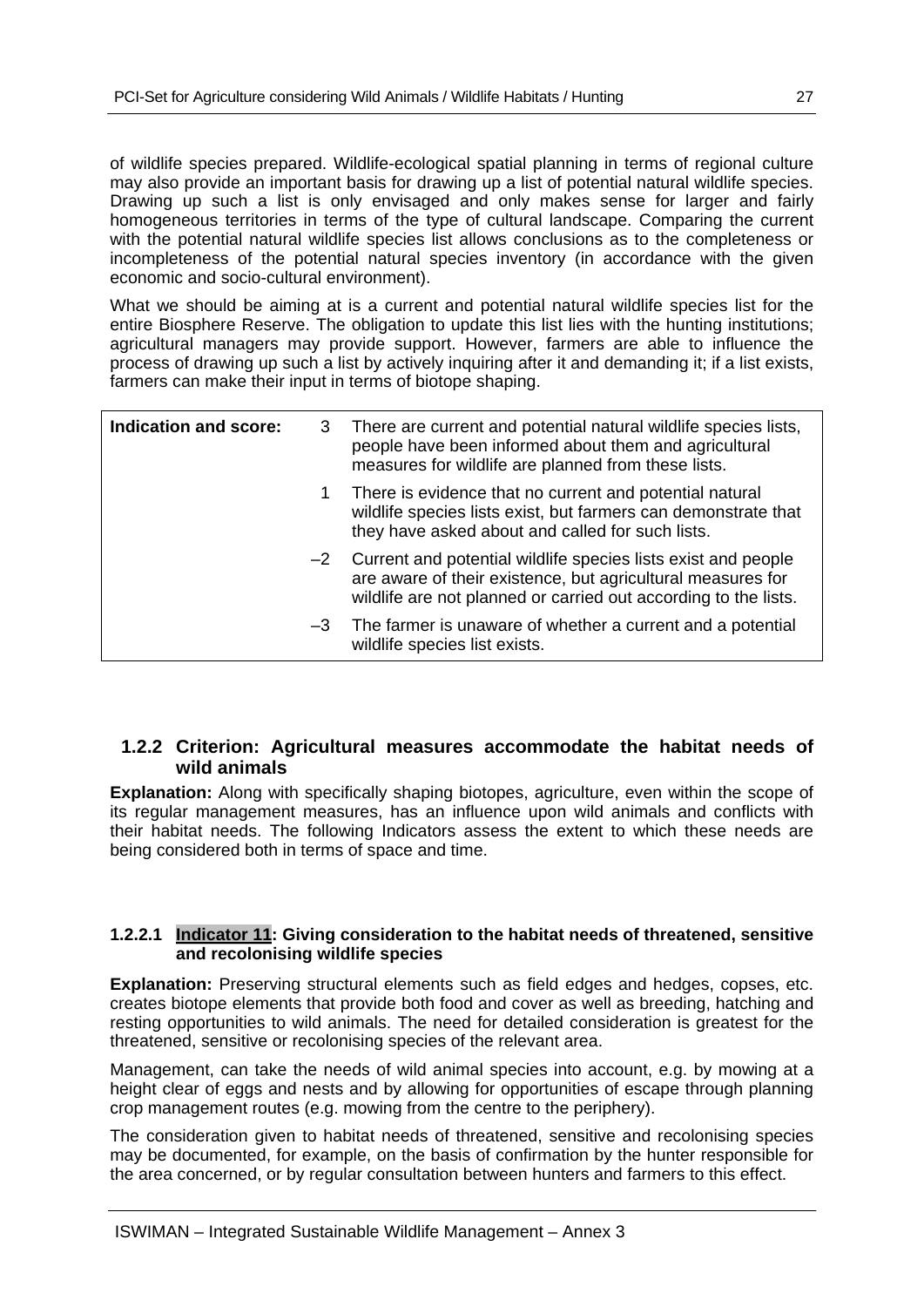| Indication and score: |      | There is proof that threatened, sensitive and/or recolonising<br>wild animal species are favoured by agricultural measures<br>(e.g. development and preservation of habitat elements<br>through agri-environmental measures). |
|-----------------------|------|-------------------------------------------------------------------------------------------------------------------------------------------------------------------------------------------------------------------------------|
|                       | $-1$ | Threatened, sensitive and/or recolonising wild animal<br>species are given no consideration in agricultural activities.                                                                                                       |
|                       | -4   | Agricultural activities cause loss or impairment of habitats of<br>threatened, sensitive and/or recolonising wild animal<br>species.                                                                                          |

#### **1.2.2.2 Indicator 12: Giving consideration to the reproductive biology and life-cycle of threatened and sensitive wild animal species**

**Explanation:** The reproduction of wild animal populations usually follows a distinct annual rhythm. Disturbances in sensitive stages may have lasting effects upon the reproduction of a species. Disturbances in mating of capercaillie (*Tetrao urogallus*) and protected, threatened or sensitive bird species may, for example, put breeding at risk that year. Haymaking in early summer may cause considerable losses of young deer, and brown hares are threatened by large-scale synchronised harvesting in autumn. Management can often give consideration to such sensitive stages or sites and shift the respective works to a more favourable date and/or exempt important areas of reproduction of rare and sensitive species from management altogether.

Whether the reproductive biology and rhythm of life of threatened and sensitive wild animal species are taken into account can be confirmed by the hunter responsible for the relevant land, or documented in regular consultation between hunters and farmers.

| Indication and score: |      | 4 Areas and times critical for threatened, sensitive wild animals<br>are given consideration in the planning of relevant<br>agricultural activities.    |
|-----------------------|------|---------------------------------------------------------------------------------------------------------------------------------------------------------|
|                       | 1    | Areas and times critical for threatened, sensitive wild animals<br>are given some consideration in the planning of relevant<br>agricultural activities. |
|                       | $-4$ | Areas and times critical for threatened, sensitive wild animals<br>are not given consideration in the planning of agricultural<br>activities.           |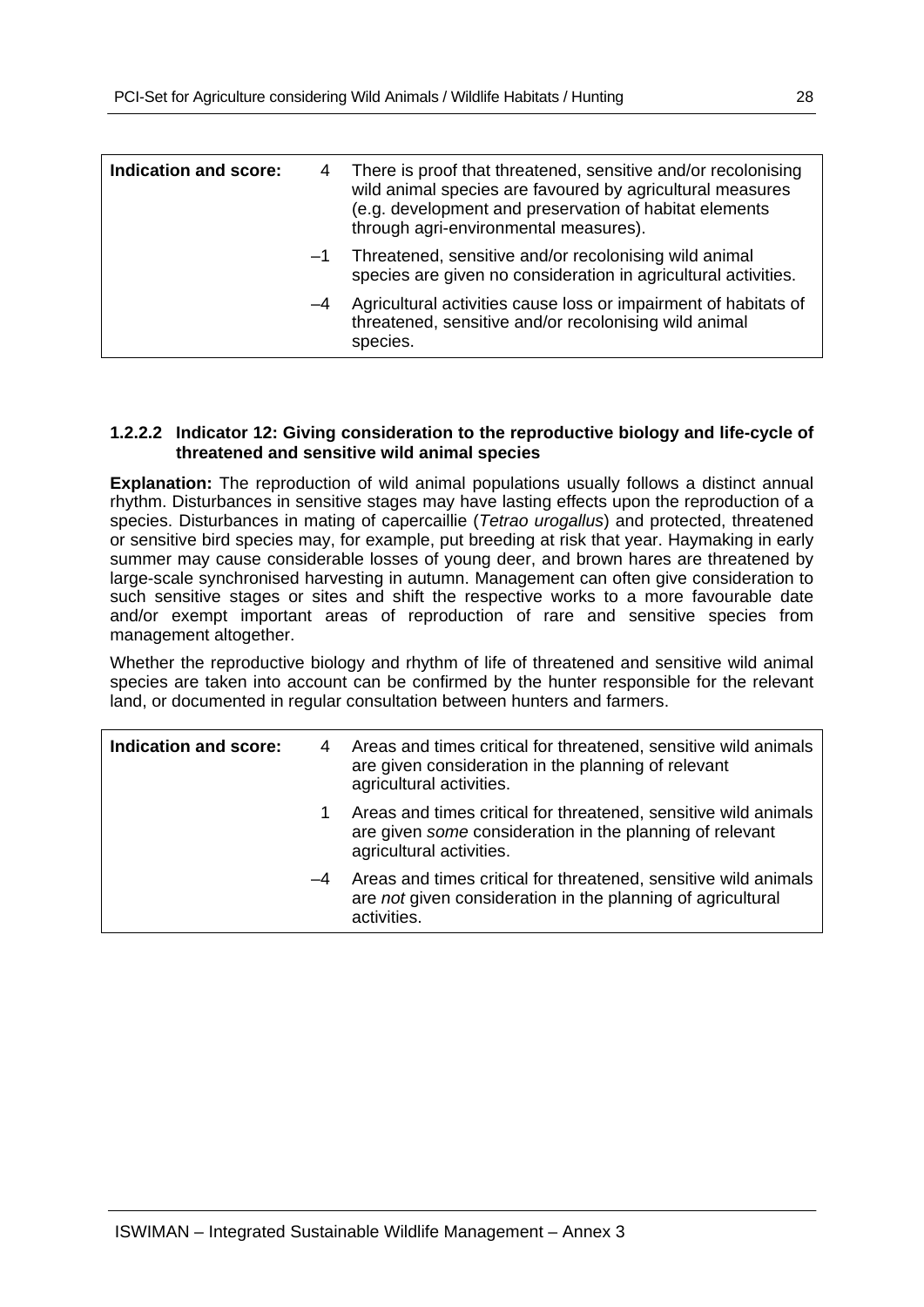## **2 ECONOMY**

**Explanation**: Agriculture influences the economic sustainability of hunting and/or the management of a hunting ground, on the one hand, because it is often administered by the landowner (and thus the person entitled to hunt), and also any hunting co-operative or society permitted by the agricultural operation must apply hunting laws. On the other hand, land management of free areas has an impact on the scope for hunting, and reduces or increases the susceptibility of areas to game damage through the choice of crops. A positive and working interaction between hunting and agricultural management produces "socially sustainable" co-operation between the two managing parties which as far as possible, are aware of and respond to each other's needs.

## **2.1 Principle: Securing and/or improving the profitability of hunting is an objective of farm management**

**Explanation:** The Criteria under this Principle assess contributions agricultural managers can make to the profitability and market value of hunting in their capacity as landowners entitled to hunt.

## **2.1.1 Criterion: Contributing to the profitability of hunting in the medium term**

### **2.1.1.1 Indicator 13: Supporting the marketing of regional game products**

**Explanation:** Despite the high quality of the meat, the average profits from selling game are generally low. Experience has shown that good marketing and special customer service can raise profits from game considerably above the average regional prices. Some farmers have established a marketing system which aims at achieving additional value for their products on account of emphasising their regional origin. Similarly, game might achieve higher prices when marketed as a regional specialty. Farmers may support such regional marketing, for example by offering game products in farm produce shops, on markets, or via marketing communities and advertise them on the basis of a trade mark of origin. Creating a regional game label for the Wienerwald Biosphere Reserve would, in addition, strengthen the consumers' identification with the products and their origin, and promote sustainable regional development, which in turn promotes marketing of regional agricultural products.

This Indicator apples in particular to farmers who sell at least part of their own produce via direct marketing. If a farmer is not concerned with marketing his or her own products at all, active support for the selling of products derived from hunting can hardly be expected.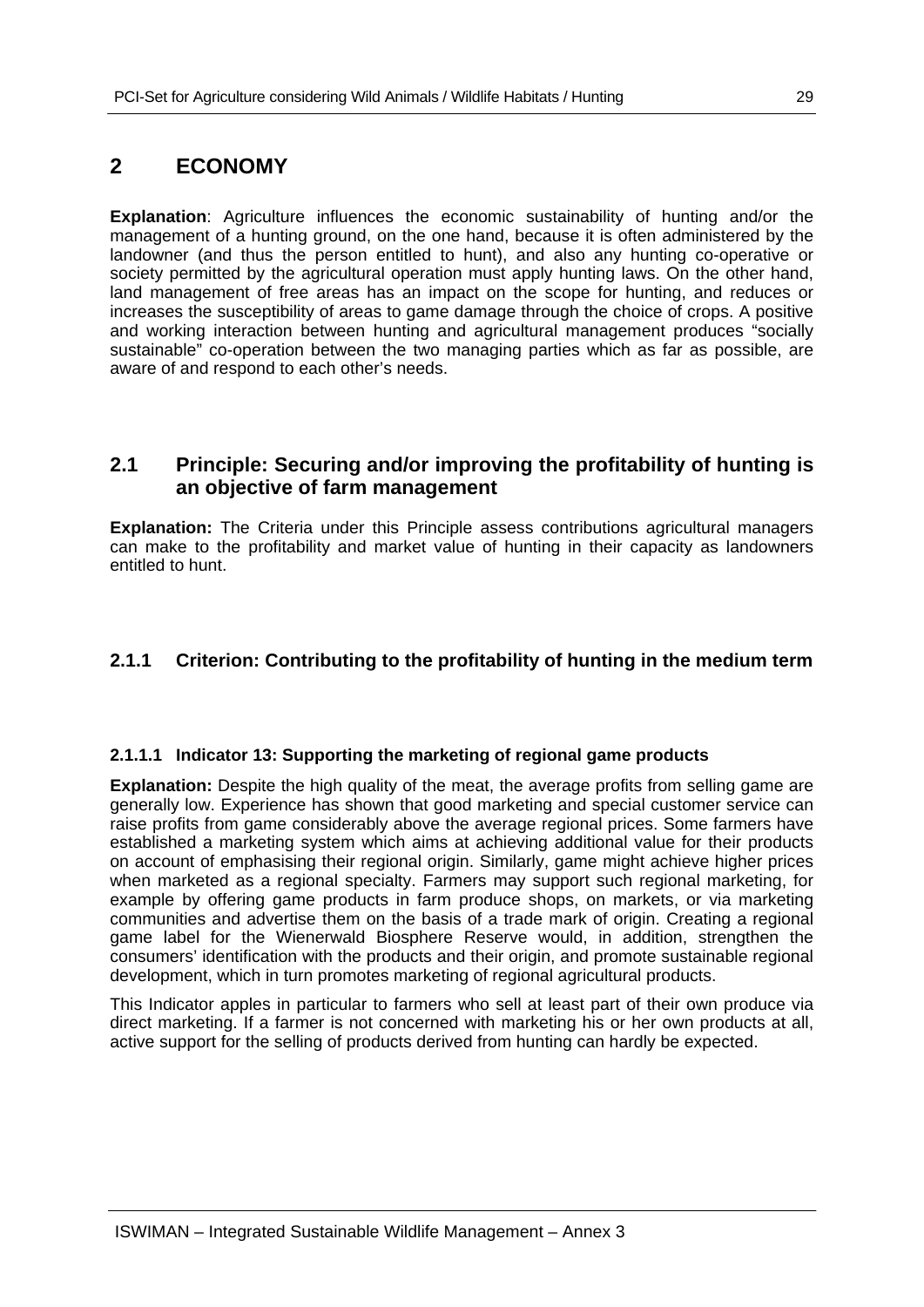| Indication and score: | 2 | A recognised quality brand (label) for regional game<br>products exists and farmers support their sale, or farmers<br>support the creation of a respective quality brand. |
|-----------------------|---|---------------------------------------------------------------------------------------------------------------------------------------------------------------------------|
|                       | 1 | Farmers support the marketing of regional game products by<br>other means                                                                                                 |
|                       |   | $-2$ The marketing of regional game products is not supported<br>although there would be options to do so.                                                                |
|                       | x | Not applicable, no score (there are no options to support a<br>regional brand or options for marketing game.)                                                             |

## **2.1.2 Criterion: The value of hunting is preserved and/or improved by farm management**

**Explanation:** Agricultural managers are able to exert considerable influence upon the value of a hunting operation through their activities. Agricultural measures that have a positive effect upon the market value of a hunting territory are positively assessed under this Indicator. In this context, any measures contributing to the preservation and improvement of wildlife habitats, the diversity of wildlife species, wildlife density without damage to the natural environment and thus the bag achieved by hunting are suited to meet the conditions under the present Indicator. Equally, measures contributing to avoiding game damage (and thus to reducing compensation payments for game damage), improving scope for hunting game and the installations necessary for hunting have a fundamentally positive effect upon the market value of hunting.

### **2.1.2.1 Indicator 14: Agricultural measures to improve the market value of hunting**

**Explanation:** Apart from the influence of the average regional market value (site-related factors such as proximity to a city or attractive landscape), the assumed or actually achievable market value of a hunting operation results mainly from the diversity of wild animal species, the bags achieved, the (average) quality of trophies and the scope for hunting (how accessible, developed and well-equipped is the hunting ground?). All these factors can be both positively and negatively influenced by agriculture.

All agricultural measures that reduce the susceptibility to game damage, the extent of game damage and thus compensation payments for game damage, or improve the diversity and quality of habitats, or increase the potential diversity of wild animal species and increase the attractiveness of the landscape (recreational effect of hunting), may have a positive influence on the hunting value of an area and thus contribute to the economic sustainability of hunting. For examples of agricultural measures corresponding to these goals, readers are referred to the Explanations under the Indicators 5 to 12 (Section 1.1.3.1 to Section 1.2.2.2).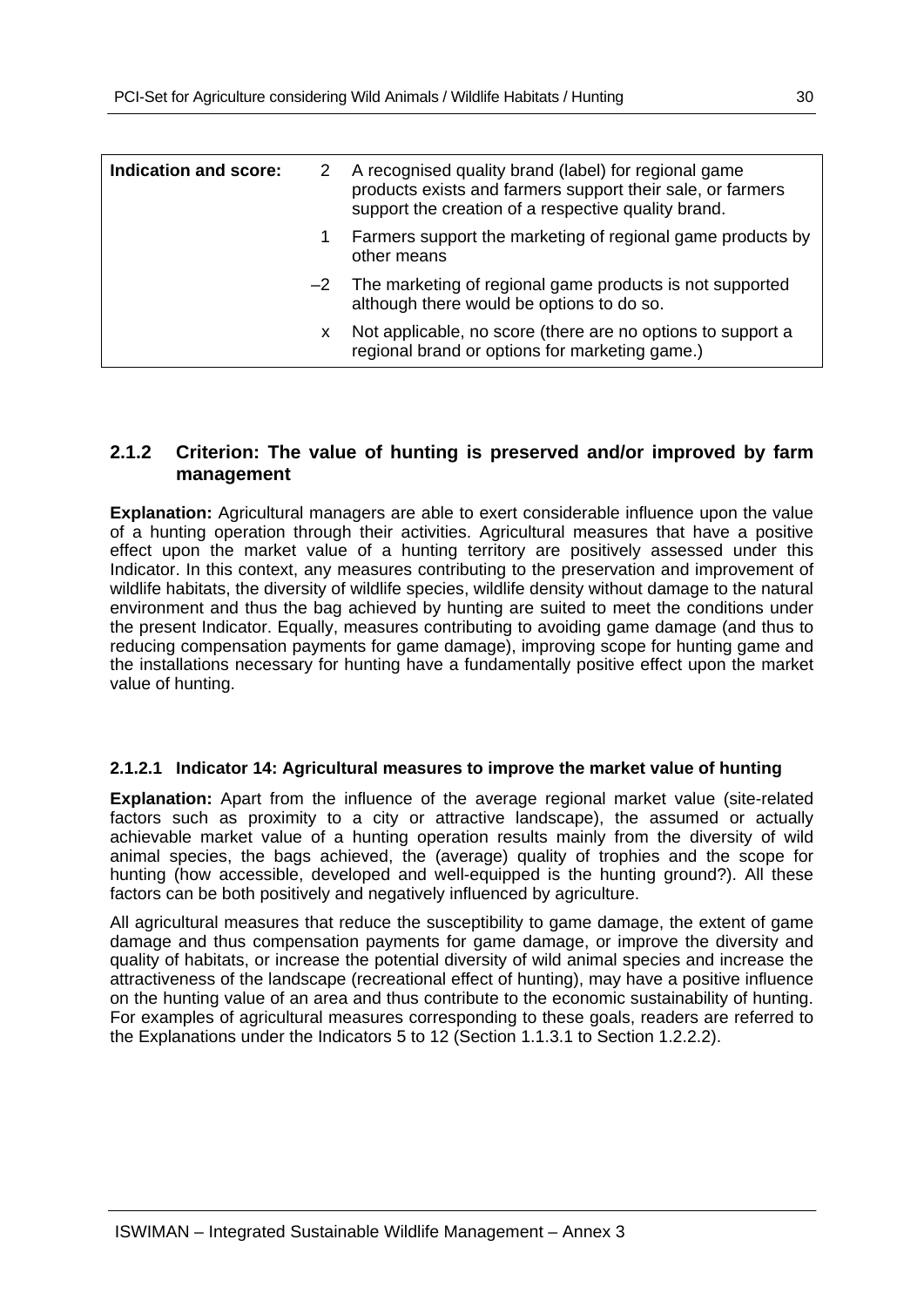| Indication and score: |      | Agricultural measures contribute significantly to a high<br>market value of hunting.           |
|-----------------------|------|------------------------------------------------------------------------------------------------|
|                       |      | Agricultural measures do not make a noteworthy contribution<br>to the market value of hunting. |
|                       | $-1$ | Agricultural measures reduce the market value of hunting.                                      |

## **2.1.2.2 Indicator 15: Support of hunting ground installations**

**Explanation:** The equipment of a hunting territory with installations such as grazing areas for game (strips of grazing land on agricultural lands, grazing meadows), feeding places, salt licks, high seats, trails, paths and scrambles) are to some extent necessary for running a hunting operation and play a role in defining the attractiveness and thus the market value of a hunting ground. However, the establishment and maintenance of hunting ground installations requires the consent of the landowner. By allowing such infrastructure, the landowner contributes to augmenting the market value of a hunting operation. By providing building materials and/or workforce (e.g. for the construction of high seats), etc., the owner is able to provide active support and thus foster the market value of hunting.

| <b>Indication and score:</b> |      | The establishment and maintenance of hunting ground<br>installations necessary to keep up an effective hunting<br>operation is allowed and actively supported by the owner. |
|------------------------------|------|-----------------------------------------------------------------------------------------------------------------------------------------------------------------------------|
|                              | $-1$ | The establishment and maintenance of hunting ground<br>installations necessary to keep up an effective hunting<br>operation is allowed but not actively supported.          |
|                              |      | $-2$ The establishment and maintenance of hunting ground<br>installations necessary for an effective hunting operation is<br>prevented.                                     |

## **2.2 Principle: Accommodating efficient game hunting is an objective of farm management**

**Explanation:** The existence of practical hunting opportunities has a significant influence on the value of a hunting operation, i.e. the market value of a hunting territory and the achievable returns from leases. Only with adequate scope for hunting will wildlife be regulated efficiently and thus game damage be prevented.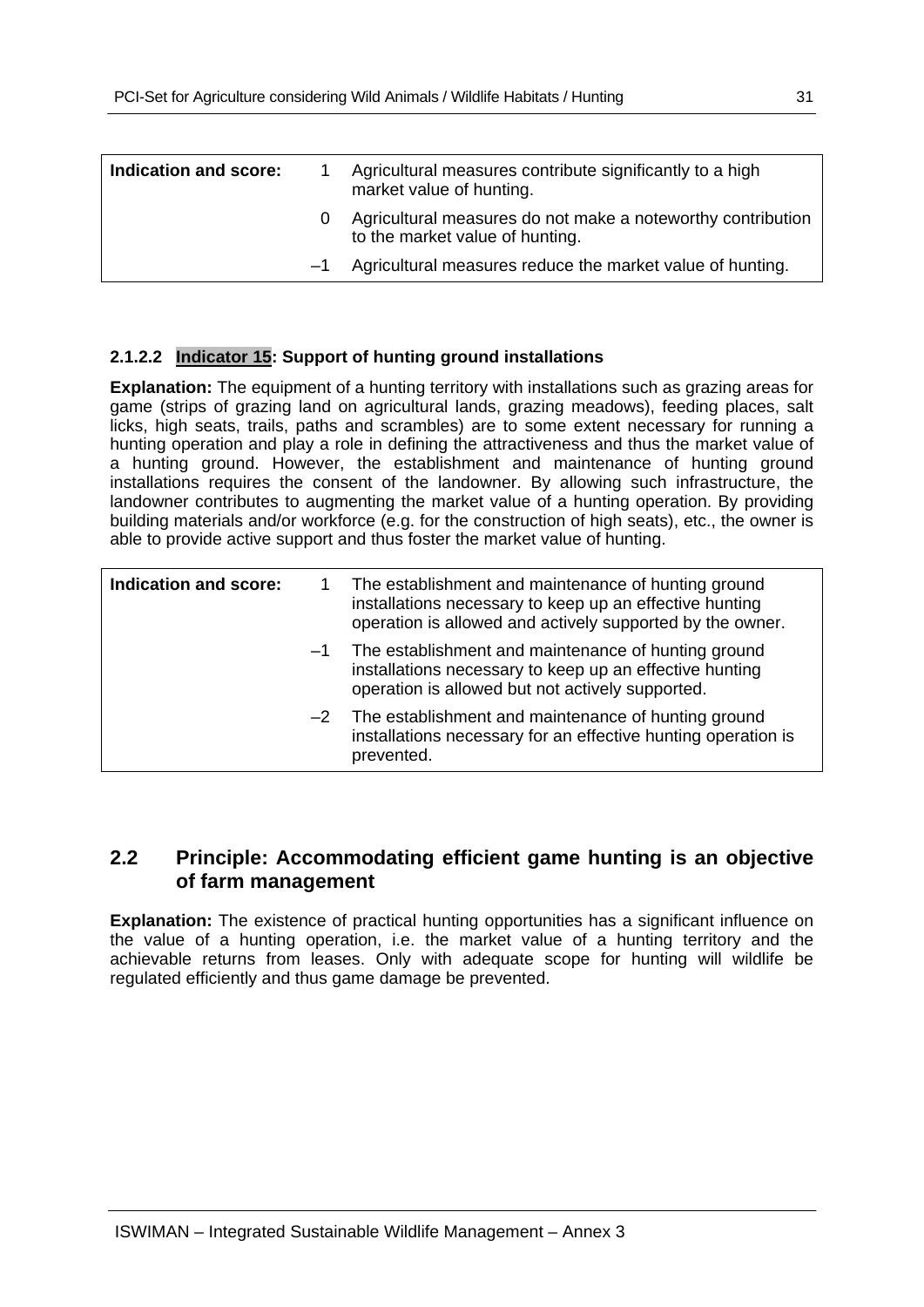## **2.2.1 Criterion: Creating scope for hunting on agricultural land**

## **2.2.1.1 Indicator 16: Establishing sufficient hunting areas**

**Explanation:** If persons permitted to hunt wish to establish hunting aisles, e.g. on field edges, and hunting areas on arable lands, they need, as a rule, the landowner's consent. As the establishment and maintenance of these areas in some cases require interventions with the permanent vegetation and sometimes cause yield losses on managed lands, it makes sense to gear such measures to agricultural planning. Adequate hunting opportunities both contribute to regulating game populations and, at the same time, are able to decrease hunting pressure; both factors have a positive effect upon lessening game damage.

The Indicator assesses whether the forest owner/manager allows for as many hunting areas (hunting aisles and areas installed for this purpose) as necessary. For an assessment of whether existing hunting areas are sufficient to regulate game populations in the interest of regional culture, the size, number, spatial distribution and temporal use of these areas needs to be taken into account.

The need for hunting areas should be raised by the hunters, giving farmers an opportunity to respond and improve the hunting opportunities. In return, this allows for a better protection of agriculturally managed lands by hunting-related measures (e.g. intensive hunting).

| Indication and score:<br>2 |    | Sufficient hunting opportunities are specifically established or<br>preserved (hunting aisles at the forest-field border, hunting<br>areas on arable lands) in order to support efficient hunting in<br>the interest of meeting hunting targets.                                                     |
|----------------------------|----|------------------------------------------------------------------------------------------------------------------------------------------------------------------------------------------------------------------------------------------------------------------------------------------------------|
|                            |    | $-2$ The hunting opportunities (hunting aisles at the forest-field<br>border, hunting areas on arable lands) are not sufficient for<br>supporting efficient hunting in the interest of meeting hunting<br>targets, despite the fact that hunting methods have been<br>adjusted to the circumstances. |
|                            | x. | Not applicable, no score (hunters have not expressed any<br>such needs.)                                                                                                                                                                                                                             |

### **2.2.1.2 Indicator 17: Harmonising agricultural measures with hunting**

**Explanation:** Agriculture has a defining impact on wildlife habitats, their suitability for native wild animals and their use for the purpose of hunting. This Indicator does not assess these impacts but whether communication about them has been established between farmers and hunters, and to what extent agriculture actually harmonises its measures with hunting interest groups.

Agreement may, for example, be sought on: habitat-shaping measures, prevention of game damage, avoiding game losses (game protection), time and place of agricultural measures (sowing, reaping, mowing) as well as adequate options for intensive hunting.

The aim is to establish well-attuned, lively communication channels that promote direct agreement without great expense in time or effort. This can only be achieved on the basis of a readiness for co-operation both on the part of hunting and agriculture. This will render the common system of agriculture and hunting more effective.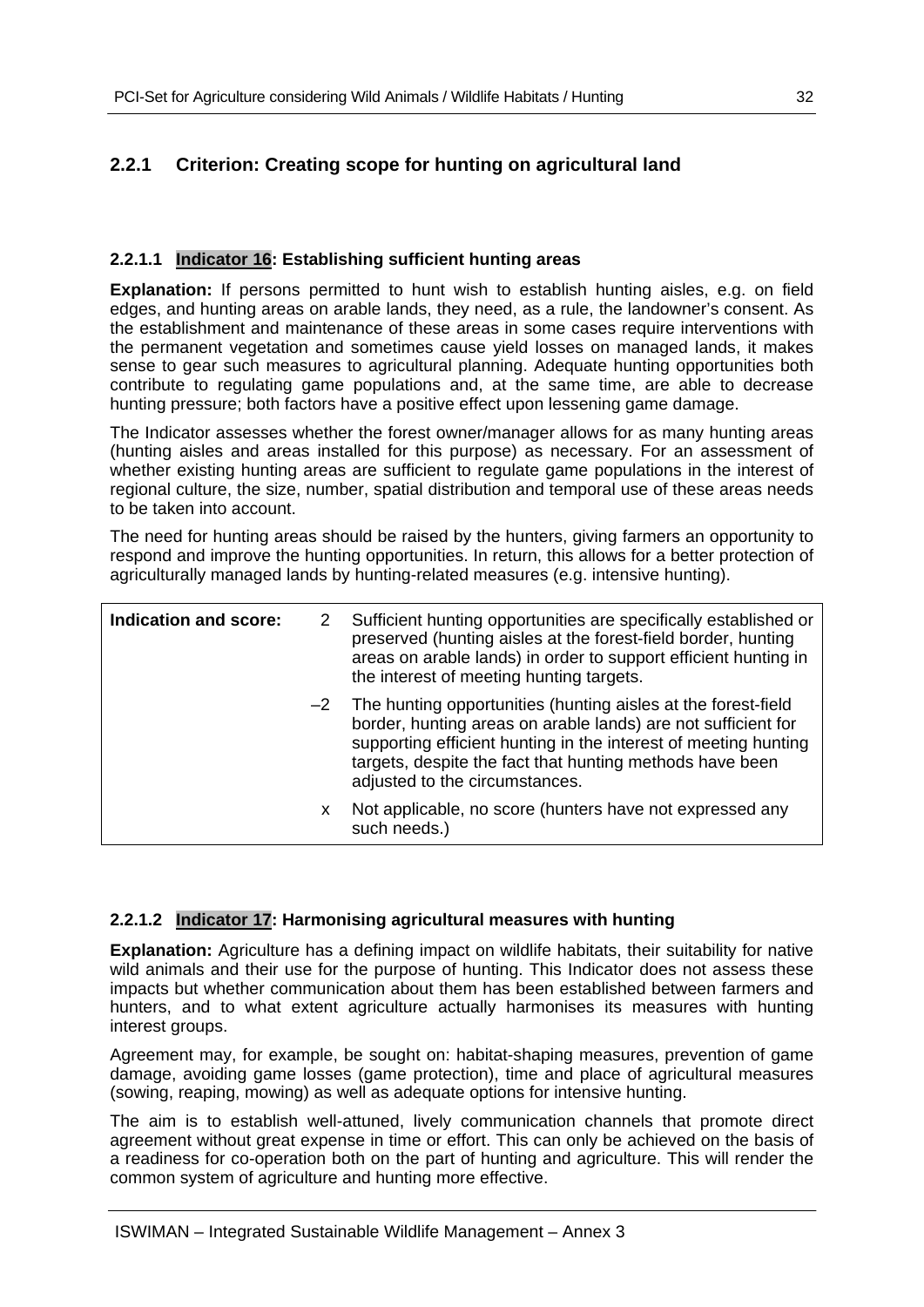| Indication and score: | 3    | Communication channels between farmers and hunters have<br>been established and are used on a regular basis for<br>agreement on pro-active measures or, if necessary, their<br>short-term harmonisation with hunting.                   |
|-----------------------|------|-----------------------------------------------------------------------------------------------------------------------------------------------------------------------------------------------------------------------------------------|
|                       | 1    | Communication channels between farmers and hunters have<br>been established but are used only occasionally for<br>agreement on pro-active measures or, if necessary, their<br>short-term harmonisation with hunting.                    |
|                       | $-1$ | Communication channels between farmers and hunters have<br>been established but are not used for agreement on pro-<br>active measures or, if necessary, their short-term<br>harmonisation with hunting.                                 |
|                       |      | $-3$ Farmers are unaware of the contact persons on the hunting<br>side and (or) no communication channels have been<br>established (despite this fact); there is no regular contact to<br>harmonise agricultural measures with hunting. |

## **2.3 Principle: Contributing to avoiding game damage is an objective of farm management**

## **2.3.1 Criterion: Farm management takes into account the susceptibility of agricultural crops to game damage**

#### **2.3.1.1 Indicator 18: Giving consideration to the susceptibility of agricultural crops to game damage**

**Explanation:** Through the choice of site, cultivation mode, selection of crops and crop management, farmers can influence the susceptibility of their cultivated areas to game damage. Susceptibility to game damage may be reduced by spacing measures, avoiding susceptible crops in close proximity with places serving as cover for game, and offering grazing areas as well as potentially allowing intensive hunting .

A confirmation by the hunters to this effect will serve as proof.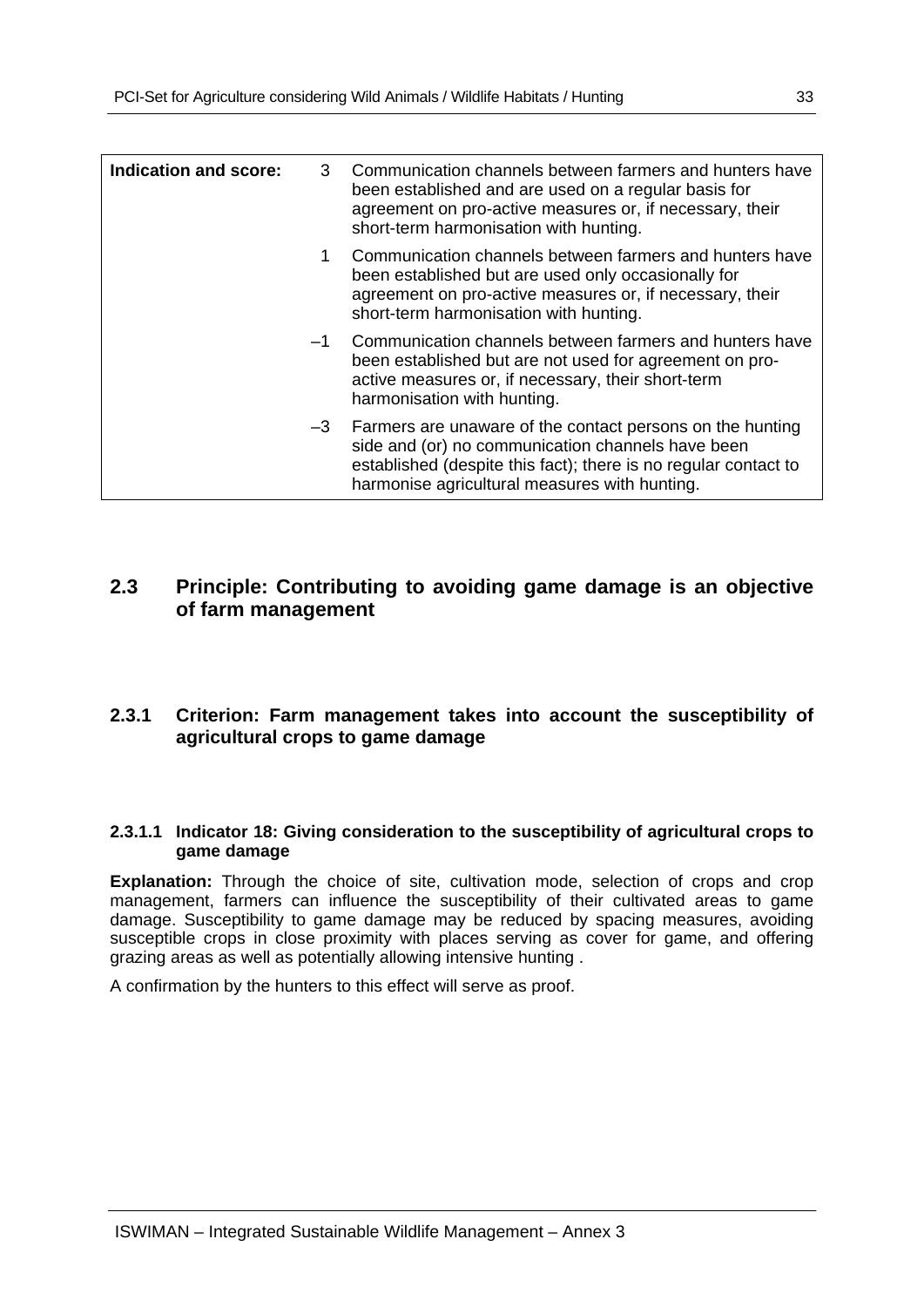| <b>Indication and score:</b> | 4    | There is evidence that agricultural management and crop<br>planning and its practical implementation pays regard to the<br>susceptibility of agricultural crops to game damage in an<br>optimum manner. |
|------------------------------|------|---------------------------------------------------------------------------------------------------------------------------------------------------------------------------------------------------------|
|                              |      | 2 There is evidence that agricultural management and crop<br>planning and its practical implementation pays regard to the<br>susceptibility of agricultural crops to game damage.                       |
|                              | 0    | Agricultural management and crop planning only<br>occasionally pays regard to the susceptibility of agricultural<br>crops to game damage or is only occasionally implemented<br>in this way.            |
|                              | $-2$ | Agricultural management and crop planning does not pay<br>any regard to the susceptibility of agricultural crops to game<br>damage.                                                                     |

## **2.4 Principle: Farm management aims to benefit from synergies with hunting**

## **2.4.1 Criterion: Agriculture forms an economic unit with hunting**

**Explanation:** Agriculture, together with hunting and other anthropogenic forms of use (forest management, tourism, housing and industrial areas, transport infrastructure, etc.) puts its stamp on wildlife habitats. The goal of any form of anthropogenic use is to actually benefit from it. It thus makes sense for agriculture to form an economic unit with hunting and other human activities in wildlife habitats.

By leaving fallow growth over a prolonged period of time, for example, game will cope with the winter more easily. Losses of young animals, nests and eggs can be avoided by optimising and adapting mowing times. Hunters, too, are able to minimise damage to agricultural crops by carefully choosing their hunting strategies. Co-operation may entail advantages for both interests.

### **2.4.1.1 Indicator 19: Confirming a common policy**

**Explanation:** A fundamental requirement for forming an economic unit with hunting is regular contact and coordination with hunters or those who represent their interests. The forming of a unit of common economic action will be confirmed by the hunters or those who represent their interests on the hunting territory.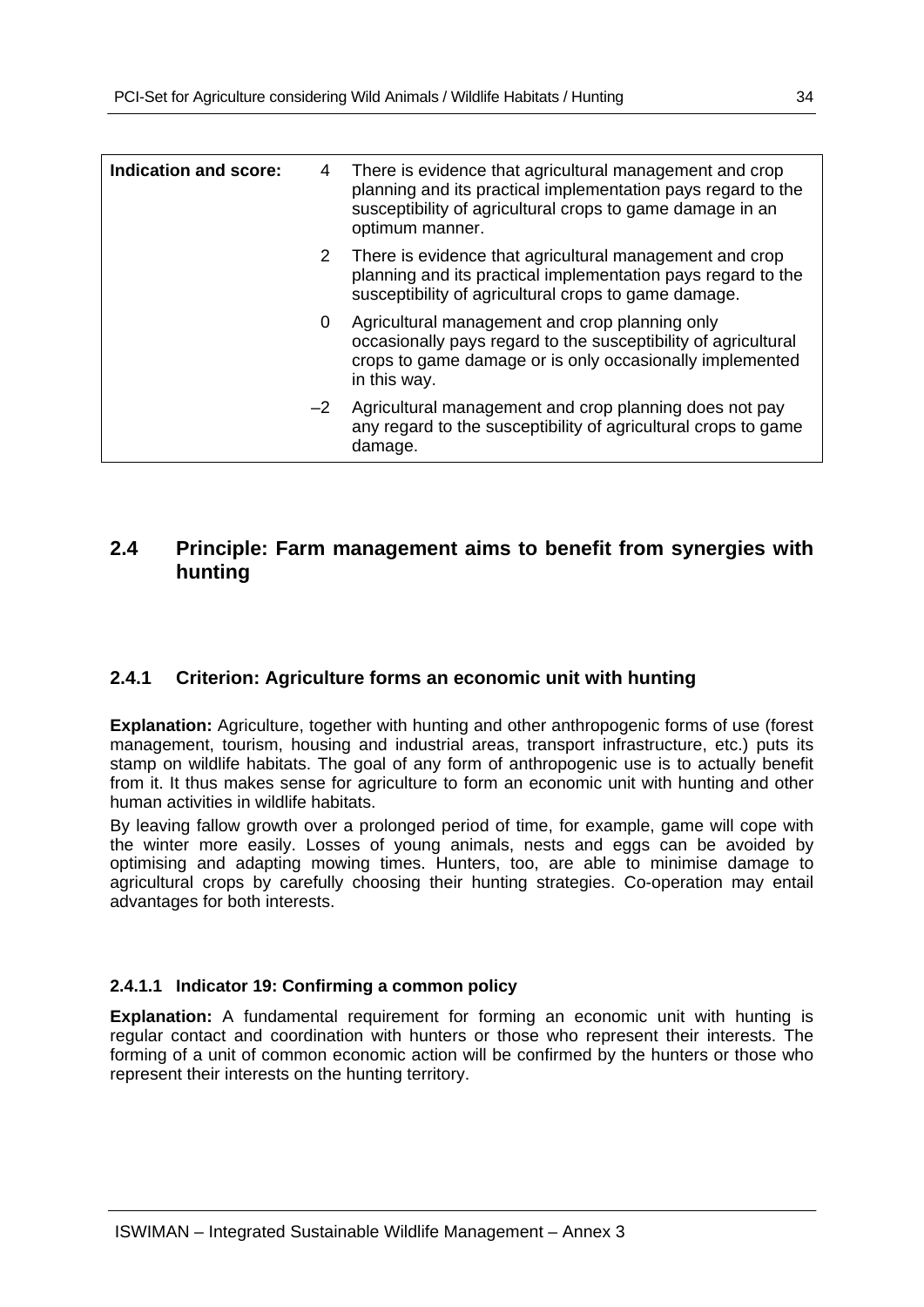| Indication and score: |      | 2 Those using the wildlife habitat for hunting confirm an<br>optimum common economic policy.                                |
|-----------------------|------|-----------------------------------------------------------------------------------------------------------------------------|
|                       |      | Those using the wildlife habitat for hunting confirm an<br>optimum common economic policy but with room for<br>improvement. |
|                       | 0    | There is no confirmation by those using the wildlife habitat<br>for hunting of a common economic way of acting.             |
|                       | $-1$ | Those using the wildlife habitat for hunring indicate that farm<br>management acts in a counterproductive manner.           |

## **2.4.2 Criterion: Optimising planned changes in wildlife habitats**

**Explanation:** Many changes in our wildlife habitats that have an impact on large areas are neither of hunting nor agricultural origin (road and railway construction, housing and settlements, tourism, power plants, etc.). With regard to many of these changes affecting larger areas, negative impacts on wildlife habitats may be minimised, if not avoided altogether, if wildlife-ecological aspects are given timely consideration when it comes to planning. Interdisciplinary spatial planning, in which agriculture is an equal planning partner with hunting and other wildlife management, is a way to optimise planned changes in the wildlife habitat.

#### **2.4.2.1 Indicator 20: Commitment of agricultural managers to interdisciplinary wildlife-ecological special planning (WESP)**

**Explanation:** Wildlife-ecological spatial planning is an instrument of integrated management of wildlife populations and habitats to re-establish a balance between the habitat needs of wild animals, the carrying capacity of ecosystems for wildlife populations, and the various different user interests on the part of society (hunting, agriculture and forestry, tourism, general spatial planning). Along with the preservation of habitats of native wildlife species and guaranteeing their sustainable use, avoidance of user conflicts and unacceptable gameinduced forest damage remain ulterior goals. WESP may be carried out on the basis of legal provisions, on a voluntary basis on the regional level, as well as on the basis of individual initiative on the part of the hunters. Integrating WESP into general spatial planning ought to be an objective.

In most cases, however, WESP has to be assisted as well as required by the parties involved. The effectiveness of WESP depends on whether the stakeholders concerned accept it and actively support its implementation. Along with hunting, this is particularly true for persons involved in agriculture and farm management. Aspirations to this effect on the part of owners of a hunt and hunters in general should be documented.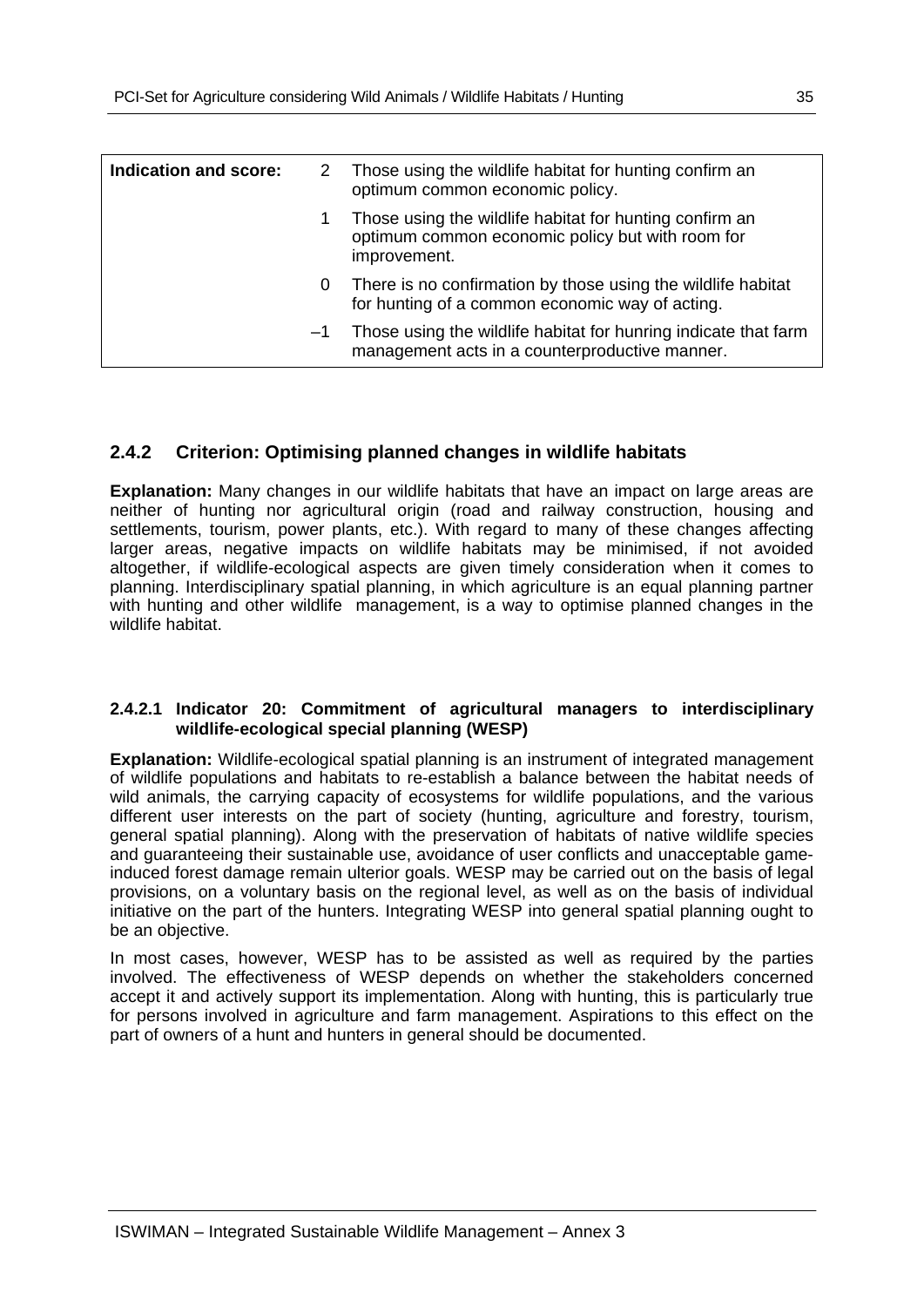| Indication and score: | 4    | Wildlife-ecological spatial planning (WESP) exists, and farm<br>managers actively support its implementation.               |
|-----------------------|------|-----------------------------------------------------------------------------------------------------------------------------|
|                       | 2    | WESP does not exist, but farm managers support its<br>establishment.                                                        |
|                       | $-1$ | WESP does not exist, nor is there any evidence that farm<br>managers support its establishment.                             |
|                       | $-3$ | Wildlife-ecological spatial planning (WESP) exists, but farm<br>managers do not actively participate in its implementation. |

#### **2.4.2.2 Indicator 21: Commitments of agricultural managers in planning and projects with impacts on wildlife habitats**

**Explanation:** On account of their expert knowledge of their managed lands, farmers should be called upon to contribute their knowledge and expertise to planning and projects that have a potential to impair wildlife habitats. This contribution can be important in terms of reducing negative impacts on wildlife and on the economic and aesthetic value of hunting.

In the course of project planning, agricultural managers are as a rule made a party to the procedures. This allows them to act not only in the interest of agricultural production and preserving their property but also to have a say when it comes to shaping wildlife habitats and hunting options in a sustainable manner. Ideally, local hunters' expertise and knowledge of the area is also actively involved.

Road construction projects serve as an example in this context: Along with their barrier effects on wildlife ecology, they may also result in a dissection of hunting grounds, economic devaluation of separated parts of hunting territories, and a reduction of the recreational value of hunting. When it comes to building new roads, farmers are affected, have as a rule party status and can be an important source of information for assessing the impact of projects upon hunting and wildlife ecology. Citizen participation, as part of environmental impact assessments, provides further formalised opportunities to comment on projects and influence them to some extent. Legally established ecological compensation and mitigation measures to reduce negative impacts of projects provide another basis for considering wildlifeecological as well as agricultural and hunting-related aspects (artificial game routes, ecological population improvement, planting of vegetation structures, creation of substitute biotopes, etc.). Consolidations of properties in the course of agricultural planning, changes in area use, forest-pasture regulation projects, infrastructural buildings, designation of industrial and commercial areas, recreational installations, restoration of natural water courses or nature protection and conservation projects are further examples of habitat-changing measures which give scope for involvement of agricultural managers and persons owning the right to hunt, which makes sense in everyone's interest. In most cases, the agricultural side will have to actively offer and/or request co-operation, even without formal status in participation processes.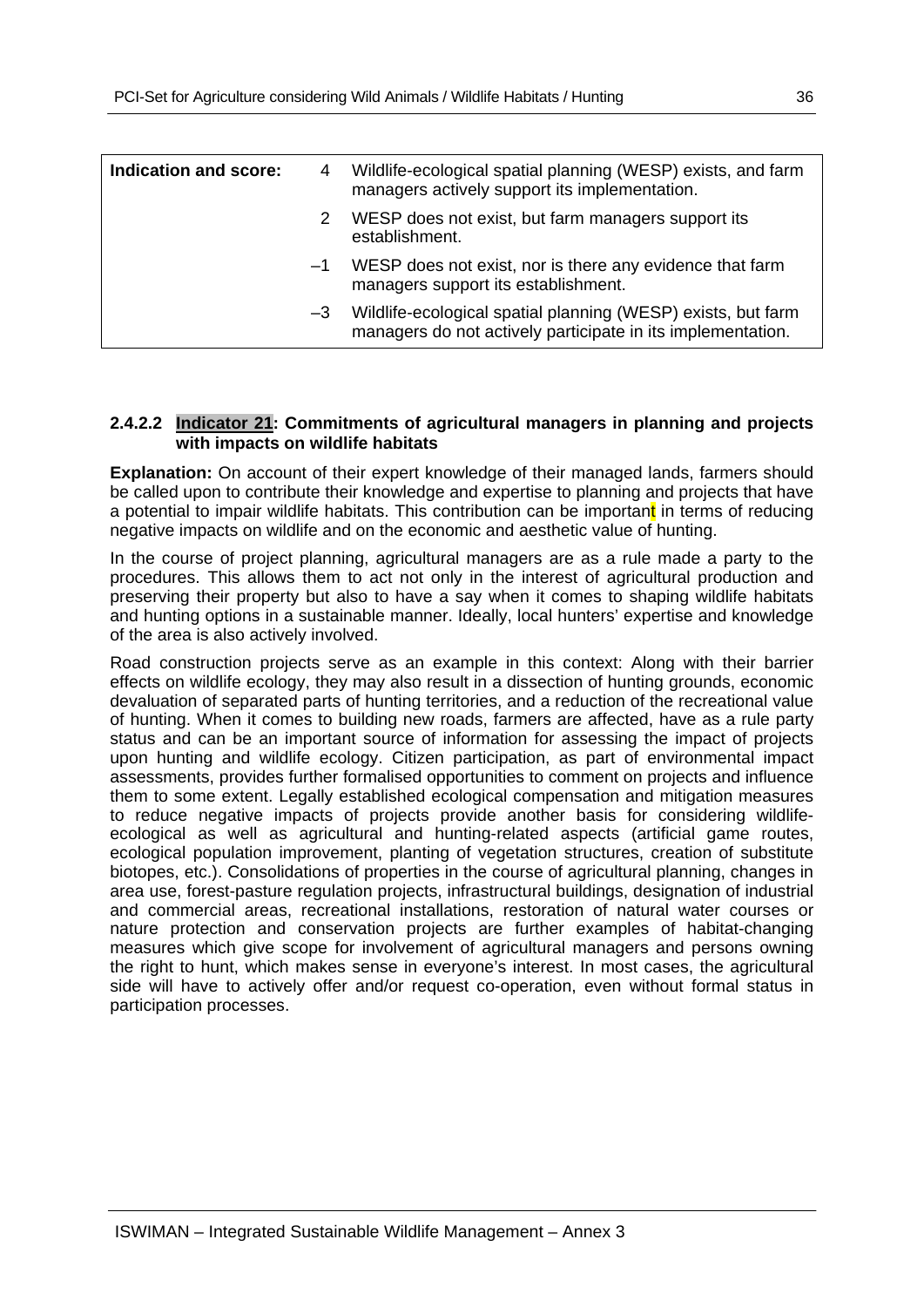| Indication and score: |      | 2 There is evidence that agricultural managers become<br>actively involved in agricultural (consolidations, changes in<br>area use, construction of paths and trails, etc.) and non-<br>agricultural (road construction, infrastructural buildings,<br>recreational establishments, etc.) planning and projects in<br>order to prevent a deterioration of conditions for wildlife<br>habitats as well as for the practice of hunting; in doing so,<br>they seek co-operation with the hunters. |
|-----------------------|------|------------------------------------------------------------------------------------------------------------------------------------------------------------------------------------------------------------------------------------------------------------------------------------------------------------------------------------------------------------------------------------------------------------------------------------------------------------------------------------------------|
|                       | $-1$ | Agricultural managers do not become actively involved in<br>planning and projects relevant to wildlife and hunting in order<br>to prevent a deterioration of conditions for wildlife habitats<br>and hunting.                                                                                                                                                                                                                                                                                  |
|                       | X.   | Not applicable, no score (no habitat-changing planning and<br>projects during the past three years).                                                                                                                                                                                                                                                                                                                                                                                           |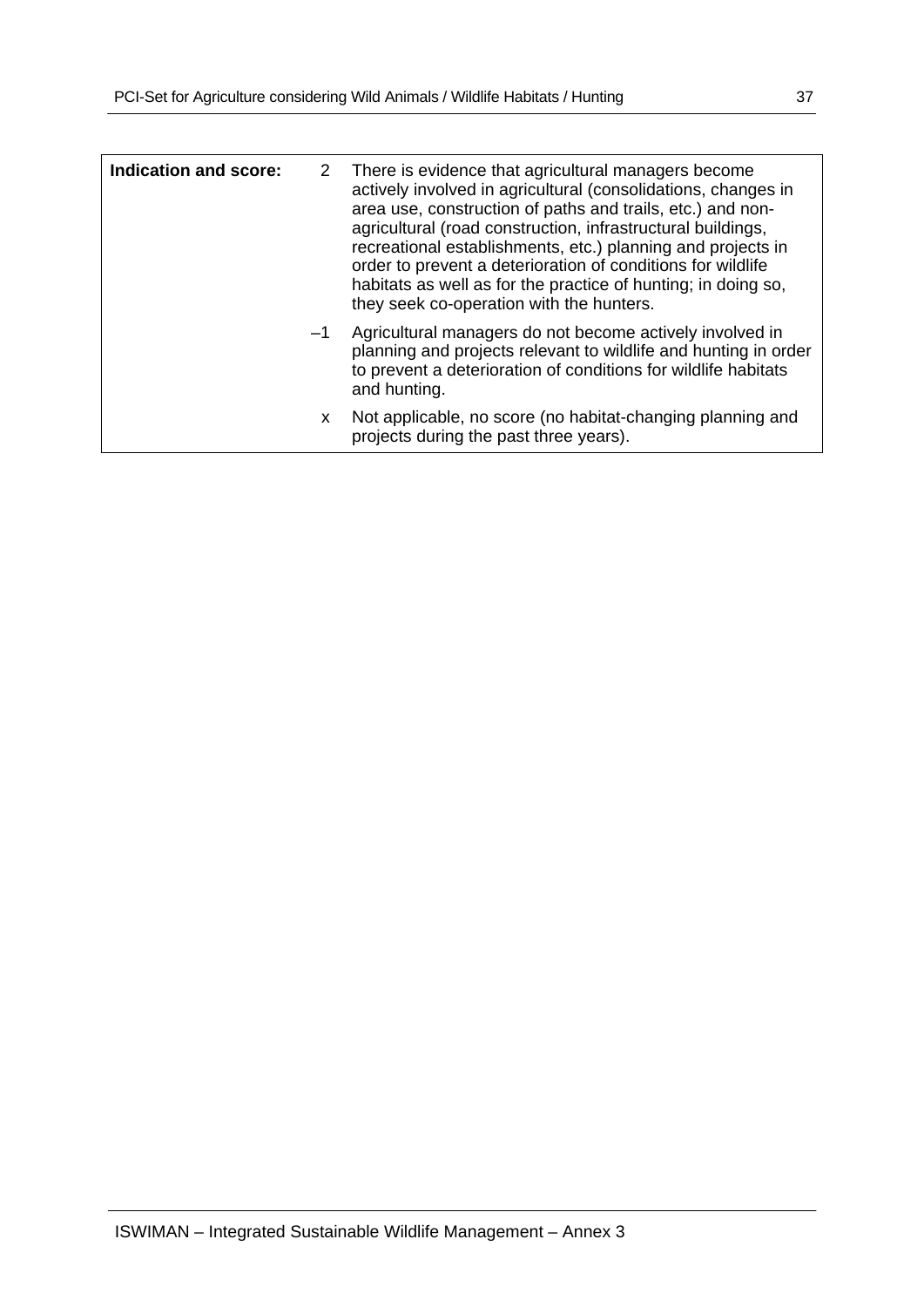## **3 SOCIO-CULTURAL ASPECTS**

**Explanation:** In agriculture, leasing land is very common. This is why farmers are often perceived exclusively in terms of their function as managers/cultivators of an area without the ability to grant hunting rights. However, farmers who own land and thus are entitled to hunt, are able to influence the way hunting is practiced on their territory, even if only through their vote in the hunting cooperative. In this case, farmers are *also* to be recognised in terms of their role as landowners.

The socio-cultural aspects we are looking at refer first and foremost to the relationship between agricultural managers/landowners and persons permitted to hunt as well as to the relationship with persons directly or indirectly related to hunting, wild animals and wildlife habitats (e.g. forest managers, persons seeking recreation).

Particularly with regard to socio-cultural aspects, it is difficult to definine clearly measurable indicators for assessing the sustainability of hunting. The quality of communication, for example, does not lend itself easily to an assessment within the narrow confines of clear-cut and verifiable indicators. The indicators thus comprise only those socio-cultural aspects that can typically be recorded in practise.

Under the socio-cultural section, four aspects are dealt with that foster positive interaction. This is not to say that there should not be any conflicts, as creative tensions can enrich the way people interact. Much rather, we will be talking about how conflicts can and should be tackled. In order to be able to prevent conflicts, a certain extent of knowledge of the other party's points of view is necessary. The status of knowledge of agricultural managers about wildlife ecological and hunting-related effects of their own management measures is given great importance among the socio-cultural indicators.

## **3.1 Principle: The hunting-related interests of the local population are given consideration by landowners/farmers**

## **3.1.1 Criterion: The owner of agricultural land actively supports a balanced regional approach by adequately involving local hunters**

**Explanation:** As a consequence of the close ties of hunting to land, of hunting traditions and the (necessary) relation of hunting to the local environment and the local community, opportunities for local hunters to hunt in their own region are an important social and cultural aspect of hunting. The landowner, too, can significantly influence the extent to which local hunters are involved – e.g. by his or her decision to whom the hunting right is leased.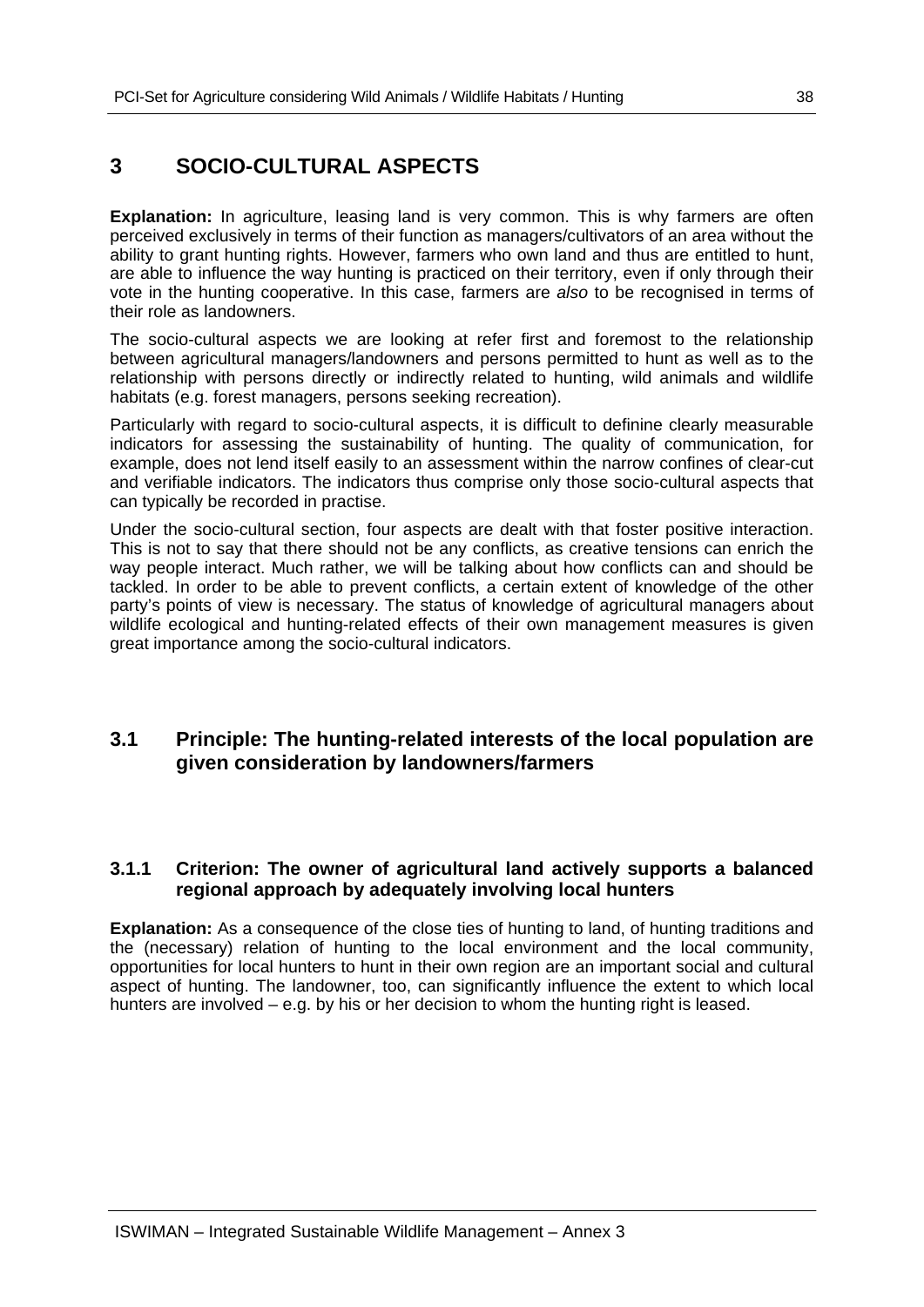## **3.1.1.1 Indicator 22: Giving consideration to territory for local hunters**

**Explanation:** Owners of agricultural lands (including joint owners in agricultural communities), or other holders of hunting rights, have two options in hunting law for exerting influence through granting the right to practise hunting.

- Owners of plots of agricultural land of a minimum size of 115 ha are entitled to hunt as proprietors. Persons entitled to hunt as owners can, within the framework of hunting laws, freely decide upon the leasing of the hunting territory concerned.
- By exerting their influence in hunting co-operatives or agricultural communities, and in particular by making use of their right to vote and/or exercising a function (member or chairperson of the hunting committee) in hunting co-operatives or agricultural communities, even owners of agricultural lands not practicing hunting themselves have an option of influencing in how far hunting opportunities are made available to local hunters – including hunters who do not own land linked with a right to hunt.<sup>7</sup>

The readiness to enable local hunters to practise hunting indicates a landowner's contribution to the regional integration of hunting and its local acceptance; this is also of importance in the context of the contribution of hunting to the regional rural identity. This is particularly true with regard to the Wienerwald region, where, on account of the high demand for hunting opportunities – also from non-resident hunters – as well as high prices for hunting leases compared to the prices in the rest of Austria, hunting opportunities for local hunters are often limited.

The assessment focuses mainly on the efforts by the owners of agricultural lands to integrate local hunters who are not entitled (through land ownership) to hunt. This can be documented, for example, on the basis of minutes of meetings and voting protocols of hunting cooperatives and/or hunting committees.

A balanced reconciliation of interests between local hunters entitled to hunt and local hunters not entitled to hunt – including hunters by permission of landowner or game tenant – is an important prerequisite for hunting to be socio-culturally sustainable. Such reconciliation of interests is also important for the local acceptance of hunting by the non-hunting population. This Indicator is assessed on the basis of questioning the hunters concerned.

-

<sup>7</sup> Both in Vienna and in Lower Austria, proprietorial hunts must have a minimum size of 115 ha. According to the hunting laws of the Province of Lower Austria (*Niederösterreichisches Jagdgesetz)*, those plots of land pertaining to a municipal area but not recognised as proprietor's hunt form the hunting territory of the hunting co-operative. On the lands jointly owned by an agricultural community, the respective community is entitled to a proprietorial hunt. The hunting committee and its chairperson are the elected organs of a hunting co-operative; the right to hunt must be leased by the hunting co-operatives to individual persons or hunting societies, who, in turn, may be entitled to sub-lease the territory. The right to practise hunting may also be leased by agricultural communities. Pursuant to the hunting laws of the Province of Vienna (*Wiener Jagdgesetz)*, those plots of land that qualify for hunting but are not recognised as a proprietorial hunt, form the municipal hunting territory; for this territory, the City of Vienna, as the representative of the owners of all lands concerned, administers the hunting laws. Municipal hunting areas and proprietorial hunts of agricultural communities have to be leased or managed by experts.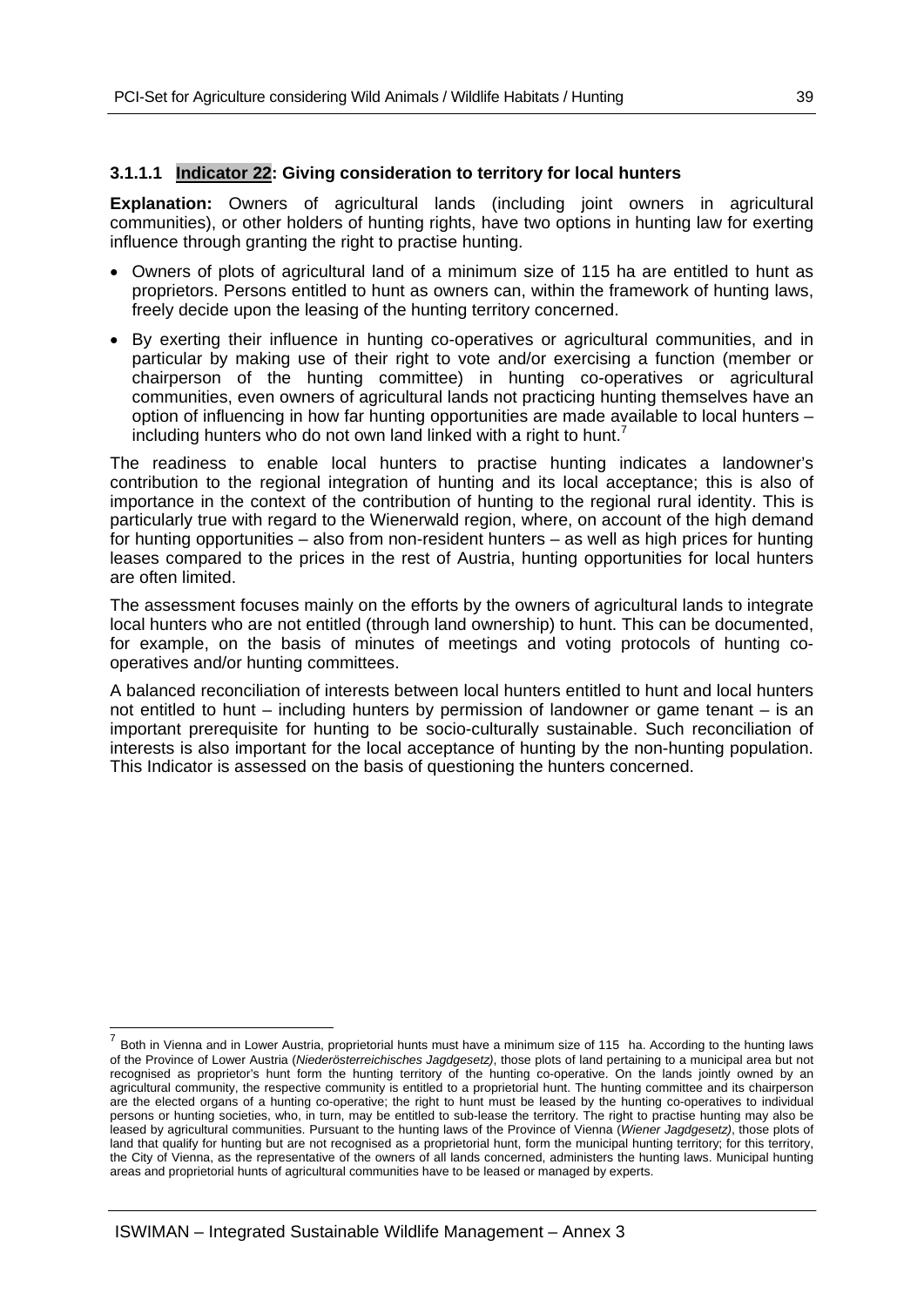| Indication and score: | 2    | The owner of agricultural land or other disposer of hunting<br>rights actively supports provision of adequate hunting for<br>local hunters; the interests of the local population in using<br>land for hunting is considered in a satisfactory manner. |
|-----------------------|------|--------------------------------------------------------------------------------------------------------------------------------------------------------------------------------------------------------------------------------------------------------|
|                       | 1.   | The interests of the local population in using land for hunting<br>are only partly considered, even though this is supported by<br>the owner of agricultural land or other disposer of hunting<br>rights.                                              |
|                       | $-1$ | The owner of agricultural land or other disposer of hunting<br>rights does not actively support the interests of local hunters.                                                                                                                        |
|                       | $-2$ | The owner of agricultural land or other disposer of hunting<br>rights acts against the interests of local hunters.                                                                                                                                     |
|                       | X.   | Not applicable, no score (the farmer does not hold a right of<br>disposal over land; there is no way of influencing the<br>granting of rights to practise huntin)                                                                                      |

### **3.1.1.2 Indicator 23: Giving adequate consideration to non-resident hunters**

**Explanation:** Offering sufficient hunting opportunities to local hunters is to be considered a prime objective in terms of socio-cultural sustainability. We should also consider that meeting ecological requirements of sustainability needs a sound knowledge of the hunting territory and the local natural environment. Local residents have an advantage there.

Nevertheless, the needs of non-resident hunters (hunting guests, hunters without local hunting opportunities) ought to be considered adequately and in accordance with the local conditions and opportunities (e.g. size of hunting ground and hunting bag plan), in order not to entirely preclude this group of people from practising hunting. Non-resident hunters are expected in this context to be willing to give thorough consideration to local conditions; in countries with hunting ground systems (which tie the right to hunt to landownership), seeking technical advice from local hunting experts is recommended.

With regard to the influence of owners of agricultural land (including joint owners in agricultural communities) or other disposers of hunting rights, there are basically the same considerations as explained under Indicator 22 (Section 3.1.1.1).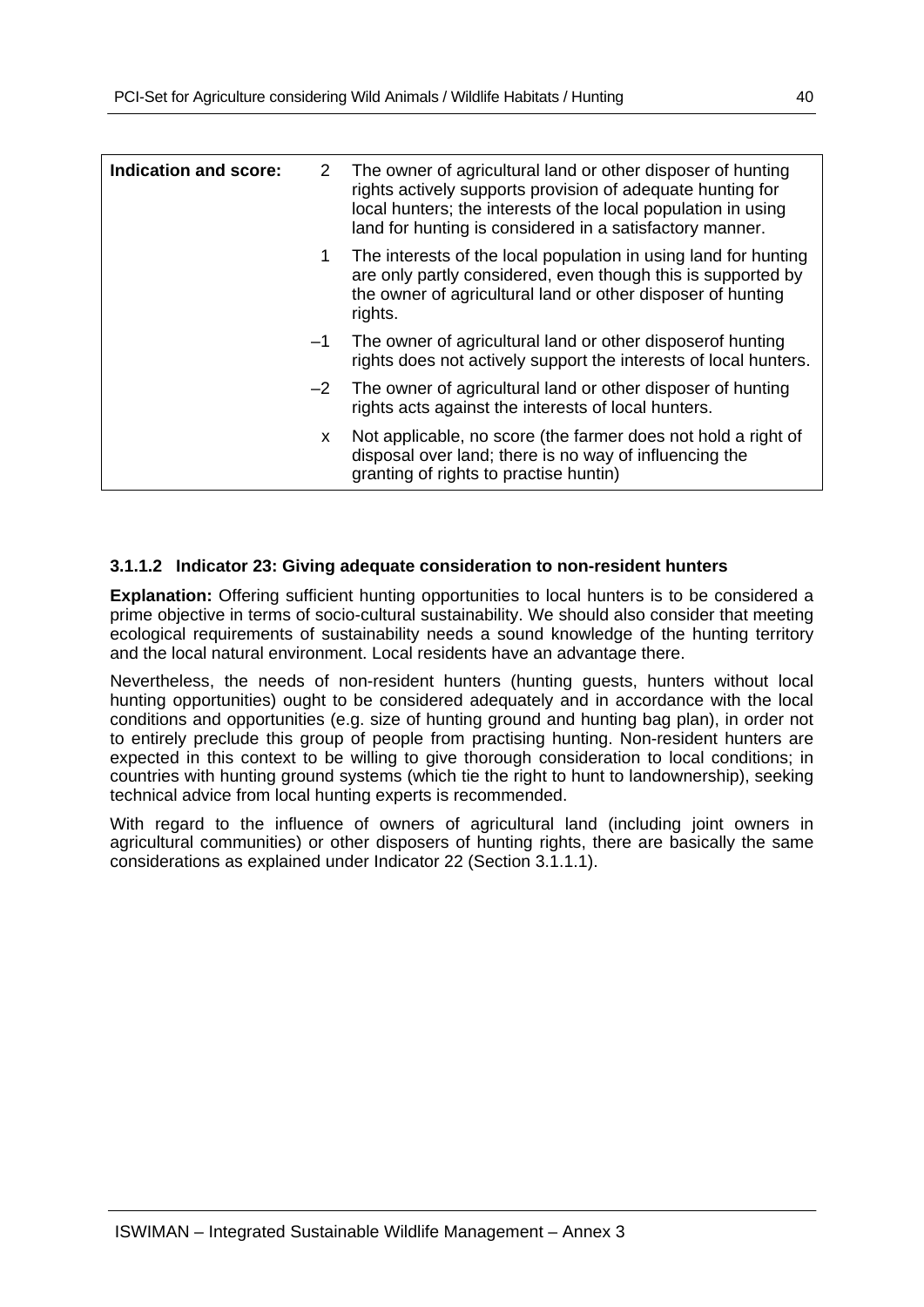| <b>Indication and score:</b> | 1    | The owner of agricultural land or other disposer of rights to<br>hunt actively supports adequate hunting opportunities for<br>non-resident hunters; they are adequately integrated into the<br>general practice of hunting. |
|------------------------------|------|-----------------------------------------------------------------------------------------------------------------------------------------------------------------------------------------------------------------------------|
|                              | 0    | Non-resident hunters are not offered adequate hunting<br>opportunities, even though this is actively supported by the<br>owner of agricultural land or other disposer of hunting rights.                                    |
|                              | $-1$ | The owner of agricultural land or other disposer of hunting<br>rights does not actively support giving adequate<br>consideration to non-resident hunters, even though there is<br>demand to justify this.                   |
|                              | $-2$ | The owner of agricultural land or other disposer of hunting<br>rights prevents adequate consideration being given to non-<br>resident hunters, or resident hunters are over-represented<br>vis-à-vis non-resident hunters.  |
|                              | X.   | Not applicable, no score (the farmer does not hold a right of<br>disposal over land; there is no way of influencing the<br>granting of rights to practise hunting)                                                          |

## **3.2 Principle: Agricultural managers/landowners have a regular exchange of information with hunting interests, contribute to avoiding conflicts and help settle conflicts**

### **3.2.1 Criterion: Contacts, exchange of information, and avoidance and settlement of conflicts with local stakeholders**

**Explanation:** From a socio-cultural point of view, it is of prime importance that the justified interests of all sides involved are given consideration. Differing interests, goals and perceptions as well as disagreement between farmers and hunters may cause conflicts. In order to avoid or positively settle conflicts, constructive conflict management strategies should be applied, and an exchange of information between the interest groups hunting locally and the farmers should be fostered at as early a stage as possible. In doing so, a fair reconciliation of diverging interests should always be sought, including, if possible, representatives of other interests.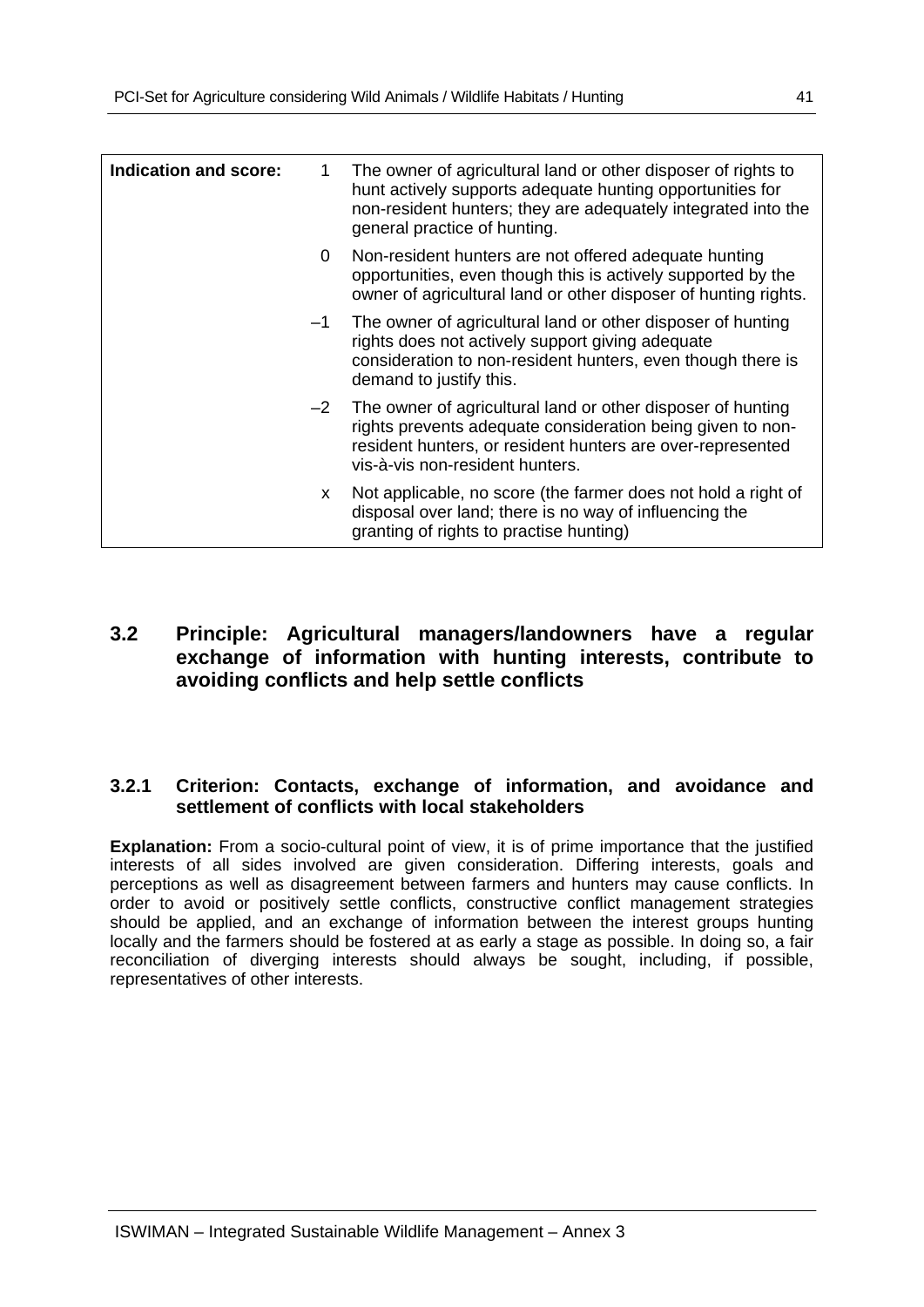## **3.2.1.1 Indicator 24: Exchange of information with interest groups hunting locally**

**Explanation:** For mutual acceptance and harmonising measures between farmers and hunting interests, a regular and continuous exchange of information between both sides is important. This is the only way of integrating agricultural interests properly into the planning of hunting, and vice versa. Another indicator is whether persons representing hunting interests are regularly and actively invited to co-operation and co-ordination, or even merely given information, by the agricultural managers. Organised instruments of opinion exchange and mutual harmonisation include: invitations to communication fora, to locally specific (including non-hunting-related) events and to regular information and discussion meetings as well as institutional gatherings or regular informal get-togethers of the local farmers. This is not to be confused with co-determination in the sense of a formal right to vote. Rather, it is<br>whole-hearted participation in information flows and consultation (see also whole-hearted participation in information flows and consultation (see also www.partizipation.at/anwendung.html). Moreover, it is important to include hunting management with other forms of land use in preliminary and other issues of land management planning. This guarantees reconciliation of the needs of landowners and other interests.

Regular exchanges of views may help to avoid many a disagreement, soften altercations before they escalate, or at least settle them soon after they arise. While exchanges of views may take place irregularly and informally, established, organised and regular meetings provide a better framework. They are a sign that farmers, in the sense of a positive culture of debate, openly and actively support a favourable conversation climate.

A regular exchange of information with hunting interests demands openness vis-à-vis hunting activities from the farmers; it also requires that they actively respond to information and communication offered by hunters, but also actively offer information and communication to the hunters. What is more, regular contact is a prerequisite for a mutual basis of conversation (qualitative-emotional component).

| Indication and score: | Agricultural managers/landowners initiate regular exchange<br>of information with local hunting groups about measures both<br>groups take for wildlife and hunting.       |
|-----------------------|---------------------------------------------------------------------------------------------------------------------------------------------------------------------------|
|                       | Agricultural managers/landowners participate in regular<br>exchange of information with local hunting groups about<br>measures both groups take for wildlife and hunting. |
|                       | $-2$ There is no regular exchange of information with local<br>hunting groups about measures for wildlife and hunting.                                                    |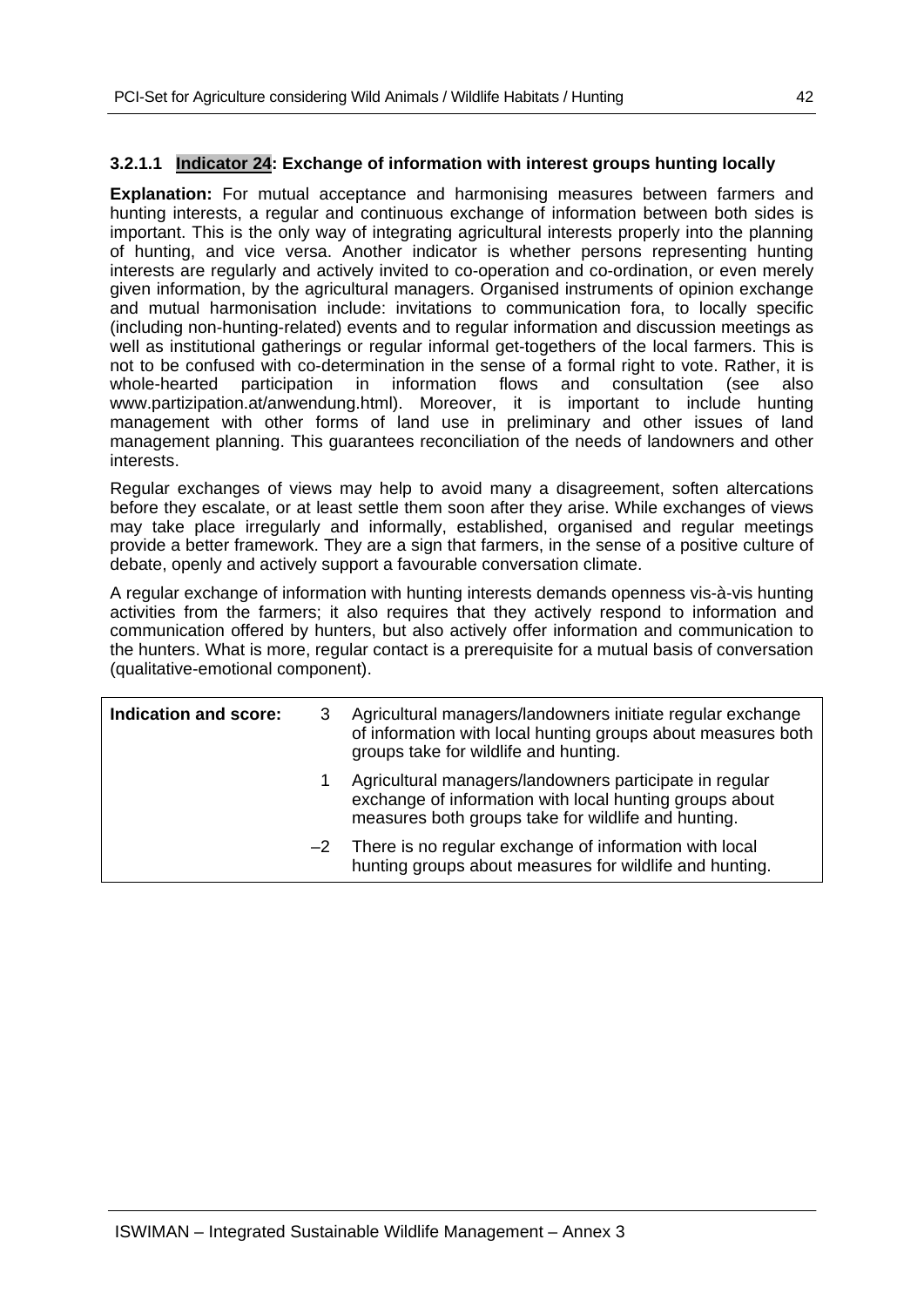## **3.2.1.2 Indicator 25: Conflict management strategies**

**Explanation:** This Indicator does not intend to eliminate differences in opinion altogether. Sometimes, differing views, if they are expressed respectfully and on a factual basis, harbour potential for creative, innovative and efficient solutions. An indication of whether a conflict is dealt with in a solution-oriented, factual and respectful manner is whether a de-escalating approach is taken and an "escalation scale" is observed, i.e. by first seeking direct conversation (on the spot, for example, or in an informal setting); as a next stage, an impartial third person is involved to act as a moderator (e.g. in the form of hunting and game damage commissions, arbitration boards, etc.); and only as a last step will the matter be taken to court. Even in the case of conflicts between smaller groups on the one hand (e.g. hunters, forest managers, landowners) and larger groups on the other (e.g. persons seeking recreation such as mountain bikers, horse riders, etc.), this indicator may be applied by getting in touch with relevant stakeholders from the other side and raising the matter with them.

| <b>Indication and score:</b> | 2    | In coping with conflicts related to hunting, agricultural<br>managers/landowners have, over the last three years,<br>always sought the means with the least escalation potential<br>(escalation step with the lowest possible escalation intensity,<br>e.g. direct personal conversation ahead of conversation<br>moderated by an impartial third person, ahead of taking the<br>matter to court).     |
|------------------------------|------|--------------------------------------------------------------------------------------------------------------------------------------------------------------------------------------------------------------------------------------------------------------------------------------------------------------------------------------------------------------------------------------------------------|
|                              | -1   | In coping with conflicts related to hunting, agricultural<br>managers/landowners have, over the last three years, not<br>always sought the means with the least escalation potential<br>(escalation step with the lowest possible escalation intensity,<br>e.g. direct personal conversation ahead of conversation<br>moderated by an impartial third person, ahead of taking the<br>matter to court). |
|                              | $-2$ | In coping with conflicts related to hunting, agricultural<br>managers/landowners have, over the last three years, never<br>sought the means with the least escalation potential<br>(escalation step with the lowest possible escalation intensity,<br>e.g. direct personal conversation ahead of conversation<br>moderated by an impartial third person, ahead of taking the<br>matter to court).      |
|                              | X.   | Not applicable, no score (there has been no conflict over the<br>last three years)                                                                                                                                                                                                                                                                                                                     |

## **3.3 Principle: Agricultural activities give consideration to game welfare**

**Explanation:** Farmers are generally aware of their responsibility vis-à-vis wild animals and nature. Agricultural activities need to be oriented toward the welfare of wildlife.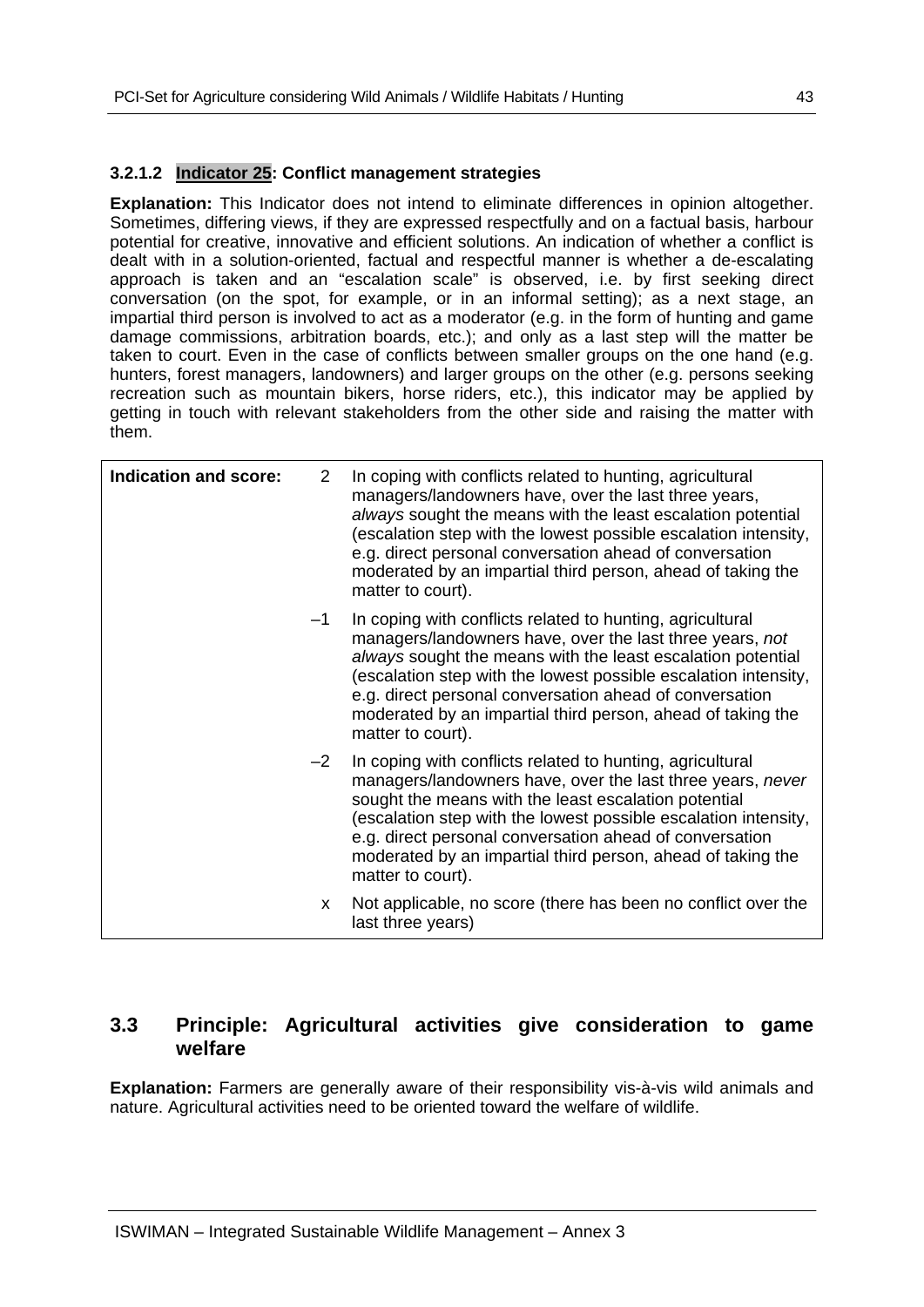## **3.3.1 Criterion: Agricultural activities cause as little pain for wild animals as possible**

**Explanation:** Immediate damage to wild animals on account of agricultural activities occurs when machines are used, in particular when mowing meadows in early summer. Agriculture should aspire to minimise pain for wild animals caused by farm management practices.

## **3.3.1.1 Indicator 26: Avoiding management-induced losses of wild animals**

**Explanation:** Mostly roe deer, but also brown hare, partridge, pheasant, fox and other wild animal species are at risk from machine-mowing of meadows and harvesting of fields. Young animals in particular seek shelter from predators in high meadows and often respond with freezing instead of fleeing. Losses of wild animals may to a certain extent be avoided by preventive and adaptive management measures.

As a preventive measure, deterrents may be installed on the eve of the mowing day in order to cause does, for example, to leave their young that night in surrounding undisturbed areas (e.g. forest). This measure is recognised as being fairly (cost-)effective if the deterrents are installed for one day only so that animals do not habituate to them. Wildlife detectors attached to tractors, despite their infrared and microwave sensors are not always effective. Infrared wildlife finders used by hunters, however, have been very successful in detecting fawns. This technology requires that meadows are walked with the equipment before mowing. Walking the territories with dogs, as well as following recommendations by hunters to farmers on favourable mowing times, are further preventive measures.

In order to save fawns, but most of all brown hares and ground nesters (which cannot be found with wildlife detectors), a combination of mowing methods in and wildlife detectors is a promising option. In general, fields and meadows are mown from the outside inwards. Consequently, wild animals flee toward the centre, where they are killed. Mowing inside outwards is considered a simple change in the mowing method with great effectiveness in reducing machine-induced killing of animals during mowing. Fleeing animals are forced to escape to secure neighbouring areas, provided young animals are at least two to three weeks old. With regard to the mowing methods, it is also important to keep the additional effort needed for turning the machinery as low as possible, which is why spiral mowing from the inside toward the outside also needs to be adjusted to the local area conditions. Larger, longitudinal meadows, for example, may be longitudinally subdivided in order to be able to mow the resulting partial areas inside outwards. These new mowing methods demand no or hardly any additional effort– merely a readiness for change on the part of the farmers (Böck & Pötsch, o. J.).

Successful measures to avoid management-induced losses and damage to wild animals require in particular that hunters be informed in advance of the planned mowing dates. Farmers and hunters should co-operate in considering and carrying out these protection measures.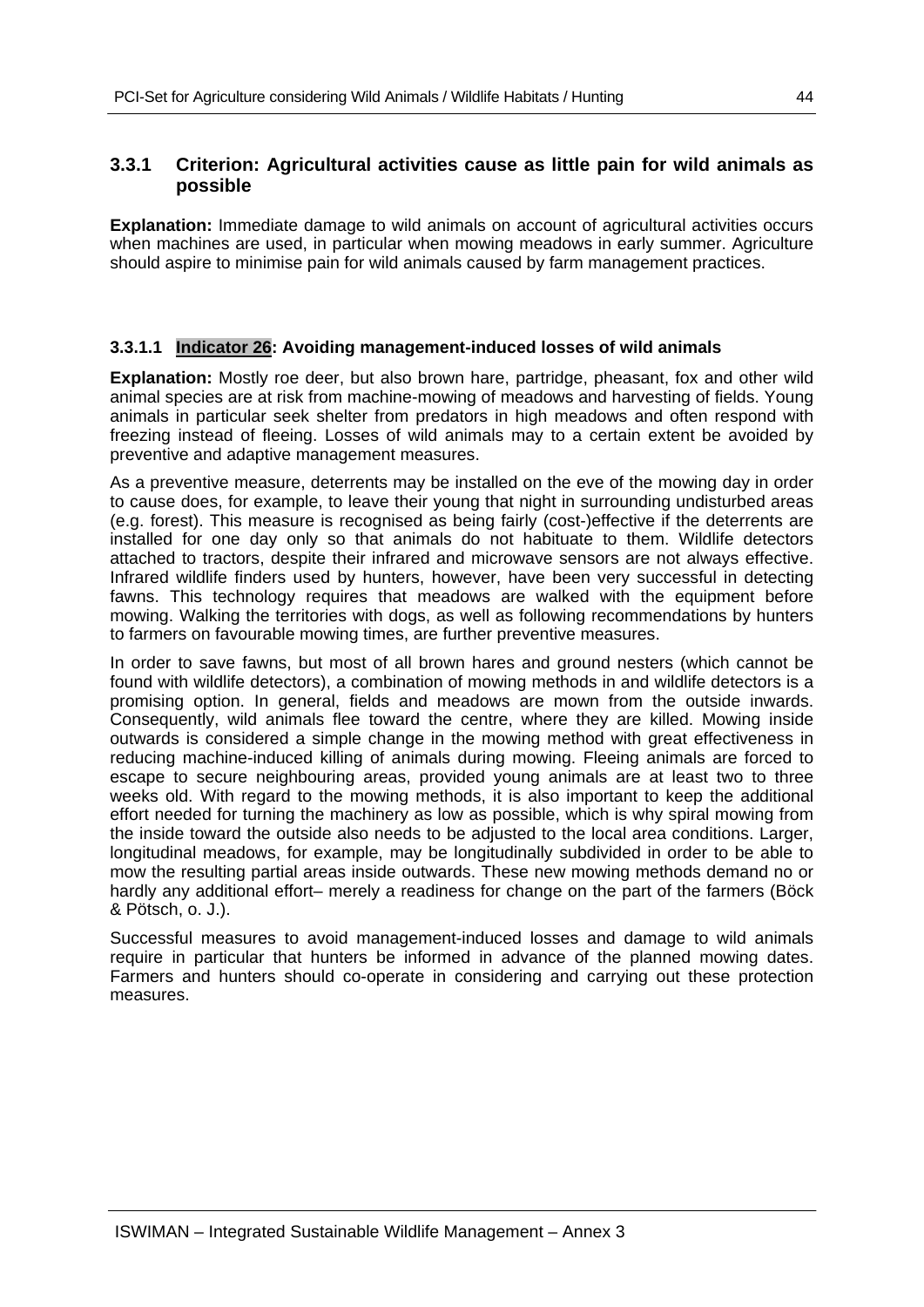| Indication and score: |    | 3 No losses of wild animals are caused by agricultural<br>measures.                                             |
|-----------------------|----|-----------------------------------------------------------------------------------------------------------------|
|                       |    | Losses of wild animals are caused by agriculture, even<br>though measures have been taken to avoid such losses. |
|                       |    | $-2$ Losses of wild animals are caused by agriculture without<br>measures being taken to them.                  |
|                       | x. | Not applicable, no score (no agriculture-induced risk to wild<br>animals).                                      |

## **3.4 Principle: The landowner/manager supports hunting that favours wild animals reproducing naturally in the wild**

## **3.4.1 Criterion: No animals raised in breeding or other enclosures are made available for hunting**

**Explanation:** In some hunting areas, game from (breeding) enclosures or aviaries is released before the hunt in order to achieve higher game bags during the year of the release. This is particularly common for pheasant (*Phasianus colchicus*), mallard (*Anas platyrhynchos*) and wild boar (*Sus scrofa*). Sometimes, the animals are even brought into close proximity of the hunting stands in single cages to be released within hunting range. There may even be "ordering" beforehand of the number to be bagged as well as the weight of the animals to be shot. Pheasants released that way and surviving the hunt have little chance of surviving in the wild later on. Both the selling of game from breeding or captivity for the purpose of hunting sports and the release of such animals for hunting should be rejected from a hunting-ethical perspective. Releases immediately before hunting for the purpose of increasing the game bag are not compatible with socio-cultural sustainability. Meeting this criterion thus requires that hunting be suspended for an adequate period of time after the release, and that it refrain from taking a majority of the released animals soon thereafter.

This criterion does not apply to the re-introduction or re-stocking of wild animals of native species if they are raised and released in accordance with species-specific needs and animal protection standards for the purpose of building up self-reproducing wildlife populations (e.g. ibex (*Capra ibex*), grouse (*Tetrao sp.*).

The hatching of eggs and raising of chicks from nests destroyed or threatened to be destroyed through mowing, followed by the release of these wild animals, also does not fall under this criterion.

### **3.4.1.1 Indicator 27: Not selling animals from enclosures or aviaries for hunting**

**Explanation:** If owners of agricultural lands keep game in enclosures/aviaries, the animals thus kept are not made available for hunting purposes.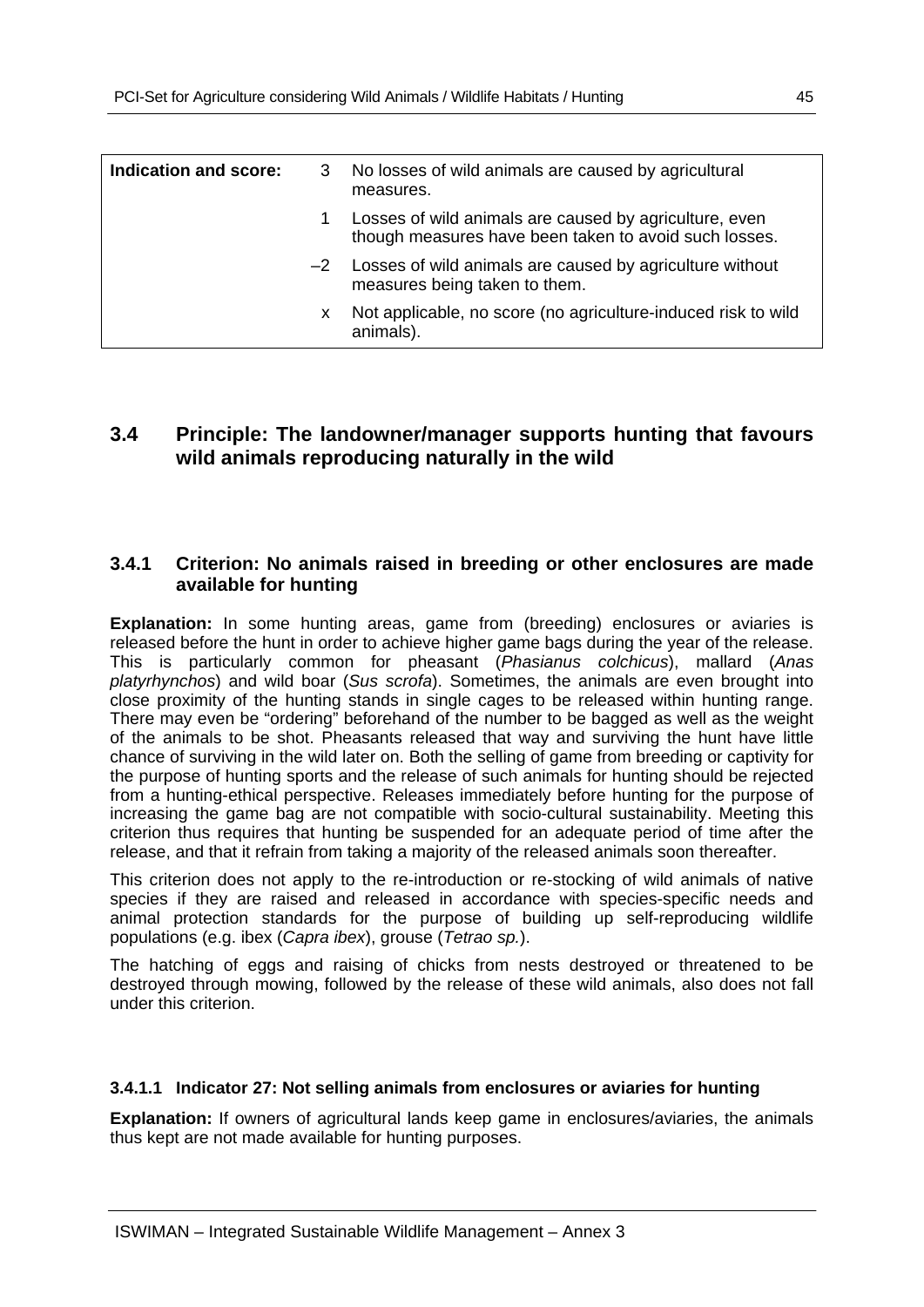| Indication and score: | 0 | No animals raised in enclosures or aviaries are sold, or<br>otherwise passed on, for the purpose of hunting. |
|-----------------------|---|--------------------------------------------------------------------------------------------------------------|
|                       |   | -4 Animals raised in enclosures or aviaries are sold, or<br>otherwise passed on, for the purpose of hunting. |
|                       | X | Not applicable, no score (landowner does not keep animals<br>in enclosures/aviaries)                         |

## **3.5 Principle: Agricultural managers are aware of the effects of their activity on wild animals, habitats, and hunting**

**Explanation:** Through their activities, farmers not only create production areas but also important resources for further use (e.g. recreational use). Especially in the hunting context, the work of farmers results in habitats for wildlife communities rich in species, as well as hunting areas. Any form of agricultural use puts its stamp on and influences the availability, diversity and quality of wildlife habitats, the diversity of wildlife species as well as the way they can be managed in terms of hunting. This entails major responsibilities for wildlife habitats as well as justified interest in using territory for hunting. An important condition for agricultural measures to be geared to the needs of wildlife and to be co-ordinated with hunting is sufficient and regularly updated knowledge and awareness of the impacts of one's own activities.

## **3.5.1 Criterion: Agricultural managers consciously deal with the effects of their activities on wildlife, habitats and hunting**

**Explanation:** It is essential that farmers are aware of the effects of their activities upon wild animals and the hunting of these animals, as their actions or omissions have potential impacts upon wildlife-ecological balances and hunting management. Awareness can be raised by relevant information which may be conveyed, for example, by way of regular communication with expert hunters. Educational measures of wildlife ecological and/or hunting relevance, on the basis of which farmers are able to keep their knowledge up to date, are equally important.

#### **3.5.1.1 Indicator 28: Improvement of knowledge about wildlife-ecological and hunting-related effects of agricultural measures**

**Explanation:** Many actions taken or omissions made within the scope of farm management have a potential impact upon the balance of nature and ecosystems; this includes influencing wild animals, their habitats and, as a further consequence, the hunting of these animals. It is thus desirable for persons involved in farm management to deal consciously with the consequences of their actions, whether or not they are aware of these consequences, via interdisciplinary education and regularly update their knowledge in this regard. This can be documented in the form of any activity suited to contribute to high-quality knowledge transfer. Examples of compliance are: attendance at relevant educational and further training events (lectures, expert meetings, discussion events, excursions, etc.), but also relevant literature